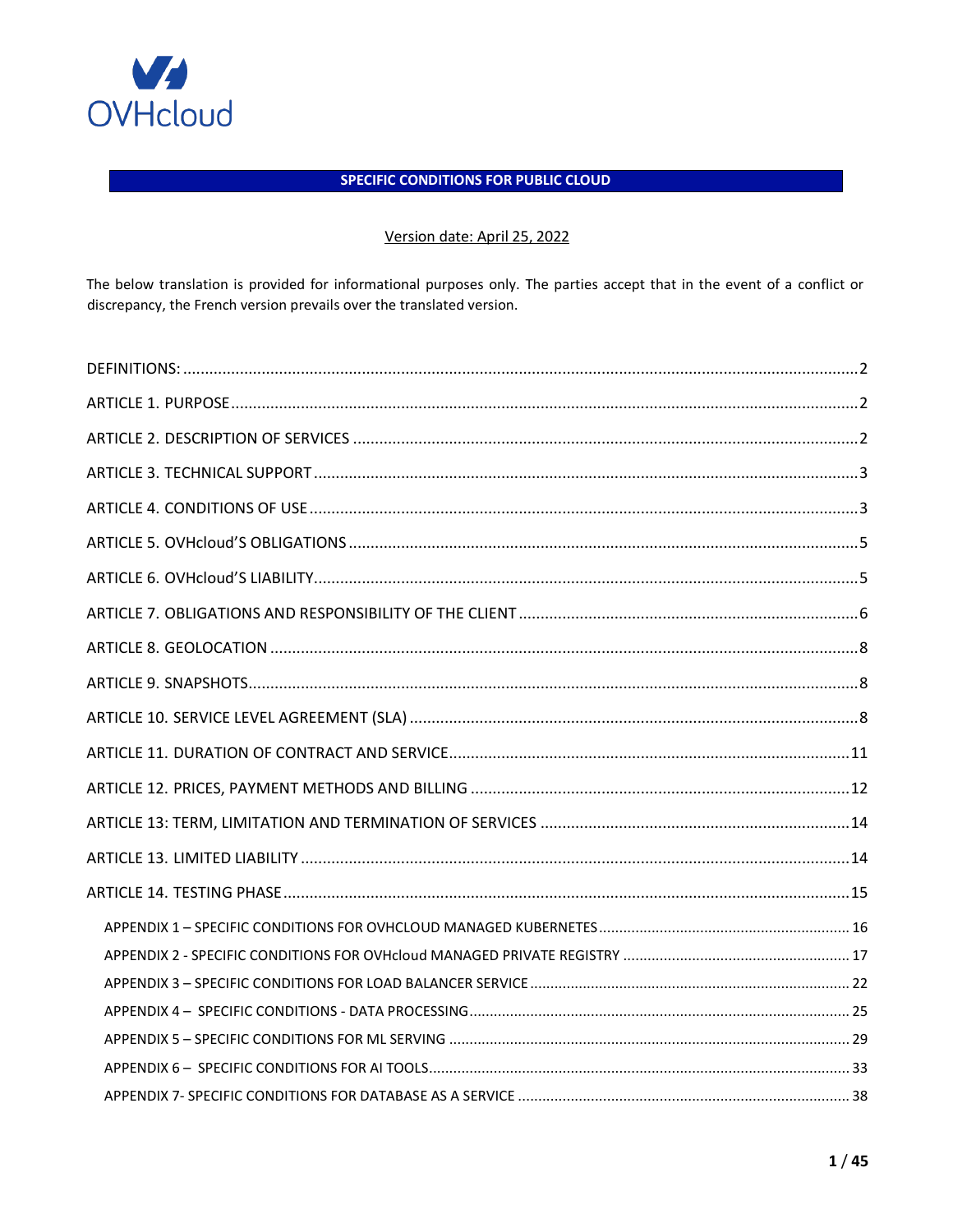

### <span id="page-1-0"></span>**DEFINITIONS:**

**Infrastructure:** set of components provided by OVHcloud which permit to host the Client's Public Cloud including in particular (depending on the circumstance) the Host Server, the Storage Space, the network, the bandwidth and/or virtualisation or cloud computing technology.

**Instance:** Virtual server created on the OVHcloud Public Cloud infrastructure and which enables the development and/or use of application solutions. The Instance, created using cloud computing technologies, includes a Storage Space and a quantity of processor and RAM resources. It is possible to add Object Storage to an Instance.

**Object Storage:** Distributed Storage Space based on the Object Storage architecture (management of data as objects). In the OVHcloud Public Cloud, it may be added to an Instance, particularly when it is used as a Snapshot and/or subscribed to separately.

**Object Storage Container:** Head unit of the Object Storage Space that shares the same access right policy, created by the Client.

**Storage Space:** Disk space attached to an Instance that can be either a 'local' Storage Space or a 'distributed' Storage Space, depending on the characteristics of the Instance. The 'local' Storage Space is directly attached to the Instance for the proper functioning of the operating system. Data is deleted and the disk is reinstalled to its original state every time the Instance is rebooted or stopped. Data in the 'distributed' Storage Space is stored whatever the state of the Instance. 'Distributed' Storage Space is deleted when the Instance is deleted.

## <span id="page-1-1"></span>**ARTICLE 1. PURPOSE**

1.1 OVHcloud shall provide the OVHcloud Public Cloud Service ("Services") to the Client and the Client shall pay for the Services in accordance with these Conditions and the General Conditions which shall govern the contract between the parties to the exclusion of any other terms or conditions whether proposed by the Client, implied by law, trade custom, practice or course of dealing or otherwise (the "Contract").

1.2 These specific conditions supplement OVHcloud's General Terms of Service, and are intended to set out the conditions, in particular the technical and financial conditions, being part of the Services to which OVHcloud is committed.

In the event of conflict between these Conditions and the General Terms of Service, these Specific Conditions shall prevail.

## <span id="page-1-2"></span>**ARTICLE 2. DESCRIPTION OF SERVICES**

2.1 As part of the Services in the Public Cloud universe, OVHcloud provides the Client with different Resources, the configurations and features of which are described and accessible online on the OVHcloud website. "Resource(s)" refers to the elements that make up the Services in the Public Cloud universe, namely Instances, Storage Spaces such as Object Storage Containers and Archive Spaces, Clusters, data analytics platforms, calculation units, etc.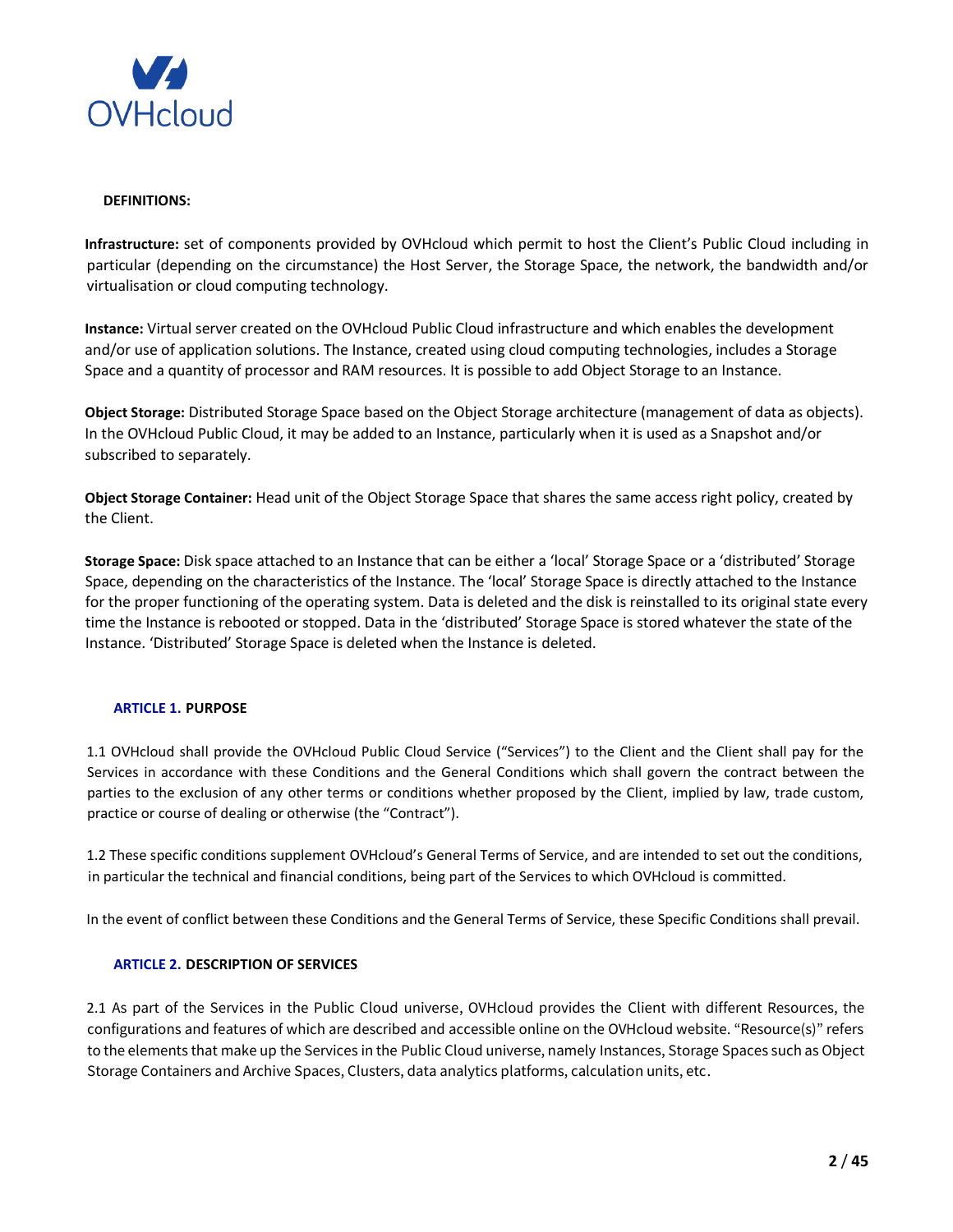

2.2 Instances are provided with dedicated Storage Space and a portion of RAM and Host Server processor resources. Depending on the configuration and type of Instance selected by the Client, the volume of allocated RAM and processor resources are either guaranteed to the Client (RAM Instances and CPU Instances), or shared by the Client with other users that have one or several Instance(s) installed on the same Host Server. Where resources are shared, performance cannot be guaranteed.

2.3 Given the high technicity of the Services, OVHcloud could only be submitted to an obligation of means.

2.4 For the entire duration of the subscription, OVHcloud provides the Client with a Management Interface that enables them to manage the Services, configure their Instances and Object Storage Containers (creation, deletion, etc.) and retrieve their usage statements.

2.5 The Client and the general public may access OVHcloud's Infrastructure via the internet where Instances and Object Storage Containers are made available. The Client must have an internet connection in order to log in to the Management Interface and access the Service, and is solely responsible for the aforementioned internet connection, in particular its availability, reliability and security.

# <span id="page-2-0"></span>**ARTICLE 3. TECHNICAL SUPPORT**

OVHcloud is responsible for any disruption to the Service. The Client has the right to contact the support service via the Management Interface, or by using the contact details available on OVHcloud Website.

## <span id="page-2-1"></span>**ARTICLE 4. CONDITIONS OF USE**

4.1 The Client subscribes to the Services on OVHcloud Website and, as such, must register a payment method from which payments shall be executed for invoices issued for the Services, under the conditions provided in Article 12 below.

4.2 From the time of activation of the Services by OVHcloud, the Client has the ability to create Instances in the Management Interface.

4.3 OVHcloud shall provide the Client with various Instance configurations, which are described on OVHcloud Website.

4.4 The Client undertakes to carefully consider every available Instance configuration prior to choosing an Instance. As such, the Client is responsible for defining the configuration and the operating system that can best meet their expectations and needs.

4.5 Any Instance rented from OVHcloud shall have an IPv4 address geolocated at the physical location of the Instance.

4.6 Hardware resources (Host Server, Storage Space, etc.) and the Instance rented by the Client will remain the exclusive property of OVHcloud.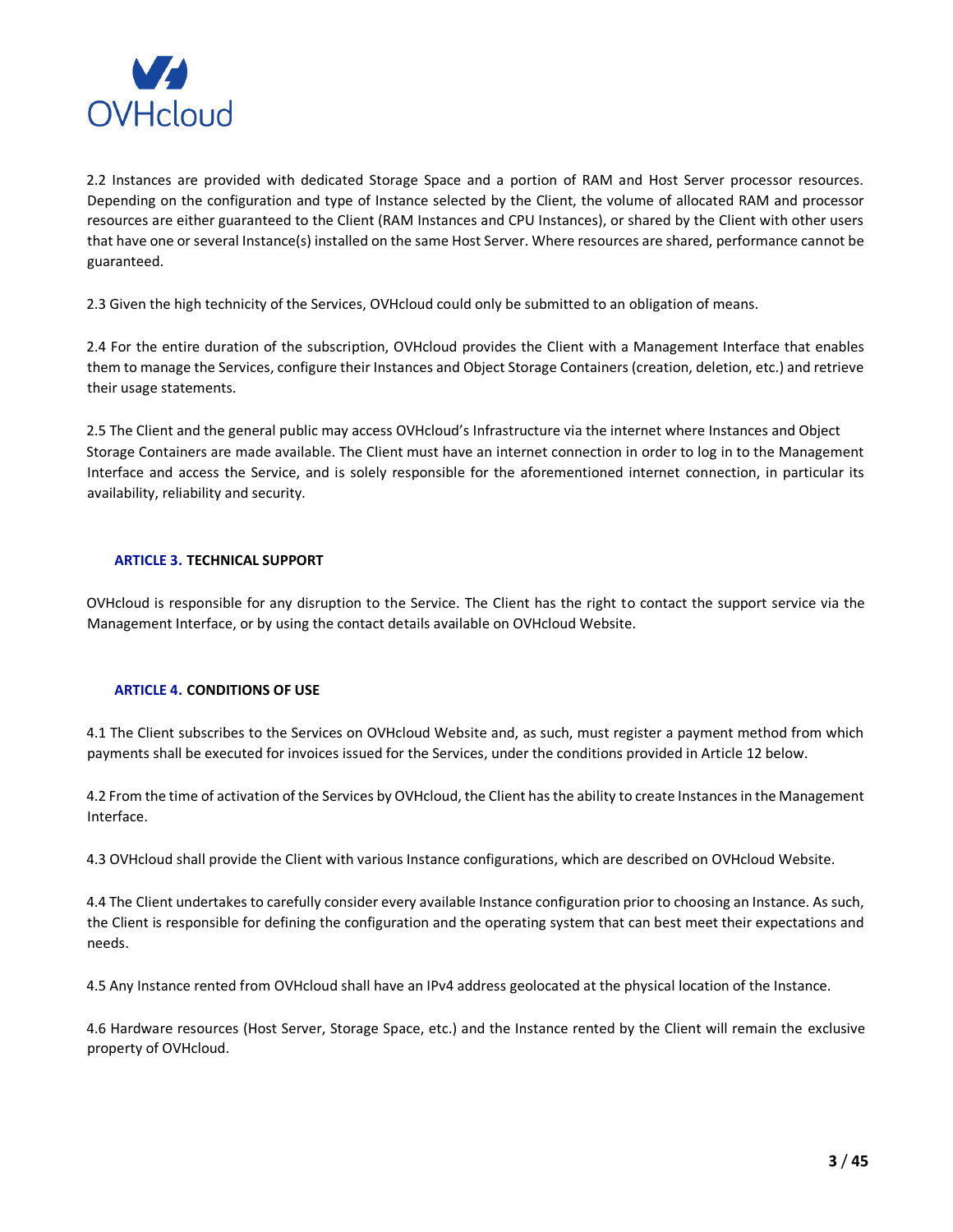

4.7 In the hereby contract, the Client shall be the sole administrator of their Instance. OVHcloud shall under no circumstances be involved in the administration of the Client's Instances. Similarly, the Client bears sole responsibility for their usage of the Object Storage Container provided to them.

4.8 OVHcloud is responsible for the administration of the Infrastructure (hardware, network, Host Servers, disks) on which the Instances and Object Storage Containers made available to the Client are configured.

4.9 The Client confirms they have all the necessary technical knowledge to ensure the correct administration of resources (Instances and Object Storage Containers) provided by OVHcloud, and to back up the data stored on these resources. The Client also undertakes to acquaint themselves with the documentation related to the Services, provided by OVHcloud.

4.10 The Client has the right to install software on the Instance. The Client bears sole responsibility for these installations, and OVHcloud shall not be liable for any failure of the proper operation of the Instance resulting from such installations.

4.11 The Client undertakes to comply with the license conditions and conditions of use of the operation system on which the Instance is configured by OVHcloud, and the license conditions and conditions of use of the applications, in some cases pre-installed on the Instance by OVHcloud.

4.12 OVHcloud reserves the right to modify the operating systems and applications pre-installed by OVHcloud on the Instance, in particular by way of any updates and/or version upgrades that it deems necessary in its sole discretion.

4.13 The Client may also perform maintenance operations and updates on the aforementioned operating systems and applications pre-installed on the Instance. In such a case, the Client assumes full responsibility and OVHcloud shall not under any circumstances be held responsible, including without limitation where said operations (maintenance, updates, etc.) are performed in violation of the applicable conditions of use/license conditions, or where there the Instance fails to perform and/or operate correctly following maintenance operations and/or updates performed by the Client.

4.14 The applicable license conditions and conditions of use of the aforementioned applications and operating systems are either provided to the Client at the time of the first order of the Instance configured with these pre-installed systems and/or software, or made available to the Client via OVHcloud Website or the Website of the software company.

4.15 OVHcloud reserves the right to restrict access to certain ports which it deems to be sensitive in order to protect the Infrastructure. Similarly, the Client acknowledges that UDP/ICMP flows are limited.

4.16 As part of his Services, the Client has the option, via the Management Interface, to increase and decrease its number of Instances and the volume of data stored in their Object Storage Container(s). It may also change the Instance(s) provided by OVHcloud in order to change configuration. These changes are made asynchronously upon the request of the Client. The Client creates the request in the Management Interface or OVHcloud's API.

4.17 OVHcloud reserves the right to limit or restrict certain functionality of the Instance in order to guarantee the security of the Infrastructure. OVHcloud shall inform the Client of the implementation of these restrictions whenever possible.

OVHcloud also reserves the right to interrupt Client's Service if it presents a risk to (i) the stability and/or security of OVHcloud systems, infrastructures and/or environments, or (ii) the Services and/or Client's Content.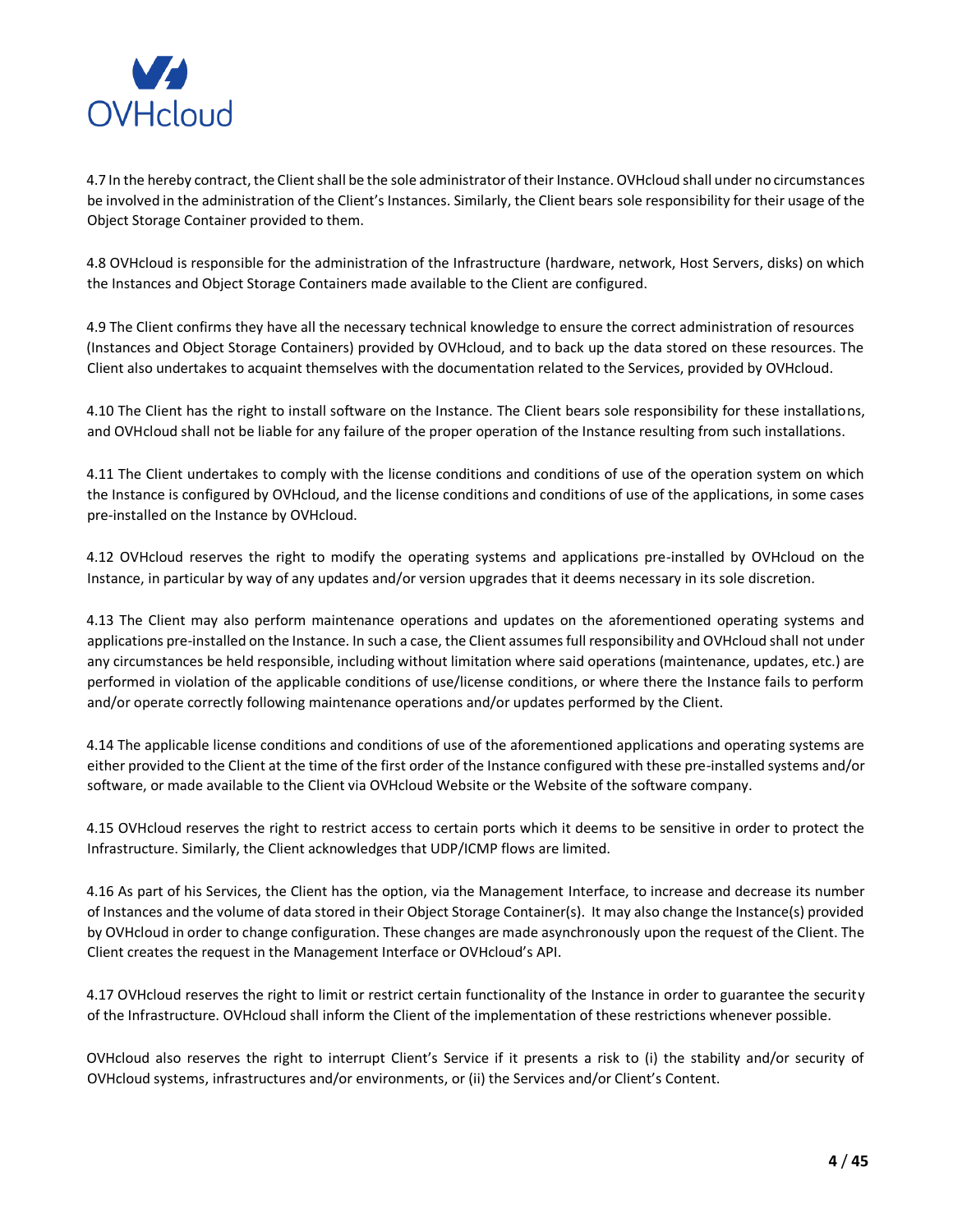

4.18 When Client has an OVHcloud private network (vRack), OVHcloud reserves the right to suspend Client's Instance if it uses the private network link of its Instance over 75% of its capacity for more than 72 minutes per 24 hours period.

4.19 The Client undertakes to use the Service with good mutual understanding.

## <span id="page-4-0"></span>**ARTICLE 5. OVHcloud'S OBLIGATIONS**

5.1 OVHcloud shall provide the Services with reasonable care and skill and in accordance with good industry practice.

5.2 OVHcloud undertakes to:

- a) Ensure the administration of OVHcloud Infrastructure and Host Servers.
- b) Maintain the Host Server in an operational state. OVHcloud shall use reasonable endeavours to replace any defective part of the Host Server as soon as reasonably possible except where OVHcloud is not directly responsible for the failure or in situations where the repair or replacement procedure requires an interruption of Service which exceeds the usual replacement time. In the latter case, OVHcloud will notify the Client as soon as reasonably practicable.
- c) Make the Instances and Object Storage Containers available to the Client in accordance with the provisions of Article 10 of this Contract. OVHcloud reserves the right to interrupt the Services in order to perform a technical intervention to improve the operation of the Services.
- d) Upon notification by the Client of an incident, intervene as soon as possible, provided the incident is not caused by the Client's misuse of the Instance or Object Storage Containers.
- e) Ensure the quality of its tools is maintained in accordance with good industry practice and in accordance with the rules and customs of the profession.

## <span id="page-4-1"></span>**ARTICLE 6. OVHcloud'S LIABILITY**

6.1 OVHcloud shall not be liable for any information, sound, text, images, items, data or other content accessible on websites hosted by the Client in its use of the Services, transmitted or uploaded by the Client or any user of such websites and for any purposes.

6.2 OVHcloud shall not be liable for any partial or -total non-compliance with an obligation by and/or a failure by operators of internet traffic networks and in particular by the Client's internet service provider(s).

6.3 OVHcloud does not backup specific data on the Instances or Object Storage Containers of the Client. It is therefore the responsibility of the Client to take all the necessary measures to back up their data in the event of data loss or deterioration of entrusted data, whatever the cause, including causes not expressly mentioned in this Contract. OVHcloud does not provide any guarantees related to the Client's use of the Services, in particular guarantees related to the security and preservation of this data.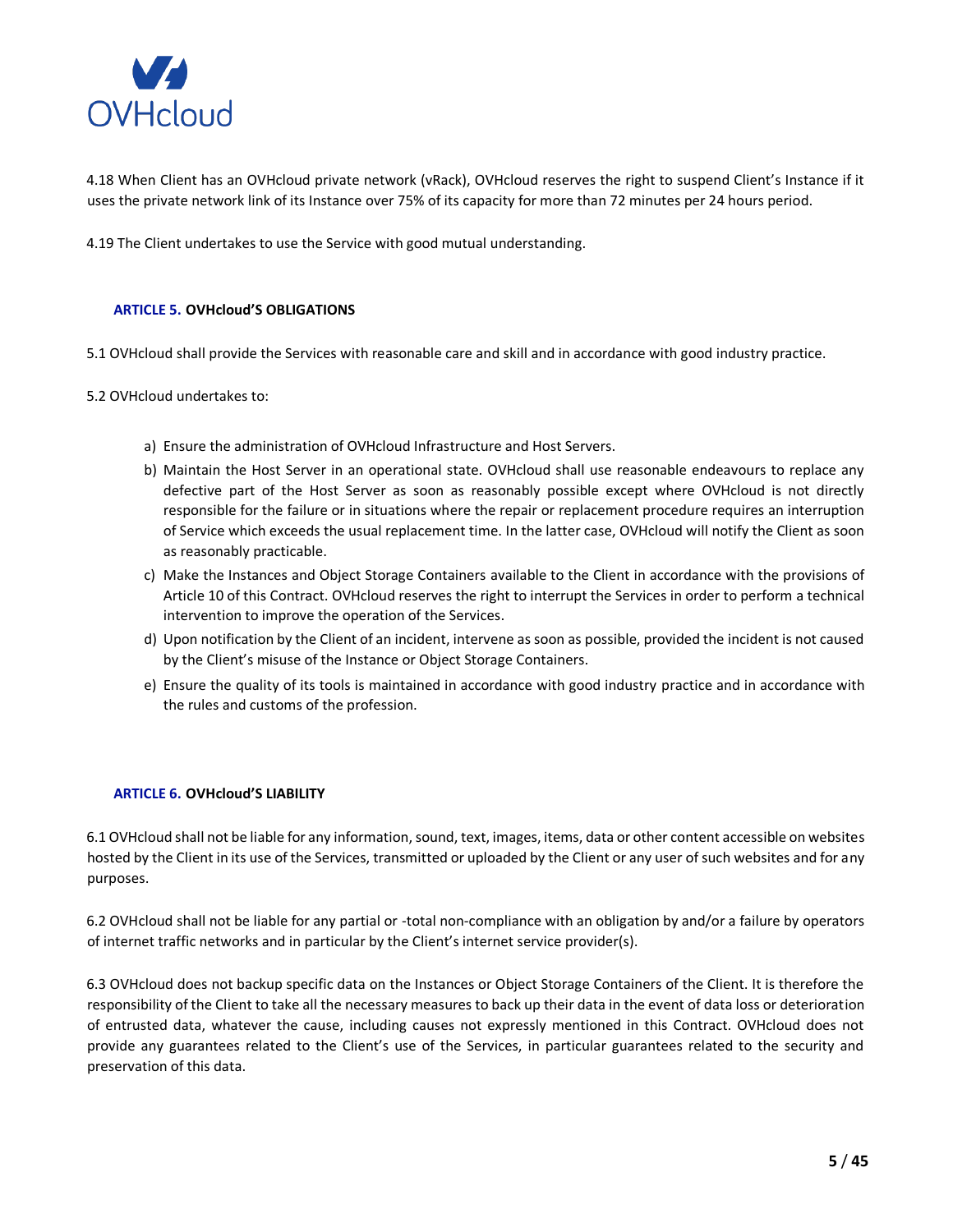

## <span id="page-5-0"></span>**ARTICLE 7. OBLIGATIONS AND RESPONSIBILITY OF THE CLIENT**

7.1 The Client acts as an independent entity and shall solely bear all risk associated with its activity when using the Services. The Client is solely responsible for the services and websites that they host on the Instance and Object Storage Container provided, as well as the content of transmitted, broadcast or collected data, the processing and updating of data, and all files, especially address files.

7.2 The Client is reminded that OVHcloud's intervention in connection with the contract on a Public Cloud is limited to installing the service. OVHcloud only insures in that regard the rental of a specialized infrastructure, without any control whatsoever over the content of the hosted websites or the contractual relationship between the sites' editor and their Web host, an OVHcloud Client under a Public Cloud rental contract. The Client shall therefore be considered a Web host. As such, the Client shall comply at all times with the applicable regulations regarding electronic communications and webhosting services.

7.3 OVHcloud only ensures access to the Services to enable the Client to store their data and their Clients' data.

7.4 OVHcloud reminds that the Client shall take all technical steps available to ensure that it holds and retains connection logs or any data which can allow anyone to identify any person who contributes to the creation of content for the services for which the Client is the provider, according to the legislation in force, and especially the Copyright Act (R.S.C., 1985, c. C-42).

7.5 The Client undertakes to respect the rights of third parties, rights of the individual, intellectual property rights such as copyrights, patent rights or trademark rights. Consequently, OVHcloud shall not be held liable for the content of any transmitted, disseminated or collected data, data processing or updating, or any files, namely address files of any kind.

7.6 The Client is prohibited from making any files or links that breach third party intellectual property rights publicly available via websites hosted on their Instance.

7.7 The Client shall not use the Services to deploy services which are intended to enable users to download files in large quantities to and from file hosting platforms.

7.8 The Client undertakes to pay for any licences required if they use any third-party software when using the Services.

7.9 The Client is put on notice that serious legal consequences can arise from illicit activities performed on all or part of the Instance and/or Object Storage Container provided to the Client. OVHcloud accepts no liability, whether sole or joint liability, especially for the use of data made available to internet users by the Client.

7.10 Where the Client uses proven spamming techniques on the internet, this shall result in the cessation of the Services and termination of this Contract without prior notice. The Client is also prohibited from any intrusive activity or any intrusion attempt from the Instance (including, but not limited to: port scans, sniffing, spoofing), and any activity or contentious behaviour such as traffic exchanging (Hitleap, Jingling), Black Hat SEO (downloading and uploading videos from and to online gaming platforms), crypto-currency mining, video game bots, etc.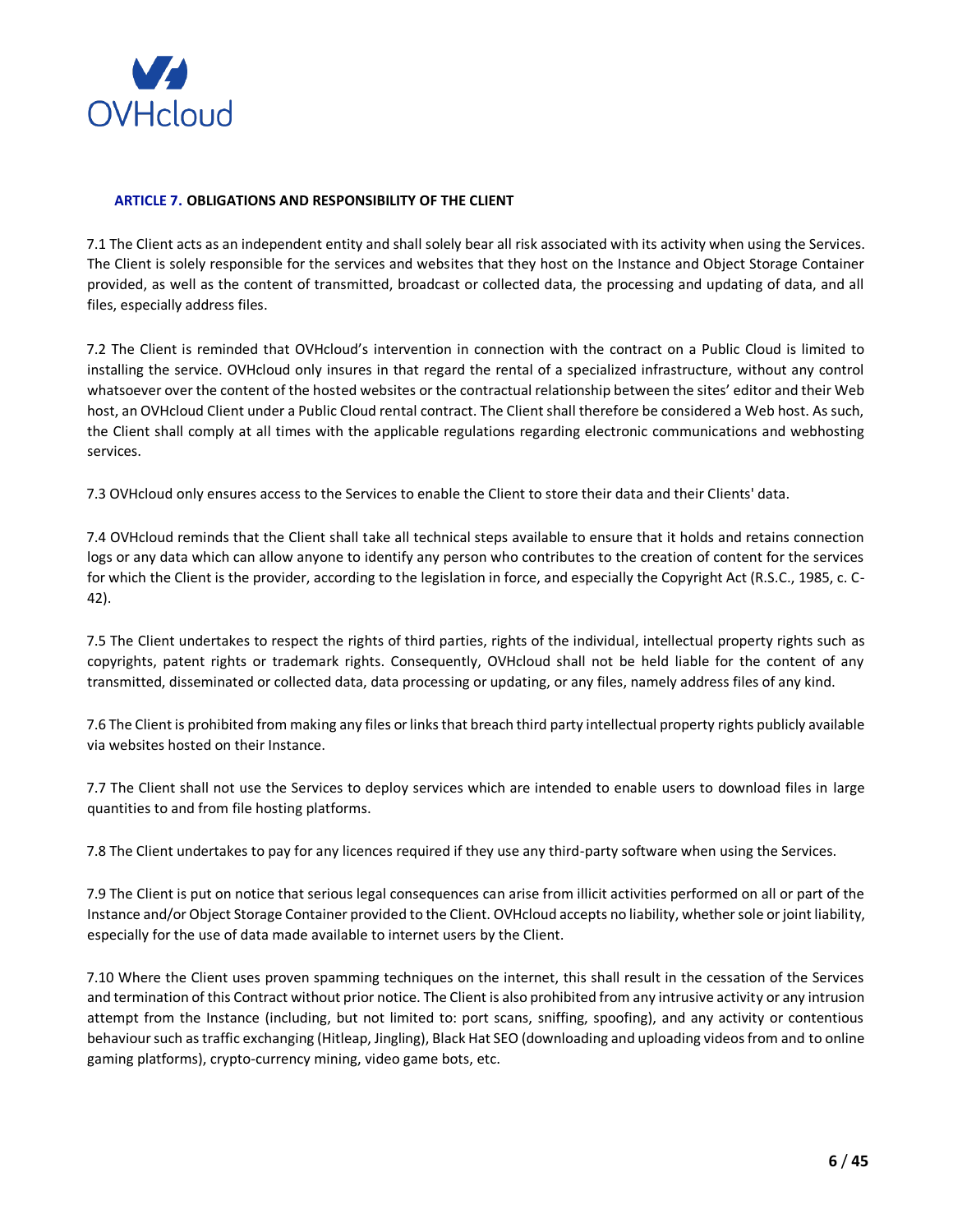

In such events, OVHcloud reserves the right to suspend the Service and immediately terminate the Contract, without prejudice to the right to all damages that OVHcloud may claim.

7.11 The Client is solely liable for the consequences of any malfunction of their Instances and Object Storage Container as a result of any usage, by their staff or any personnel to which the Client may have provided their password(s) and any other means of access (such as SSH access keys, OpenStack Tokens). Similarly, the Client is solely liable for the consequences of the loss of passwords and any other means of access.

7.12 In order to maintain the service level of the Client's Instance and all the servers on the Infrastructure, OVHcloud reserves the right to request that the Client update the operating system running on the Instance and any applications pre-installed by OVHcloud, where a security vulnerability is identified. If the Client does not act upon such requests, OVHcloud reserves the right to disconnect the Instance, Object Storage Container and Infrastructure from the internet.

7.13 Similarly, in the event that OVHcloud finds that the Instance or Object Storage represents a security risk, OVHcloud may send an email to the Client to inform the latter that the Instance or Object Storage Container will be reinstalled or deleted to maintain the integrity of the Instance or Object Storage

Container and the entire Infrastructure. OVHcloud reserves the right to disconnect the Instance and the Object Storage Container from the internet pending the Client's re-installation of their Instance. The Client is responsible for transferring data from the pirated or failing system to the new system. The sole responsibility of OVHcloud is the installation of the new system.

7.14 The Client shall not send from their Instance unsolicited emails, or SPAM, and shall at all times comply with Canada's anti-spam law on the sending of unsolicited electronic communications. If Client fails to comply with this clause, OVHcloud reserves the right to suspend Services in respect of the Instance from where these unsolicited emails were sent and/or to terminate the Contract.

7.15 The Client acknowledges that, for security reasons, some features and protocols (such as IRC or pair by pair file exchanges) are likely to be restricted under the Services. Anonymisation services (Proxy) and cardsharing (CCCam or equivalent) are prohibited under the Services.

7.16 In no circumstances is OVHcloud under any obligation, in respect of the cloud computing technologies it uses for the management of the Client's Instances and the Object Storage Containers, to ensure the retention of Client data. All measures to ensure the backup of data is exclusively the responsibility of the Client.

7.17 It is the Client's responsibility to pay for any licenses or usage rights contracted with OVHcloud. Should the Client fail to do so, OVHcloud reserves the right to suspend the Services without prior notification.

7.18 OVHcloud reserves the right to undertake checks to ensure that the Services are being used by the Client in accordance with this Contract.

7.19 OVHcloud reserves the right to suspend the Services without prior notification in accordance with the provisions set out in the OVHcloud General Terms of Service, and if the Client is in breach of any of OVHcloud's specific and general terms of ervice, any applicable laws and regulations in force, or any applicable third party rights whatsoever.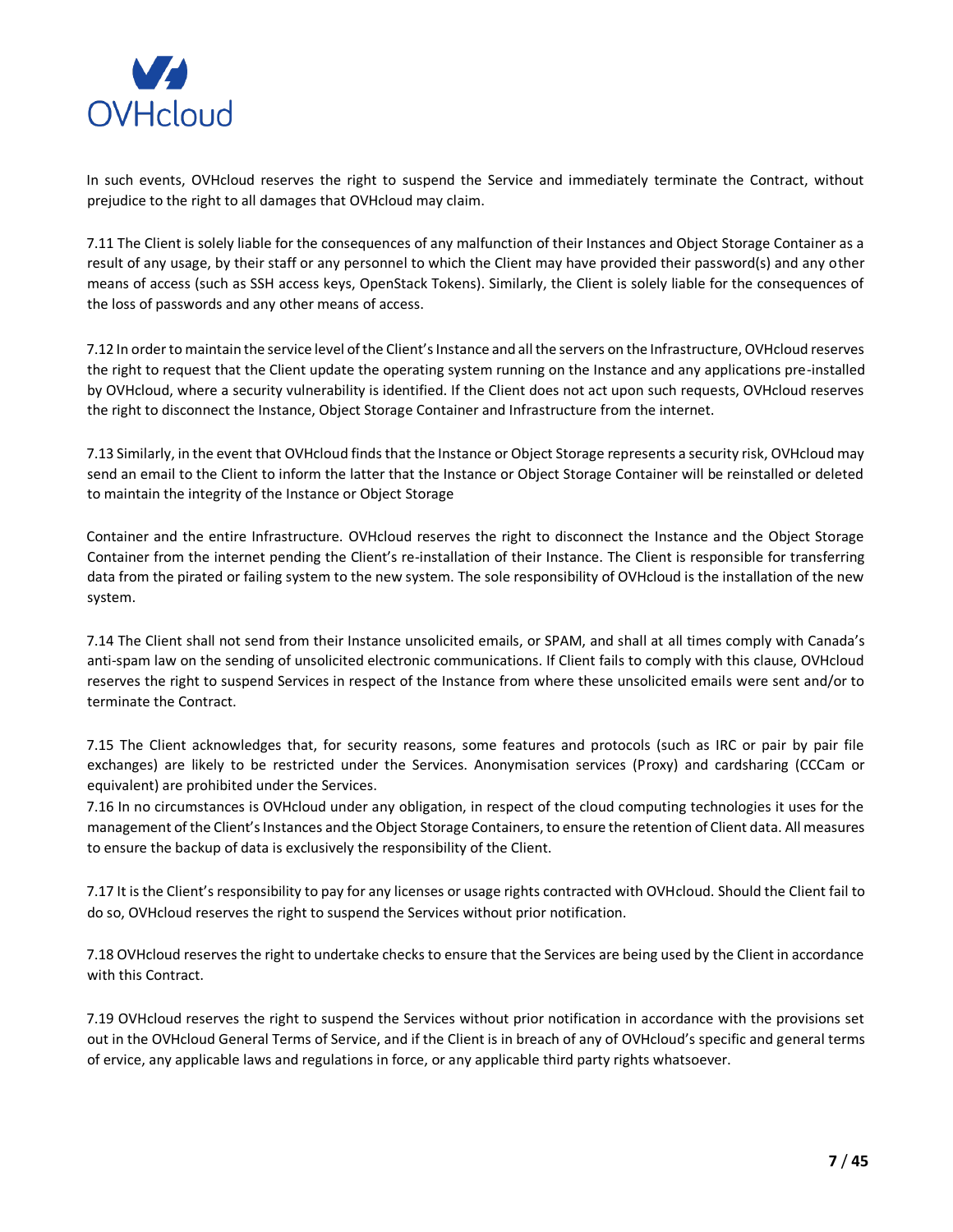

## <span id="page-7-0"></span>**ARTICLE 8. GEOLOCATION**

8.1. At the time of the creation of the Instance or of an Object Storage Container, the Client chooses where they wish to locate their Service, from the available datacentres.

8.2 The Client acknowledges and accepts that they are also subject to the legislation applicable on the territory where their hardware is installed and data is stored.

8.3 The Client therefore acknowledges the ability of OVHcloud to suspend the Service should it be used for a prohibited activity in the physical location of the hardware provided by OVHcloud.

8.4 Similarly, regarding geolocated IP addresses, the Client undertakes to ensure that they do not use the Service to breach legislation applicable in the country for which the IP address is declared. If the Client uses the Service in this way, OVHcloud may be forced to suspend every one of the Client's geolocated IP addresses.

8.5 Each of the Datacenters where the Instances composing a Public Cloud Project are located benefits from a monthly amount of free public traffic to be consumed by those Instances. For the majority of the Datacenters, this amount is unlimited. When limited, any extra traffic consumption shall give rise to additional invoicing. The list of the Datacenters concerned by those limitations, as well as the amount of free public traffic and the applicable rates for extra public traffic are available on OVHcloud website.

## <span id="page-7-1"></span>**ARTICLE 9. SNAPSHOTS**

9.1 OVHcloud provides a feature enabling the Client to make "instantaneous" copies (or "Snapshots") of the Instance.

9.2 Please pay attention that OVHcloud reminds the Client that a Snapshot is not a perennial backup of the data of the Instance. It is rather an "instantaneous" copy of the Instance. As a result, a Snapshot does not, under any circumstances, exempt the Client from its obligation to back up their data in accordance with Article 7 in this contract.

9.3 By default, Snapshots are of unlimited duration and invoiced under the conditions set out below in Article 12.

9.4 The Client may restore their Instance from any Snapshot. In this case, any data on the Instance will be deleted and the data on the selected Snapshot will be restored.

## <span id="page-7-2"></span>**ARTICLE 10. SERVICE LEVEL AGREEMENT (SLA)**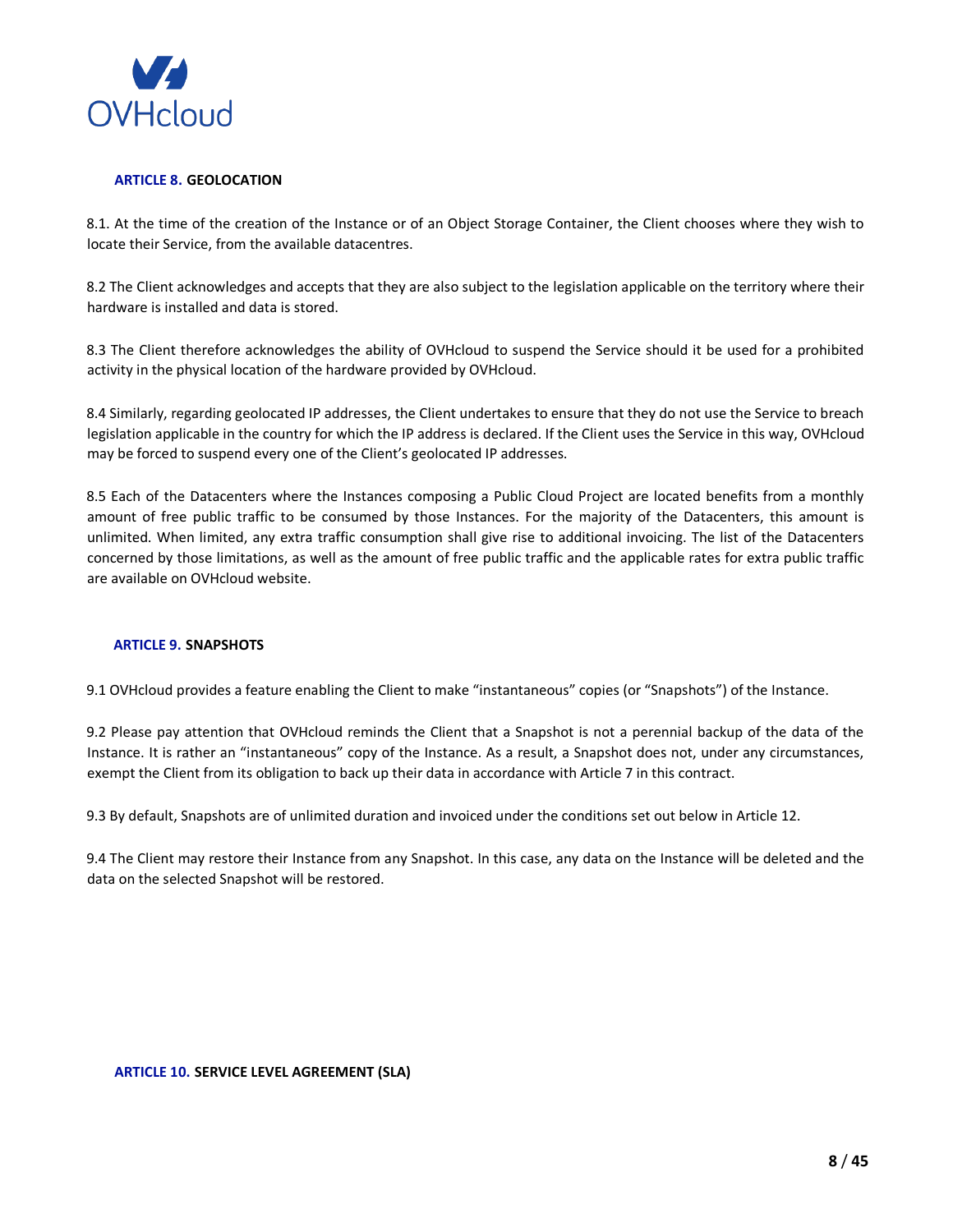

10.1 OVHcloud shall use its reasonable endeavours to meet the following service level targets:

|                                                            | SERVICE LEVEL AGREEMENT (SLA)                                                      |
|------------------------------------------------------------|------------------------------------------------------------------------------------|
| General Purpose Instance                                   | Monthly availability rate: 99,99%                                                  |
| CPU Instance                                               | Monthly availability rate: 99,99%                                                  |
| <b>RAM Instance</b>                                        | Monthly availability rate: 99,99%                                                  |
| <b>GPU Instance</b>                                        | Monthly availability rate: 99,99%                                                  |
| IOps Instance                                              | Monthly availability rate: 99,90%                                                  |
| Sandbox Instance                                           | Monthly availability rate: 99,95%                                                  |
| Object Storage Container, Block Storage<br>Storage Spaces: | 99,90%<br>& Monthly<br>availability<br>rate:<br>Monthly data resilience rate: 100% |

"**Monthly availability rate**" means that: the total number of minutes in the month minus the number of minutes of unavailability in the month in question, divided by the total number of minutes in the month in question.

"**Unavailability**" means the loss of access to and inability to reboot the Object Storage Container of the Client, for more than three (3) consecutive minutes from the moment an incident ticket has been opened by the Client.

"**Resilience**" means OVHcloud's ability to make the data stored in the Client's Object Storage Containers available to the Client again before a duly declared unavailability incident (see conditions hereinafter). The resilience commitment is only applicable to Object Storage Service, to the exclusion, in particular, of any other Storage Spaces offered by OVHcloud as part of Public Cloud Services. OVHcloud's guarantee of resilience does not under any circumstances constitute a guarantee for the Client against the loss of its content and data. The Client remains responsible for backing up its data and managing its business continuity.

The service level targets described in Article 10.1 above are in place, subject to the exclusions listed below at Article 10.4, and provided that the Client works with OVHcloud to restore the Service in the event of unavailability.

When reporting the incident and creating the ticket, the Client shall provide OVHcloud with all relevant information useful for the diagnosis and intervention by OVHcloud. The Client undertakes to remain constantly available in order to collaborate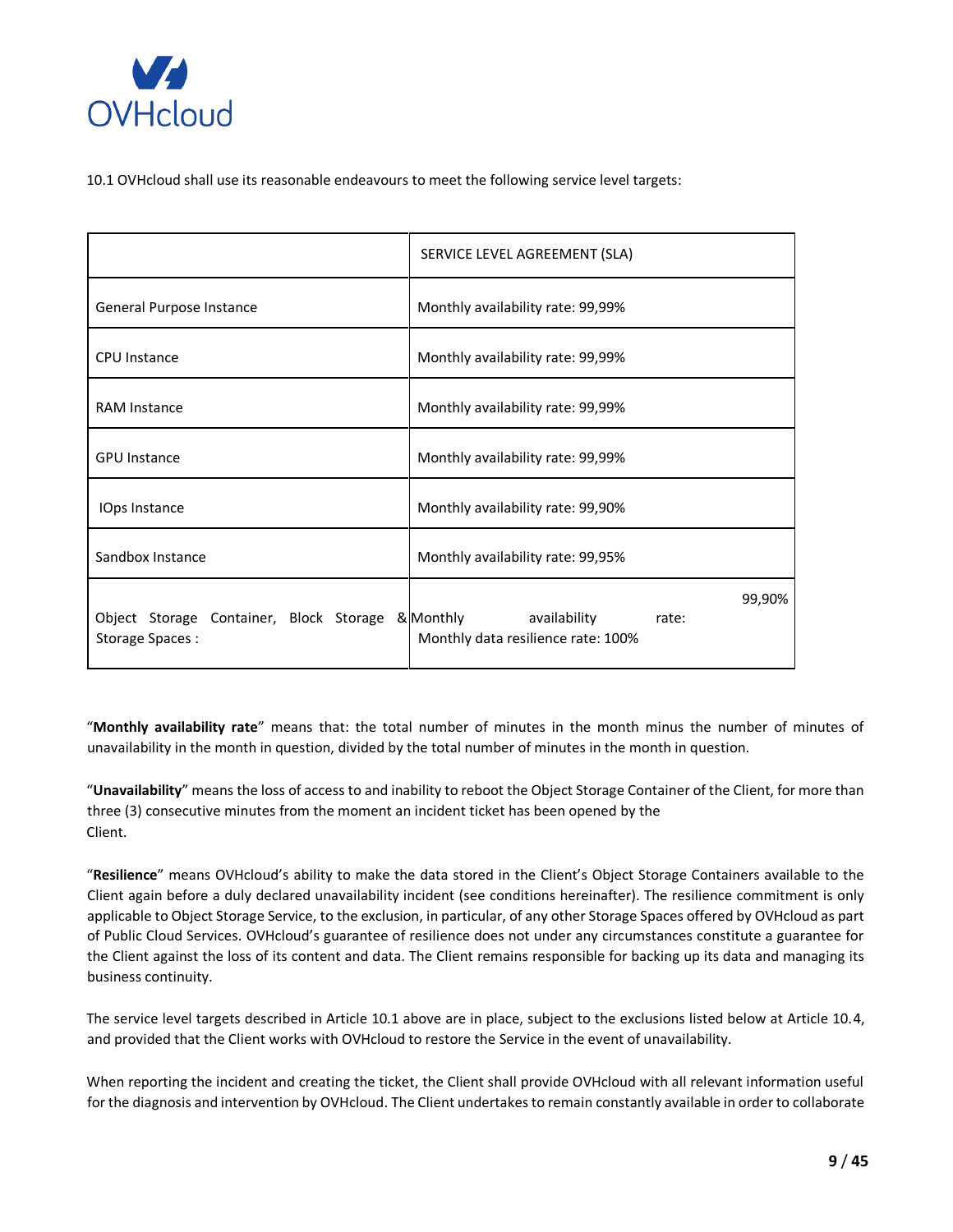

with OVHcloud including by providing further information and carrying out all the necessary tests and checks. If necessary, the Client agrees to give access to its management interface. If the Client is not available or does not cooperate with OVHcloud, it cannot benefit from the service level targets defined above in Article 10.1.

The above commitment does not under any circumstances apply to the availability of components that are under the responsibility of the Client, in particular the software or applications installed and used by the Client on the Instance. In the event of a change of Instance, the Client is responsible for reinstalling or reinitialising their software and application, and restoring the data and information that were stored on it.

OVHcloud employs technical tools that enable the Client to monitor Instances, in particular via PING requests. The service level targets defined in Article 10.1 do not apply where OVHcloud is unable to perform the technical operations necessary to monitor Instances as a result of the Client's configuration of the Instance.

10.2 If OVHcloud ascertains that the Instance or Object Storage Container is available and fully operational, OVHcloud shall be absolved of its obligations under the service levels defined in Article 10.1 above. However, under these circumstances, OVHcloud, at the request of the Client, undertakes to assist the Client in identifying the source of any difficulties found by the Client.

If OVHcloud ascertains an Unavailability, it will complete the diagnostic and work in collaboration with the Client to reestablish availability.

10.3 If the service level targets defined above in Article 10.1 are not achieved, the Client may, apart from the cases of exclusion numbered below, request the following service credits:

• Failure to respect the availability rate:

Where the monthly availability rate in Article 10.1 is not achieved, reimbursement equal to 0.5% of the monthly fee paid by the Client for the unavailable components (Instance or Object Storage Container) per consecutive sequences of one (1) minute (beyond the first three (3) consecutive minutes of lost access or connectivity), up to a maximum of 50% of the monthly amount paid with respect to the affected Instances and up to a maximum of 100% of the monthly amount invoiced with respect to the affected Object Storage Containers.

• Failure to comply with the resilience rate of data stored in Object Storage Container:

Where the monthly resilience rate in Article 10.1 is not achieved, reimbursement equal to 100% of the monthly fee paid by the Client for the part of the Object Storage Container affected.

The credits are directly credited on the Client account upon request. Any request by the Client for service credits under Article 10.1 must be sent to OVHcloud via the Manager at the latest during the month following the month in which the unavailability was detected by OVHcloud. Failing this, the Client will not be able to obtain the said credits. The credits must be used by the Client as part of a Public Cloud service in the calendar month following the month that they are credited to the Client Account. Otherwise, the credits are lost and can no longer be used. Appropriations may under no circumstances be refunded to the Client in cash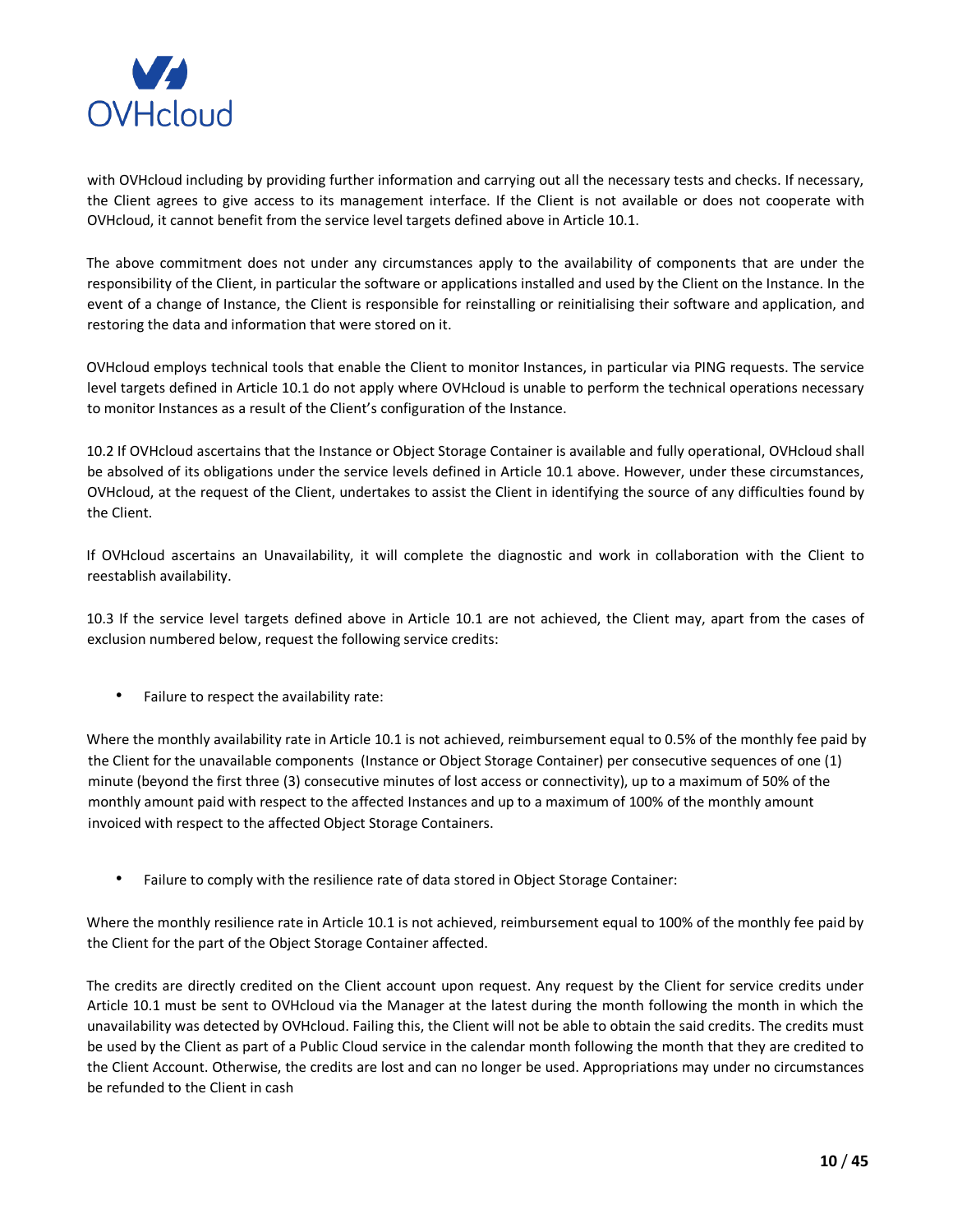

It is expressly agreed that the aforementioned service credits are the Client's sole remedy for all damages, losses, liabilities, costs and expenses resulting from OVHcloud's failure to comply with its obligations under Article 10.1. As such, the Client will renounce any further requests, claims and/or action.

If an event implies the failure of several SLAs, the credits will not be aggregated. The credit the most favourable to the Client will prevail.

10.4 The Client may not claim for service credits under Article 10.3 above where the unavailability results, in whole or in part, from

- (i) events or factors beyond control of OVHcloud, including but not limited to events of force majeure, actions of a third-party, internet connection issues, the malfunction of the internet, the malfunction or misuse of hardware or software under the control of the Client (in particular applications running on the Instance),
- (ii) a breach of the obligations of the Client pursuant to this Contract (in particular failure to collaborate with OVHcloud to resolve the incident),
- (iii) the misuse or inappropriate use of the Service by the Client (in particular the misuse of the Instance or OVHcloud Management Interface),
- (iv) (iv) scheduled maintenance,
- (v) an interruption caused by OVHcloud's intervention under the conditions set out in Article 6 of this document, or
- (vi) computer hacking or piracy.

In such cases, excluding point (iv), OVHcloud reserves the right to invoice the Client for the cost of the work done to reestablish the availability of the Services. OVHcloud shall provide a quotation for such work which shall be sent to the Client for approval.

OVHcloud shall use all reasonable endeavours to establish the cause of the unavailability, and confirm which exclusion set out above applies. OVHcloud shall be permitted to use components in its information system (such as connection data) for this purpose.

## <span id="page-10-0"></span>**ARTICLE 11. DURATION OF CONTRACT AND SERVICE**

11.1 The Contract shall commence from the date it is subscribed to by the Client, and shall remain in force for an indefinite period. It may be terminated in accordance with OVHcloud General Terms of Service.

11.2 The Client may choose, based on their requirements, to create and delete all or part of the Service (in particular Instances and Object Storage Containers) via their Management Interface.

11.3 There is no minimum duration of use. However, any hour or month started shall be invoiced by OVHcloud and paid in full by the Client, in accordance with the conditions set out in Article 12 below.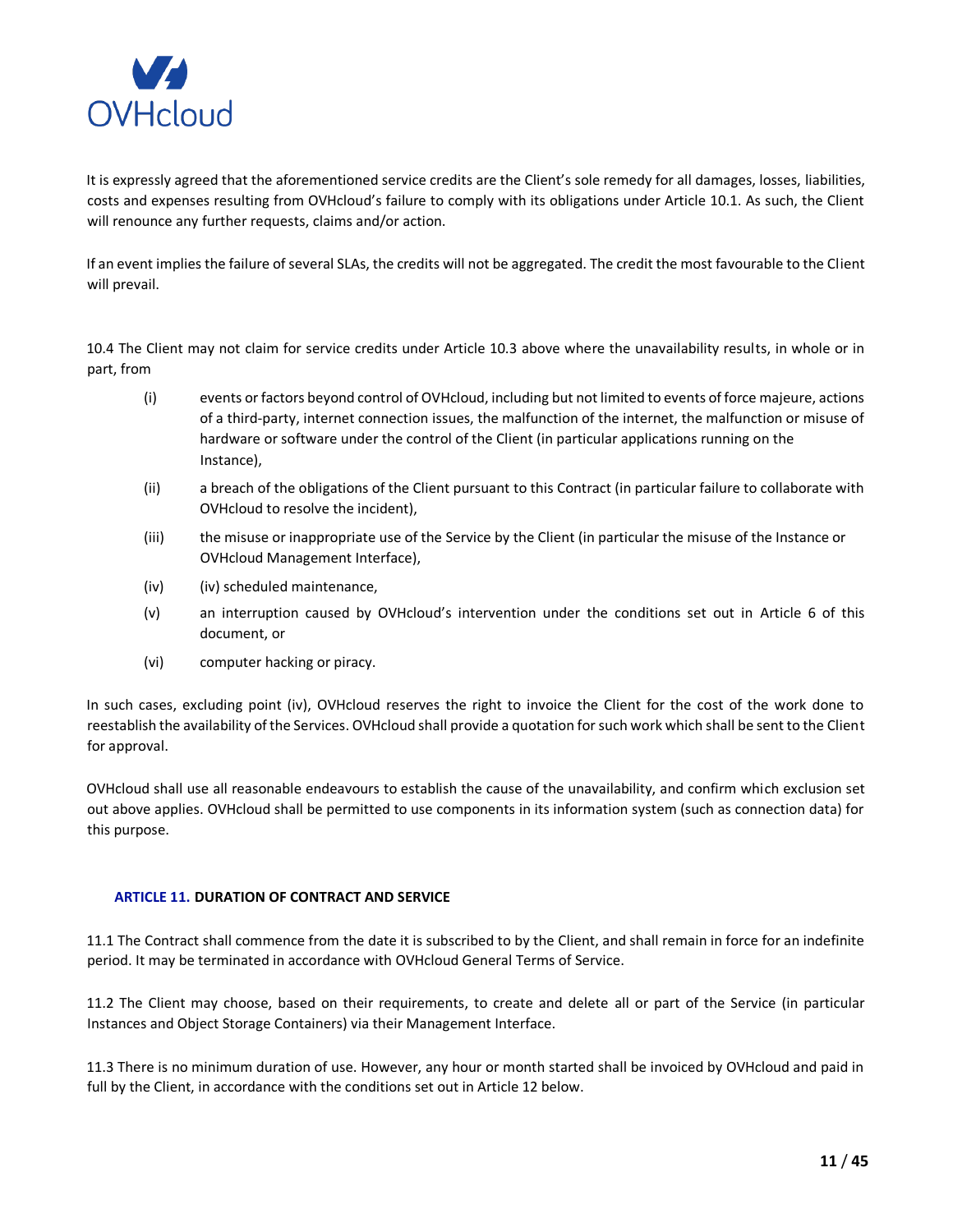

11.4 Instances and Object Storage Containers on which the data of the Client is stored shall remain available from month to month, unless the Client requests the deletion of the Service via the Management Interface.

## <span id="page-11-0"></span>**ARTICLE 12. PRICES, PAYMENT METHODS AND BILLING**

The prices are available on OVHcloud website.

12.1 Instances and associated components

The price of Instances and, where necessary, associated components (such as the operating system), depends on the pricing model chosen by the Client and the period during which the Instances and associated components are provided to the Client.

- The Client may choose from two pricing models:
- $\Box$ An hourly payment plan
- $\Box$ A fixed-rate monthly payment plan

The fixed-rate monthly payment plan allows the Client to use an Instance (and where necessary the associated components) during the full calendar month during which the Instance was created.

If the Client creates an Instance during the month, the aforementioned fixed-rate monthly payment plan shall be invoiced on a pro-rata basis for the number of hours that remain in the month, starting from the date of creation of the Instance to the end of the month in question (the hour of creation of the Instance is counted as a full hour).

The fixed-rate monthly payment plan (in full or on a pro-rata basis under the conditions detailed above) shall be paid in full by the Client. This also applies where the Instance is deleted before the end of the calendar month in question. Any component (Instance and associated components) that is invoiced at the fixed-rate monthly payment plan and not deleted shall continue to be invoiced from month to month by OVHcloud to the Client at the fixed-rate monthly rate that applies in the above conditions.

With regards to the hourly payment plan, any hour started shall be invoiced by OVHcloud and paid in full by the Client. This also applies where the Instance is created and/or deleted during the same hour.

Any created Instance (including any associated components) is invoiced to the Client in accordance with the conditions set out in this Article, even if the Instance is not used. An Instance, including any associated components, is deemed to be created as soon as the Client validates it in the Management Interface or the API. Once it is created, it will appear in the Management Interface. The provision of the Instance will come to an end once it is deleted. It shall be stated that any Instance that has been deactivated but not deleted shall continue to be invoiced by OVH. The status of the Instance may be seen in the Client's Management Interface.

## 12.2 Storage Spaces

The price of using distributed Storage Spaces (Object Storage Containers and SNAPSHOT Storage Space) varies depending on the quantity of Storage Space used, duration of use of the Storage Space and the volume of outgoing traffic.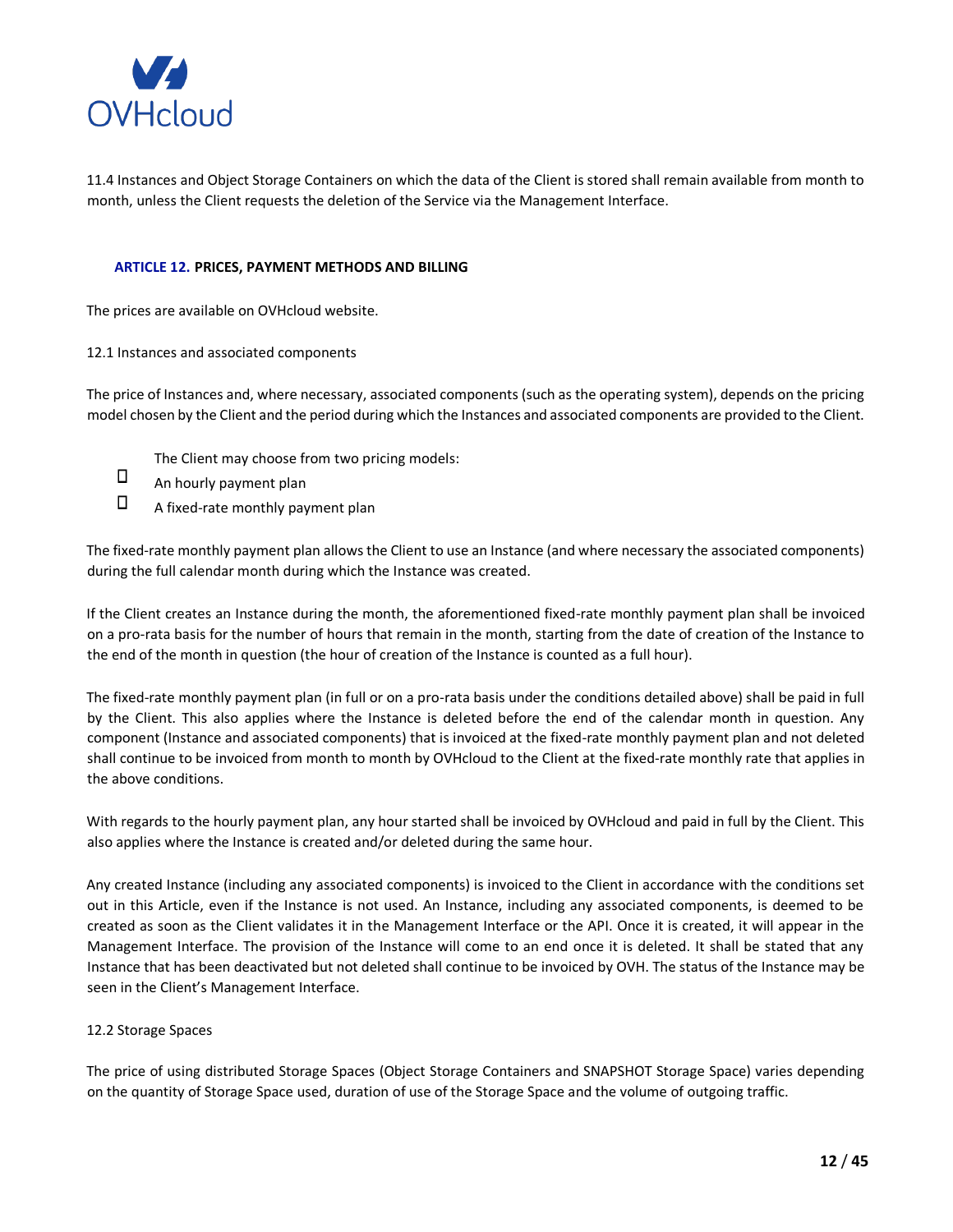

### With regards to the provision of the Storage Space:

Storage Space shall be charged on hourly rate basis, charged per gigabyte.

The gigabyte of Storage Space is always charged as a whole, even if it is not fully used (rounded to the superior gigabyte).

Any hour during which a gigabyte of Storage Space is used, is charged and due in full by the Client, even if the use of a gigabyte of Storage Space starts and/or is deleted during the hourly time slot.

### With regards to the outgoing traffic of the Storage Space:

OVHcloud shall charge for this on a pay-per-use rate, charged per gigabyte of outgoing data. "Gigabyte of outgoing data" means gigabyte of data sent from the Storage Space, whatever its destination (towards the internet and/or the network of OVHcloud and/or a third-party private network).

The provision of the "local" Storage Space (directly attached to the Instance) and the outgoing traffic sent from the "local" Storage Space is included in the price of the Instance.

### 12.3 General Information

The Client may create and delete Instances via the Management Interface.

Where several payment plans exist, the applicable rate is determined by the Client in the Management Interface at the moment of creation of the component concerned (for example the creation of an Instance).

Where the fixed-rate monthly payment plan is applied, the Service shall be invoiced for the remainder of the calendar month a few moments after the creation by the Client of the component (Instance and associated components).

Where the hourly payment plan or pay-per-use is applied, the Services shall be invoiced on a monthly basis in arrears at the start of the calendar month that follows the month of use, based on the consumption evaluated by OVHcloud. OVHcloud reserves the right to invoice the cost of these Services to the Client before the end of the said calendar month of use in the event that any outstanding amounts of the Client reach a significant total amount.

The provisioning time is evaluated by OVHcloud based on the data available on its operating system. The data is considered binding and fully enforceable on the Client.

The payments shall be made by the Client three (3) days from the invoice date, by automatic transfer from the Client's credit/debit card, Paypal® account or Client's OVHcloud Account.

The Client undertakes to always retain a sufficient amount, in the bank account and their chosen payment method, to pay for their invoices within the agreed deadlines.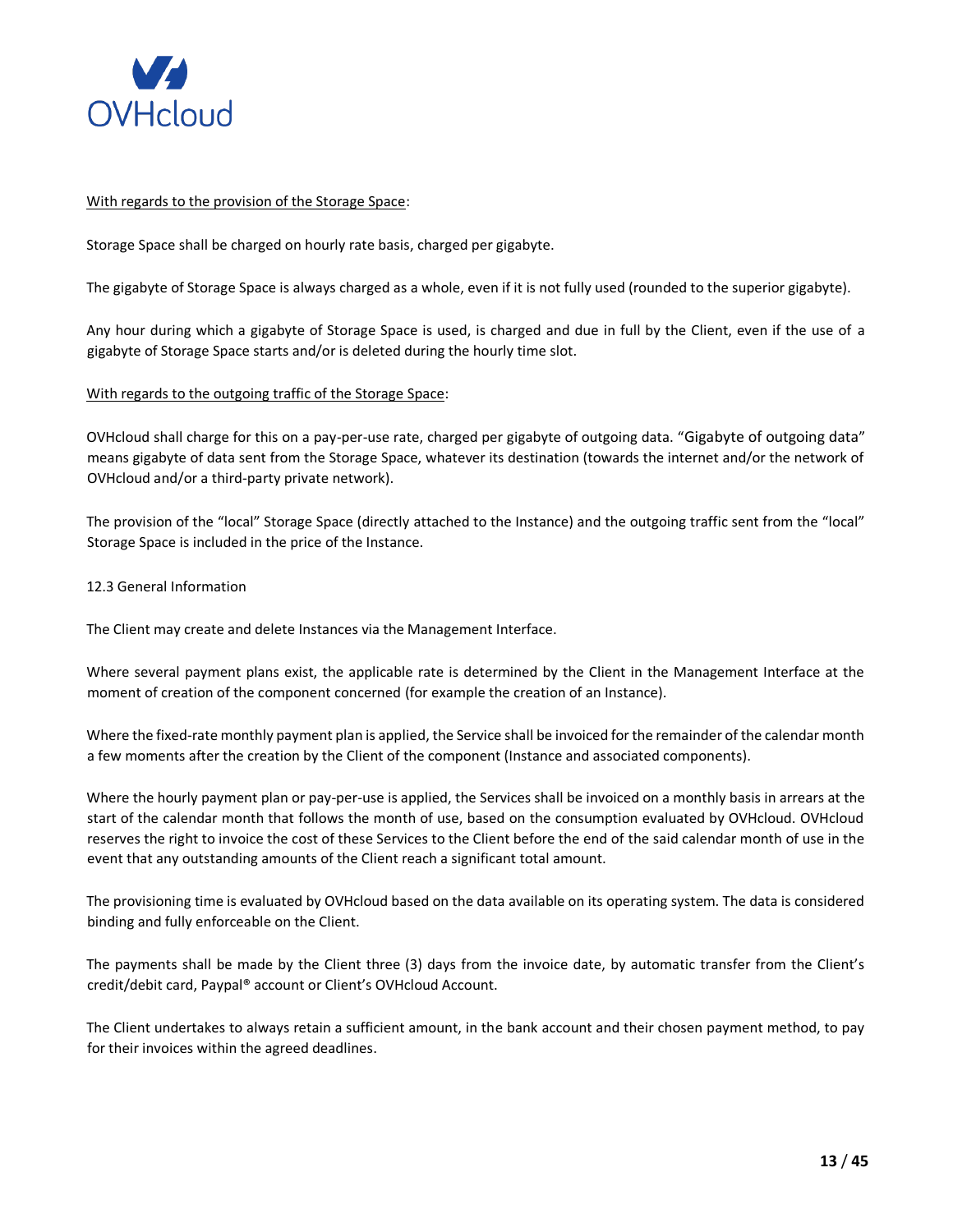

If OVHcloud is unable to take payment from the payment method, an email shall be sent to the Client requesting settlement of the outstanding amount as soon as possible. In the absence of prompt payment, the Service will be suspended by OVHcloud for non-payment.

## <span id="page-13-0"></span>**ARTICLE 13: TERM, LIMITATION AND TERMINATION OF SERVICES**

13.1 Each party may terminate the Contract without liability to the other party in an Event of force majeure under the conditions fixed by the General Conditions of Services.

13.2 In other cases, the Client is free to terminate the Contract by sending a termination request in writing to the address in the footer of this contract.

13.3 In all cases where the Client breaches the provisions of Article 7 in these Specific Conditions, particularly by carrying out any expressly prohibited activity using the OVHcloud's servers and/or publishing expressly prohibited content on the OVHcloud's servers and/or any activity that could potentially give rise to civil and/or criminal liability and/or affect the rights of third parties, OVHcloud has the right to disconnect and/or interrupt the Client's services immediately and without prior notification and to terminate the Contract with immediate effect and without notice to the Client, without prejudice to the right to damages that OVHcloud may claim.

13.4 At the end of this Contract, regardless of the reason for termination, the Client's Instances, Object Storage Containers and any associated components and stored data shall be deleted.

13.5 In the event of any Client breach and where OVHcloud elects not to terminate for breach, Services will be either restricted, limited or suspended depending on the gravity and the frequency of the breach. The measures will be determined based on the nature of the breach(es) established.

13.6 The Client accepts in advance that OVHcloud shall implement restriction, limitation or suspension measures of the Service where OVHcloud receives a notification accordingly from a competent administrative, arbitration or judicial authority, pursuant to the appropriate applicable laws.

By placing an order online, the Client signifies their unconditional acceptance of this Contract.

## <span id="page-13-1"></span>**ARTICLE 13. LIMITED LIABILITY**

THE CLIENT ACKNOWLEDGES THAT OVHCLOUD AUTHORIZES OTHER SERVICE USERS TO INSTALL THEIR WEBSITES AND SERVERS IN ITS FACILITIES. OVHcloud SHALL NOT BE LIABLE IN ANY WAY WHATSOEVER FOR DAMAGES, COSTS OR LOSSES INCURRED BY THE CLIENT (OR BY THE LATTER'S OWN CLIENTS) AND CAUSED BY ANOTHER SERVICE USER'S ACT, MATERIAL OR FAILURE TO ACT. OVH'S LIABILITY IN CONTRACT, IN TORT (INCLUDING NEGLIGENCE) BY STATUTE, OR OTHERWISE, TO THE CLIENT (OR THE LATTER'S OWN CLIENTS), CONCERNING PERFORMANCE OR NON-PERFORMANCE, AS APPLICABLE, OF ANY OBLIGATION CREATED UNDER THIS AGREEMENT, WITH REGARD TO ANY CLAIM, SHALL BE LIMITED AND SHALL NOT, IN THE AGGREGATE, EXCEED THE TOTAL FEES PAID BY THE CLIENT TO OVHcloud UNDER THIS AGREEMENT IN THE THREE (3) MONTH PERIOD IMMEDIATELY PRECEDING THE DATE ON WHICH THE CLAIM AROSE. IN NO EVENT SHALL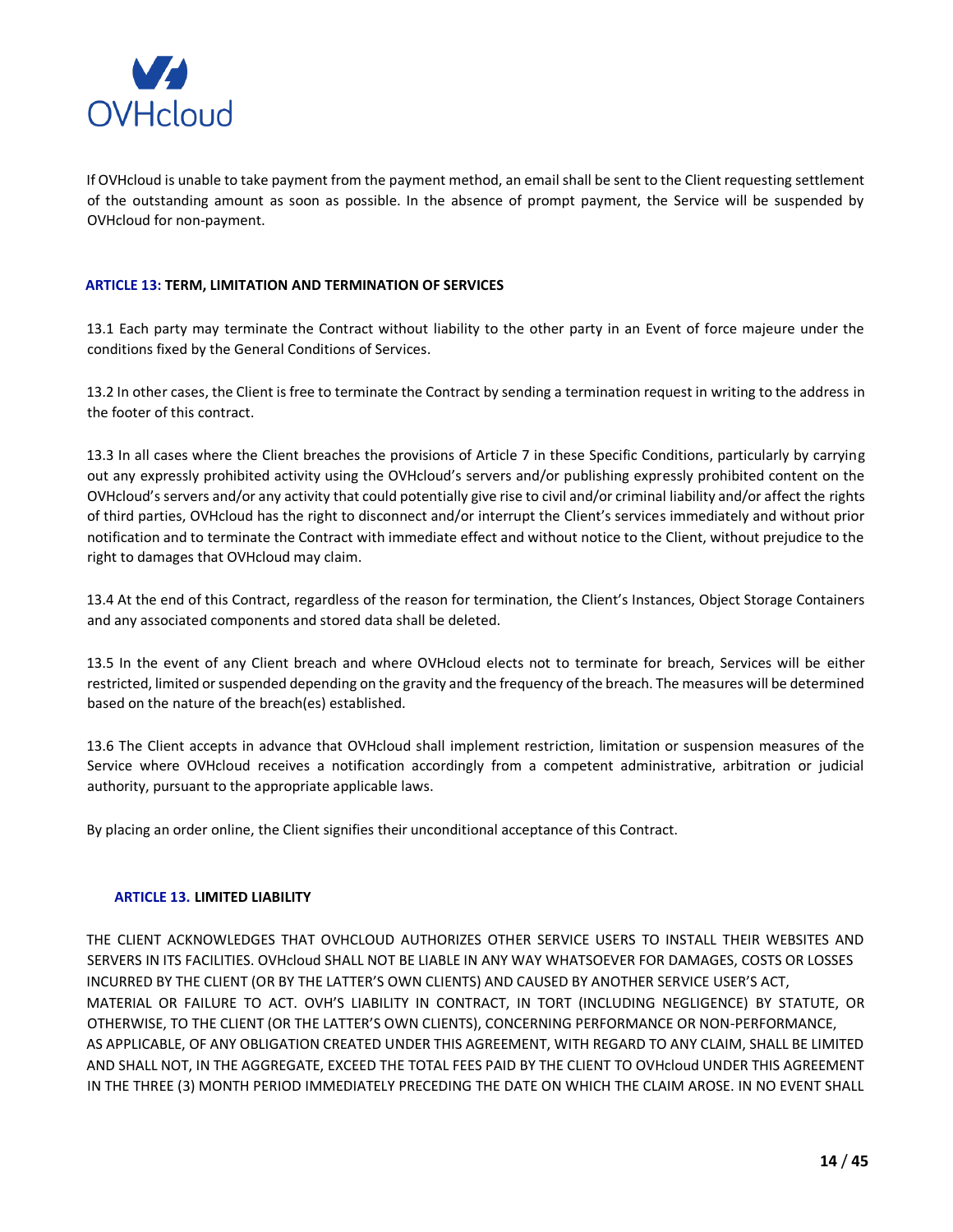

OVHCLOUD BE LIABLE FOR ANY LOST PROFITS, OR ANY SPECIAL, INDIRECT, CONSEQUENTIAL, INCIDENTAL OR PUNITIVE DAMAGES.

## <span id="page-14-0"></span>**ARTICLE 14. TESTING PHASE**

14.1. OVHcloud reserves the right to offer services or new features as a "Test" version (hereinafter referred to as the "Test Service(s)").

14.2. The Test is defined as any phase of the Service development process during which the Client is authorised to use an OVHcloud service before its effective marketing, in order to contribute to its improvement and to detect any potential faults. OVHcloud will carry out any required identification for a Test Service. For example, any service version on the OVHcloud Website designated as an Alpha, Beta, or Gamma version by OVHcloud will be considered a Test Service within the meaning of this document.

14.3. The Client may be asked to provide regular feedback on the use of the Service during the test phase via the different channels previously established and provided by OVHcloud. The Client shall ensure that they have read and have been informed that the Test Service provided by OVHcloud is in the testing phase in accordance with the common meaning of this term. Therefore, they agree to bear all risks (such as instability, malfunctions, unavailability, loss or alteration of data, etc.) associated with this phase. The Service Level Agreements (SLAs) indicated in these Special Terms and Conditions are not applicable to Test Services.

14.5. As such, OVHcloud reminds the Client that it strongly advises against storing files that are vital or essential to their business on the Test Service for the duration of the test period. The Client agrees to not store any personal data on the Test Service.

14.6. The marketing and continuity of the Service after the Testing phase is not guaranteed by OVHcloud. OVHcloud reserves the right to suspend or terminate the Test Service, at any time and without compensation. OVHcloud therefore reserves the right to restrict, limit or suspend the Test Service without warning or compensation if it appears that the Client is using the services provided to them for any activity that does not comply with OVHcloud's contractual terms or does not correspond to the purposes of the test performed as part of the Test Service.

14.7. If the testing phase is not renewed, OVHcloud shall endeavour to inform the Client in advance and shall proceed to erase all data stored by the Client on the Test Service. When the Test Service ends, for whatever reason, OVHcloud will proceed to erase all data stored by the Client on the aforementioned service.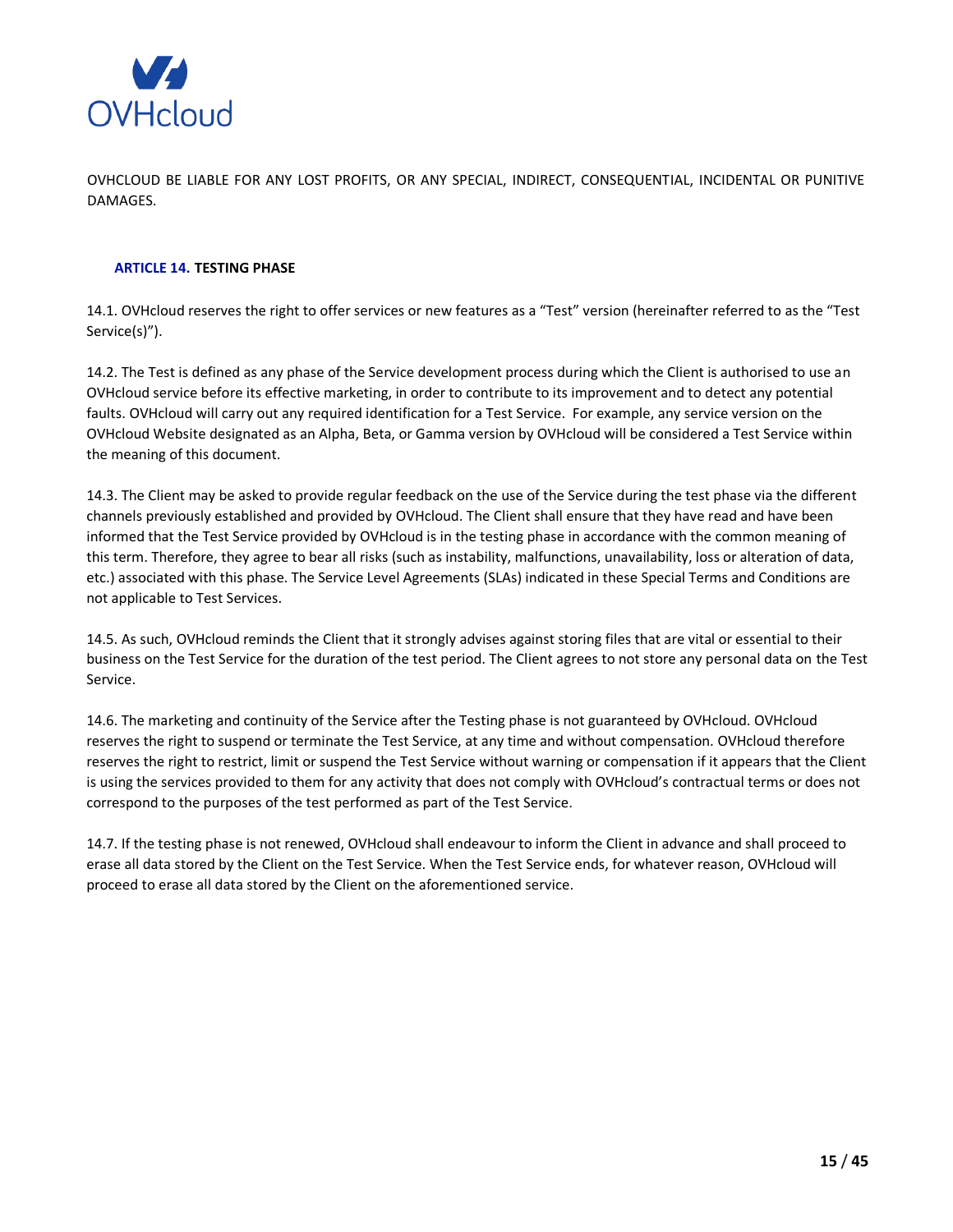

## **APPENDIX 1 – SPECIFIC CONDITIONS FOR OVHCLOUD MANAGED KUBERNETES**

### <span id="page-15-0"></span>**ARTICLE 1: SERVICE DESCRIPTION**

As part of the Service, OVHcloud provides the Client with a solution based on the Kubernetes open-source system hosted by the Cloud Native Computing Foundation®, allowing the Client's containerised applications and underlying resources (including computing instances and additional disks) to be orchestrated via an API within the OVHcloud Public Cloud.

As such, the Client benefits from a Kubernetes cluster (hereinafter "Cluster") associated with a Public Cloud project. Once this Cluster is associated with a project, the Client can configure the said Cluster and add/remove resources such as nodes (Instances), persistent volumes (additional disks) or load balancers via the API developed and provided by OVHcloud, and orchestrate its resources through the standard Kubernetes API.

Resources orchestrated as part of the OVHcloud Managed Kubernetes Service (such as Public Cloud Instances, etc.) remain subject to the General Terms of Service, and in particular to the Specific Conditions applicable to them.

#### **ARTICLE 2: TERMS AND CONDITIONS OF USE**

#### **2.1. Requirements**

To be able to use the Service, it must be associated with a Client's OVHcloud Public Cloud Project.

#### **2.2. Cluster management and updates**

The main infrastructure in charge of management of the Cluster (hereinafter "Master Infrastructure") is dedicated to the Client, hosted, managed and maintained in operational condition by OVHcloud. As such, the configuration of the Cluster performed by the Client is backed up by OVHcloud on its own infrastructure, located in the same availability zone as the Cluster, as part of the Service. However, this does not constitute a permanent backup of the Client's configuration. It is the sole responsibility of the Client to carry out any operation necessary to preserve their configuration, taking into account the level of criticality of the Service to the Client's activity and their risk analysis, in particular in the event of a Service shutdown or maintenance, version upgrade or update operations.

As part of the Service, OVHcloud is responsible for installing and updating the components of the Master Infrastructure as well as software components, such as operating systems, present on the Cluster's nodes or "worker machines". The Client is in charge of managing the resources orchestrated within their Cluster, with the exception of the Master Infrastructure.

OVHcloud strongly recommends that the Client does not interact directly, in particular through their Management Interface or via the OpenStack API, with the resources managed as part of the Managed Kubernetes Service.

OVHcloud reserves the right to upgrade its operating systems and pre-installed applications, in particular by carrying out any updates and/or version upgrades it deems necessary. In the event that it is necessary to update an operating system or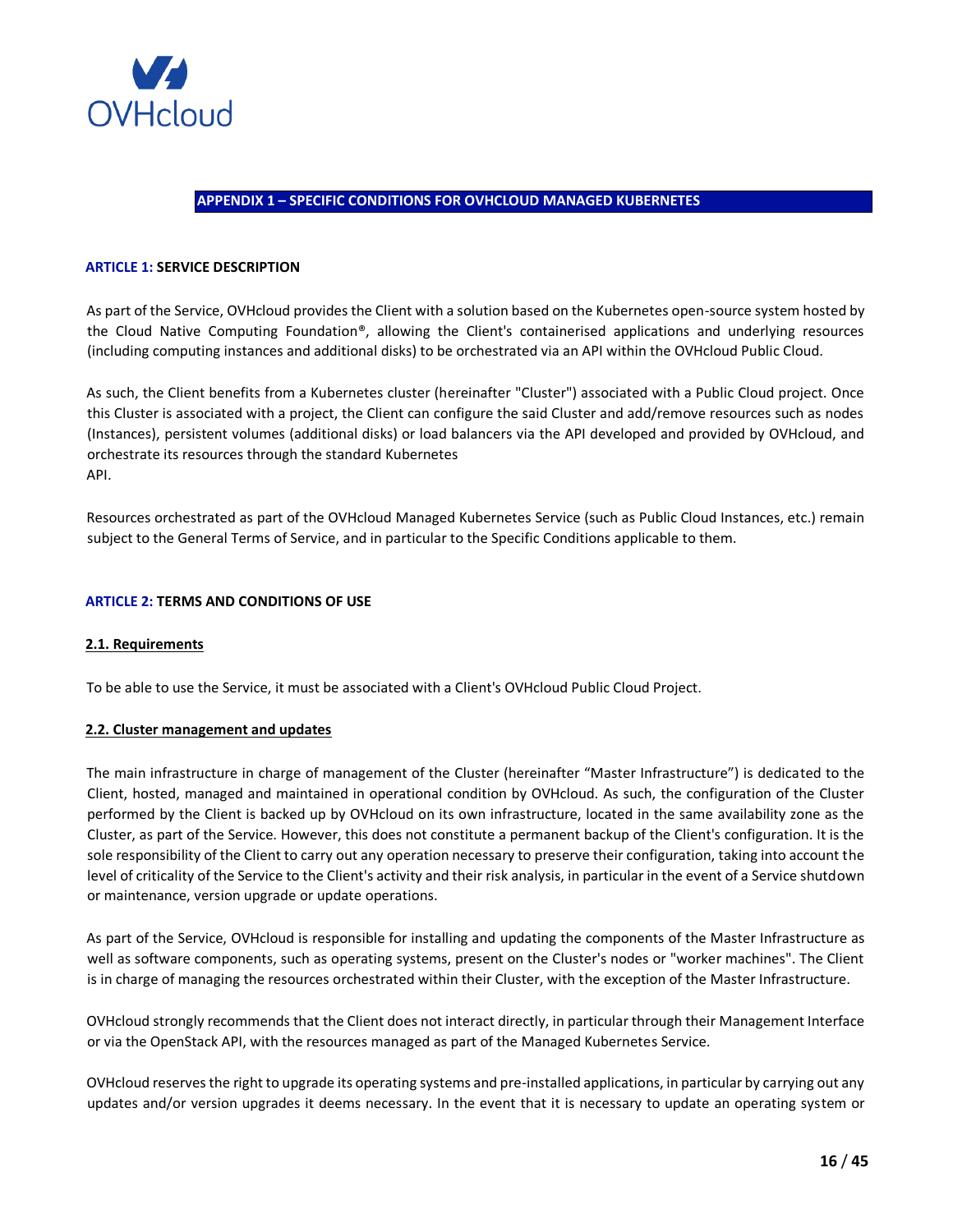

application being used by the Client, this update is carried out in accordance with the update strategy chosen by the Client in the Service configuration. OVHcloud shall not be held liable in this respect if the Client has refused updates or blocked OVHcloud from accessing the nodes.

In order for the Managed Kubernetes Service to orchestrate the resources constituting the Client's Cluster according to the rules defined by the Client via the API, the Client expressly accepts that the said Service may automatically add, delete and/or modify resources, and acknowledges that they are liable for all costs related to the use of these resources.

## **2.3. Location**

The location of the Cluster is selected by the Client at the time of its creation from among the available Datacentres.

## **ARTICLE 3: SERVICE LEVEL OBJECTIVES**

In order to provide a quality Service, OVHcloud strives to maintain high availability of the Master Infrastructure in order to achieve a monthly availability rate of the Kubernetes API server greater than or equal to 99.5%.

However, since the Managed Kubernetes Service is provided by OVHcloud to the Client free of charge, this monthly availability rate is not guaranteed and no compensation can be granted to the Client in the event of non-compliance with this.

The resources orchestrated by the Managed Kubernetes Service (and in particular the Instances constituting the nodes hosting the Client's containers) are subject to the service level commitments defined in the Specific Conditions of Service applicable to them.

## **APPENDIX 2 - SPECIFIC CONDITIONS FOR OVHcloud MANAGED PRIVATE REGISTRY**

## <span id="page-16-0"></span>**ARTICLE 1: SERVICE DESCRIPTION**

The Managed Private Registry Service enables the Client to manage containerised software image data banks (Images), and store the aforementioned software images in an organised and secure manner.

By default, the Client has a Storage Space delivered as part of the Service. The Client is also provided with a Management Interface, as well as API applications, tools and software programs (the "Components"), all of which enable Client Data (Docker Registry API, Harbor Core, Notary, etc.) to be processed.

A range of models are offered for the Services (S, M or L), with varying features that are described on the OVHcloud Website.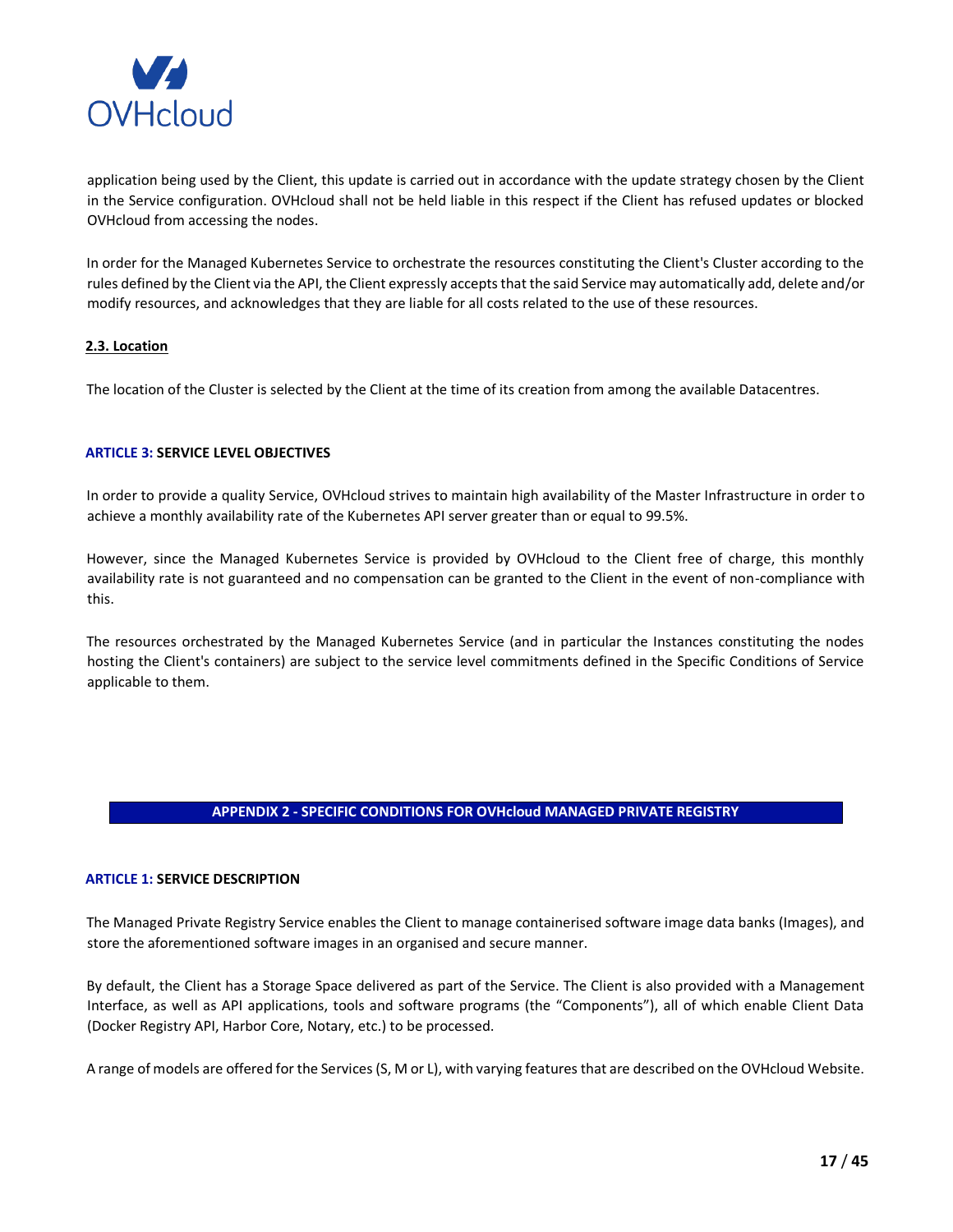

The Data stored by the Client as part of the Service is replicated by default in our Storage Spaces located in the same region as the one selected by the Client when they create their Managed Private Registry within their OVHcloud "Public Cloud Project".

## **ARTICLE 2: TERMS AND CONDITIONS OF USE**

# **2.1 Requirements**

To be able to use the Service, it must be associated with a Client's OVHcloud Public Cloud Project.

## **2.2 General information**

The Service is subject to the Conditions of Service in effect, more specifically these Specific Conditions and the OVHcloud General Terms of Service. The Service must be used in accordance with the conditions described.

**The Managed Private Registry Service is aimed at business Clients.** As a result, the Service must be used by the Client solely for the purpose of their organisation and its requirements. Using the Service within the context of public registries, which can be publicly read via the internet, is prohibited. OVHcloud reserves the right to suspend or cancel the Service on these grounds. If the Client uses an excessive amount of outgoing traffic, OVHcloud reserves the right to suspend the Service.

As part of the Service, OVHcloud ensures that the hardware and network Infrastructures on which the aforementioned Service is based are maintained in an operational condition. OVHcloud also manages the updates of Components made available to the Client. For the rest, the Client is responsible for managing the Service, particularly for the rights linked to using it, as well as the implementation of any required measures to ensure the longevity of their data and other Content.

The Management Interface is designed for the Client to use the Service, and namely manage their Data, use the available tools and software programs, track their resource usage, and view historical resource usage.

For each category of models, a limited number of parallel outgoing connections is defined depending on the model, as detailed on the OVHcloud Website.

## **2.3 Components**

As part of the Service, OVHcloud provides the Client with a range of different Components that may be opensource or proprietary. All of the Components provided to the Client by OVHcloud as part of the Services remain the exclusive property of OVHcloud, or third parties who have granted them the right to use them. OVHcloud grants the Client the right to use the aforementioned Components provided to them for the requirements of their business. Some components can only be accessed via certain Managed Private Registry models, as described on the OVHcloud Website.

The Client has a Component that can be used to detect security vulnerabilities (via the use of a security vulnerability list). OVHcloud does not provide any guarantees on the usage of the Component. OVHcloud cannot be held responsible in the event of this Component failing to detect a security vulnerability. The role of OVHcloud is limited to alerting the Client in the event of security vulnerabilities being detected, as well as listing the corrective actions that the Client is responsible for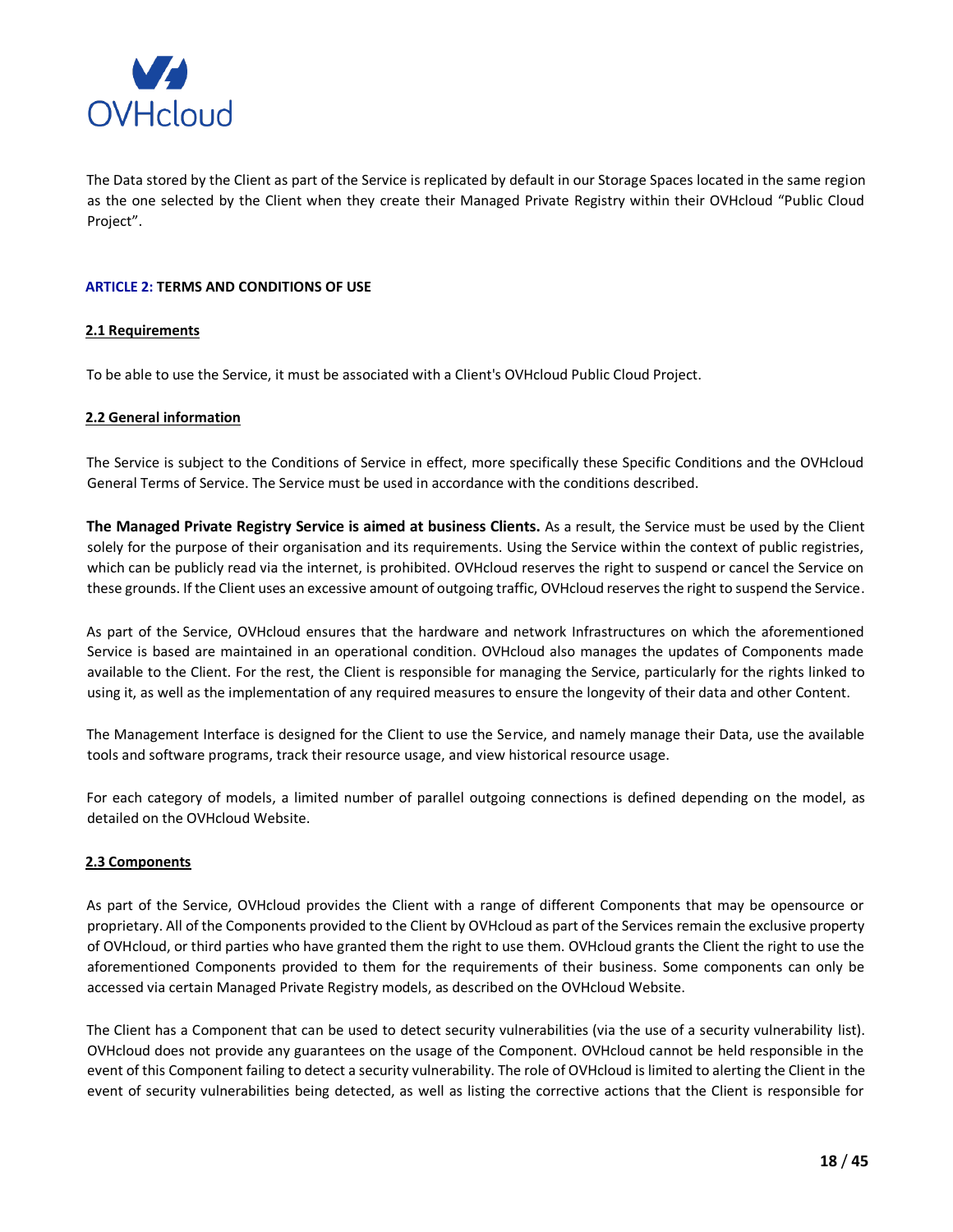

carrying out. The Component is pre-configured with a selection of lists, subject to the licence, as specified within the OVHcloud documentation.

The Components provided by OVHcloud as part of the Services must be used in compliance with the applicable Conditions of Service, including third-party product conditions, if applicable.

## **2.4 Data Management and Conservation**

The Client is solely responsible for managing and supervising their Data. Under no circumstances can OVHcloud be held responsible in the event of Client Data loss or alteration.

OVHcloud reserves the right to collect metadata linked to the use of the Service, such as Data related to CPU usage, RAM, errors in the logs, etc.

### **2.5 Maintenance, update and upgrade operations**

OVHcloud is responsible for carrying out maintenance operations on the hardware on which the Service is based. OVHcloud is also responsible for updating and upgrading the operating systems and software programs offered as part of the Service, as well as configuring the aforementioned service.

### **2.6 Service closure**

At the end of the Service, whatever the cause (expiry, cancellation, non-renewal, etc.), as well as at the end of retention duration applicable to Client Data, all of the Data associated with the Service is automatically and permanently deleted. It is the Client's responsibility to back up or transfer the aforementioned Data onto another system before Service closure, or before the retention period for their Data elapses.

# **ARTICLE 3: DURATION OF SERVICES AND FINANCIAL CONDITIONS**

The Service is billed on a Pay-As-You-Go basis, under the conditions listed.

Any hour (i.e. clock hour) within which the Service is used is billed and due in full.

Outgoing traffic used by the Client is not billed as part of the Service.

## **ARTICLE 4: SERVICE LEVELS**

#### **4.1 Service level agreements**

OVHcloud is committed to the following Service levels: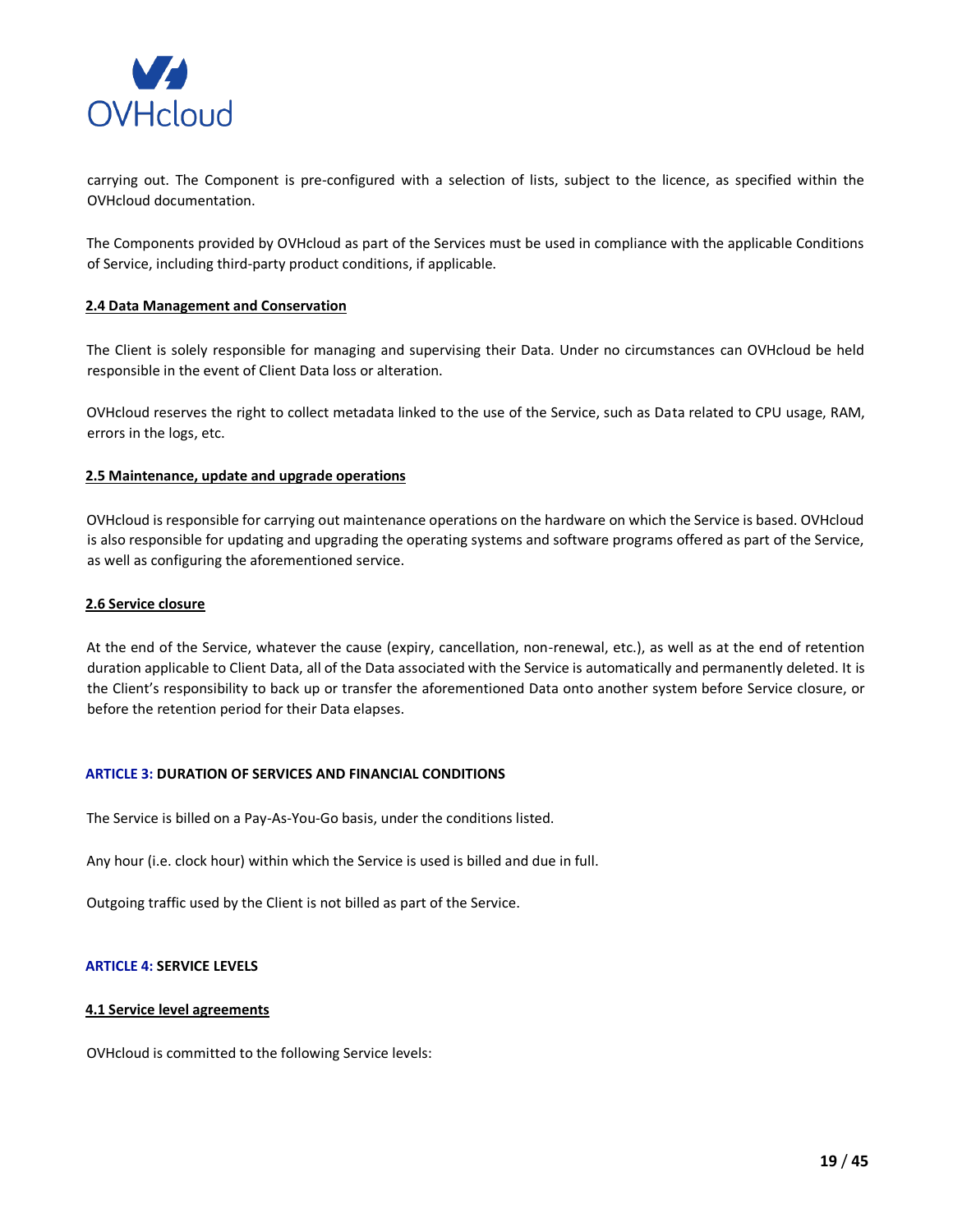

| <b>Elements</b>                                                                                  | <b>Service</b><br>Level<br><b>Agreements (SLA)</b>                                  | Compensation                                                                                                                                                                            |
|--------------------------------------------------------------------------------------------------|-------------------------------------------------------------------------------------|-----------------------------------------------------------------------------------------------------------------------------------------------------------------------------------------|
| Accessibility to essential<br>(Docker<br>Components<br>Registry API,<br>Harbor Core & Notary)    | Monthly<br>availability rate:<br>Plan S: 99.90%<br>Plan M: 99.95%<br>Plan L: 99.95% | Credit amounting to 5% of the monthly cost of the<br>Service per one (1) hour period of unavailability beyond<br>the SLA, with the limit of 100% of the aforementioned<br>monthly cost. |
| Accessibility<br>to<br>Harbor Components (Job<br>Service, Clair, Harbor UI<br>and Harbor<br>API) | other Monthly<br>availability rate:<br>Plan M: 99.90%<br>Plan L: 99.90%             | Credit amounting to 5% of the monthly cost of the<br>Service per one (1) hour period of unavailability beyond<br>the SLA, with the limit of 100% of the aforementioned<br>monthly cost. |
| Data resilience                                                                                  | Monthly<br>data<br>resilience rate:                                                 | Credit amounting to 100% of the monthly total paid by<br>the Client during the month, for the                                                                                           |
|                                                                                                  | Plan S: 100%<br>Plan M: 100%<br>Plan L: 100%                                        | portion of the Docker registry affected by the<br>malfunction.                                                                                                                          |

**"Monthly availability rate"** should be understood as: the total number of minutes in the month considered as a deduction made from the number of minutes of unavailability over the month concerned. The total is divided by the total number of minutes in the month.

**"Unavailability"** should be understood as a response to a HTTP 200 call in less than thirty (30) seconds (excluding push/pull transfer) for an Image where the time depends on the size of the Image concerned, as measured by OVHcloud probes.

**"Resilience"** should be understood as OVHcloud's ability to make the data stored on the Client's Docker registry available to the Client again after a duly declared period of unavailability (see conditions below). OVH's guarantee of resilience does not under any circumstances constitute a guarantee against loss of the Client's content and Data. The Client remains responsible for backing up their Data and managing their business continuity.

Once the Client has submitted a request to the support team, the credits are added directly to their OVHcloud account. The Client's compensation request must be submitted by the Client via their Management Interface, and the request must be sent, at the very latest, during the calendar month following the month that the unavailability has been detected by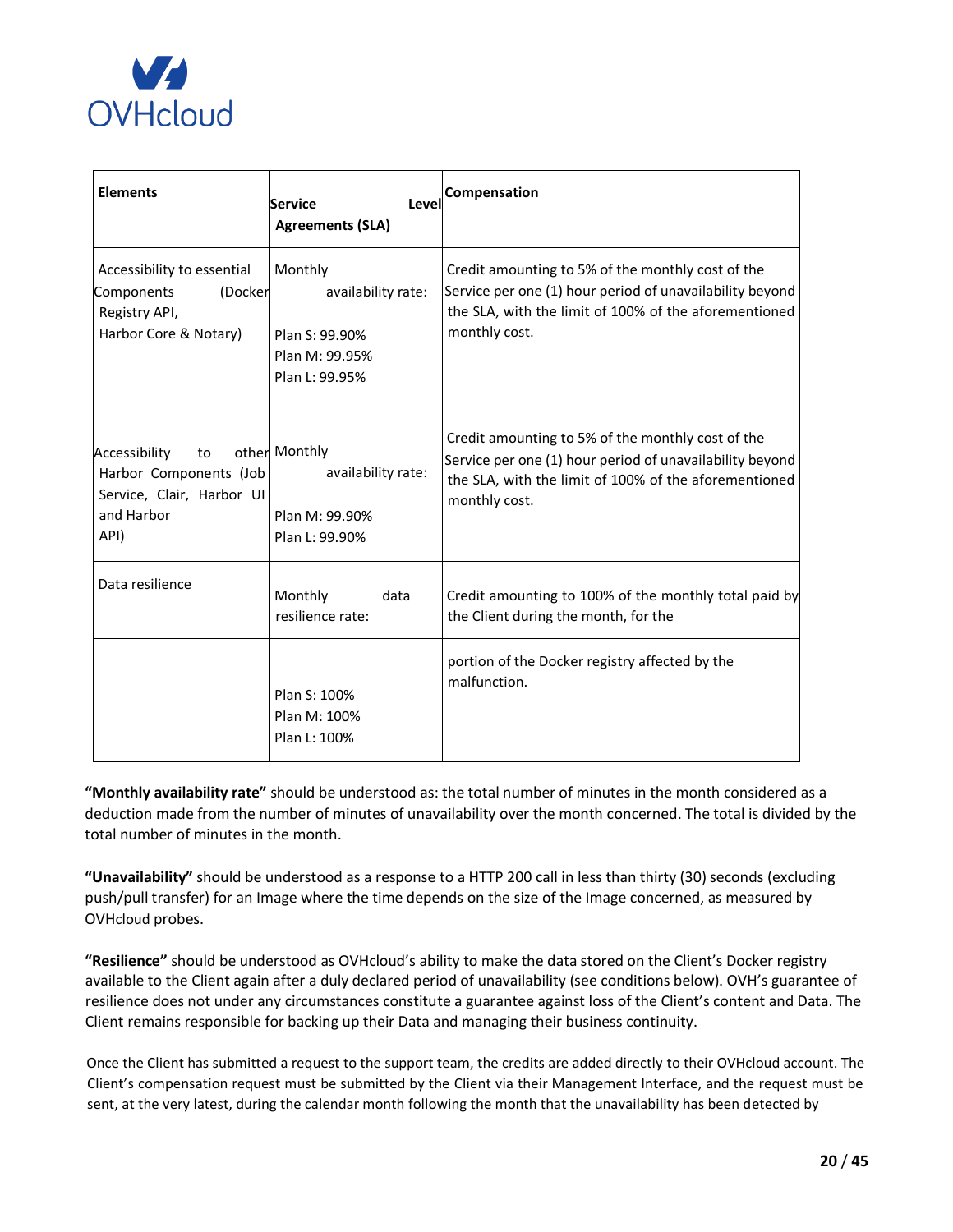

OVHcloud. If the Client does not submit a request within this period, they will no longer receive the compensation due. The credits must be used by the Client on the calendar month following the month that they are credited to the Client's OVHcloud account. If they are not used within this period, the credit is lost and can no longer be used. The credits cannot under any circumstances be refunded to the Client as cash.

It is expressly agreed that for the Client, the aforementioned credits represent a flat-rate compensation for any damage resulting from OVHcloud's non-compliance with the service commitments. As a result, the Client renounces the right to submit any other request, demand and/or action.

If an incident results in OVHcloud failing to comply with several commitments in the Service Level Agreement, the credits cannot be accumulated. When credit compensation is applied, it is provided as generously as possible to the Client.

The Client cannot under any circumstances use this article and request the aforementioned credit compensation in the event of unavailability or resilience failure resulting in full or in part (i) from events or factors out of the control of OVHcloud, such as but not limited to cases of force majeure, third-parties, internet connection issues, internet network downtime, downtime or incorrect usage of hardware or software under the Client's management (particularly the applications run on the Instance), (ii) failure on the Client's part to fulfil the obligations listed as part of this Contract, (iii) incorrect or inappropriate usage of the service by the Client (particularly incorrect usage of the instances or Management Interface, etc.), (iv) scheduled maintenance, (v) an interruption that falls under the conditions listed in the General Terms of Service, or (vi) hacking. In the scenarios listed above, and subject to point (iv), OVHcloud reserves the right to bill the Client for the intervention where appropriate, to establish availability. This will be listed as a cost estimate sent to the Client for validation.

The causes of unavailability, particularly the detection of cases of exclusion defined above, are established by OVHcloud by any means. This is namely done on the basis of elements from the OVHcloud's system information (e.g. connection data), which can be sent to the Client on request.

## **4.2 Service level objectives**

OVHcloud makes every effort to manage Incidents within the following time periods:

| <b>Elements</b>                                                           | <b>Objectives</b> |
|---------------------------------------------------------------------------|-------------------|
| Average response time of APIs                                             | 4 seconds         |
| Average status code of registries one hour after a<br>Service is deployed | 1% server error   |
| Average status code of Harbor one hour after a<br>Service is deployed     | 1% server error   |

(\*) OVHcloud cannot provide any guarantee that OVHcloud can meet the Service levels defined above.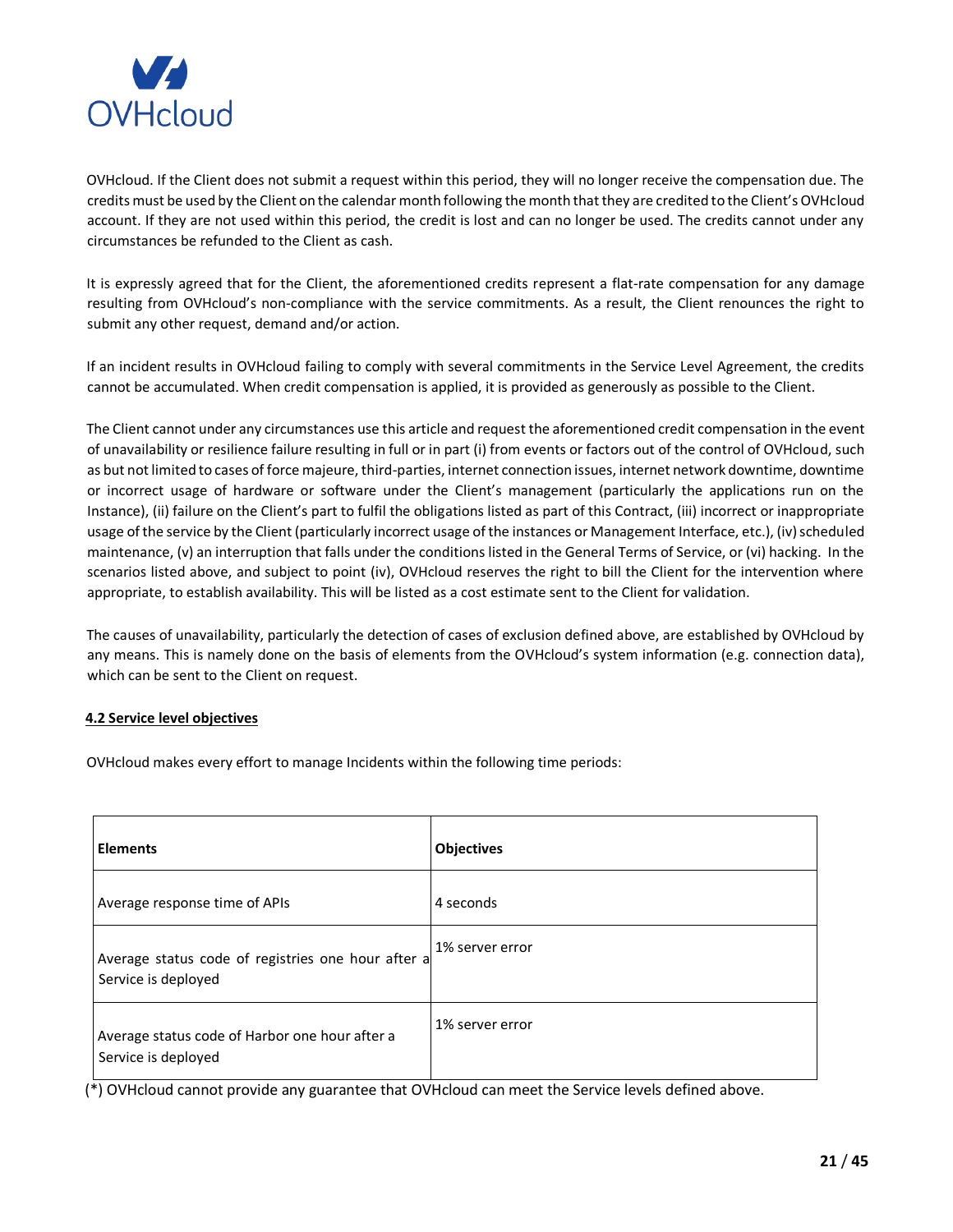

### **APPENDIX 3 – SPECIFIC CONDITIONS FOR LOAD BALANCER SERVICE**

### <span id="page-21-0"></span>**ARTICLE 1: DESCRIPTION OF THE SERVICE**

As part of the Service, OVHcloud shall make a load balancer (or "Balancer") available to the Client as a service, allowing the Client to distribute workload by distributing packets of the Client's traffic across several of its units in order to improve performance, optimize response times and increase resilience to faults and downtime.

The various functionalities and features of the Balancers are detailed and accessible online on the OVHcloud Website. These functionalities and features are regularly updated. It is the Client's responsibility to monitor these changes, particularly with regard to any new orders.

Any resources used as part of the Service (such as Public Cloud Instances, etc.) are subject to the applicable Service Conditions and in particular the Specific Conditions.

### **ARTICLE 2: CONDITIONS OF USE OF THE SERVICE**

#### 2.1 Pre-requisites

To be able to use the Service, it must be linked to a Client's OVHcloud "Public Cloud Project".

#### 2.2 Configuration and maintenance

The Client shall be solely responsible for the administration, configuration and use of the Balancer. OVHcloud therefore cannot be held liable in the event of any malfunctioning of the Service due to incorrect configuration of the Balancer by the Client.

OVHcloud is responsible for administration of the Infrastructure underlying the Client's Balancer and for maintaining the same in good working order. OVHcloud reserves the right to update the Service in order to maintain the security of the Service or to keep the Service in good working order. OVHcloud may thus be required to carry out maintenance, version upgrades or updates. OVHcloud shall inform the Client of any planned maintenance via the interface provided for this purpose.

OVHcloud is under no obligation to carry out any backup of the Client's Balancer configuration. It is the sole responsibility of the Client to carry out any necessary action to save its configuration, taking into account the Service's level of criticality on the Client's activity and its risk assessment, in particular in the event of a shutdown of the Service or maintenance operations, version upgrades or updates.

OVHcloud would like to remind the Client that any feature of the Service that allows the Client to revert to a previous configuration does not constitute a method of permanently backing up the Client's configuration.

#### **ARTICLE 3: SERVICE PERIOD AND FINANCIAL TERMS**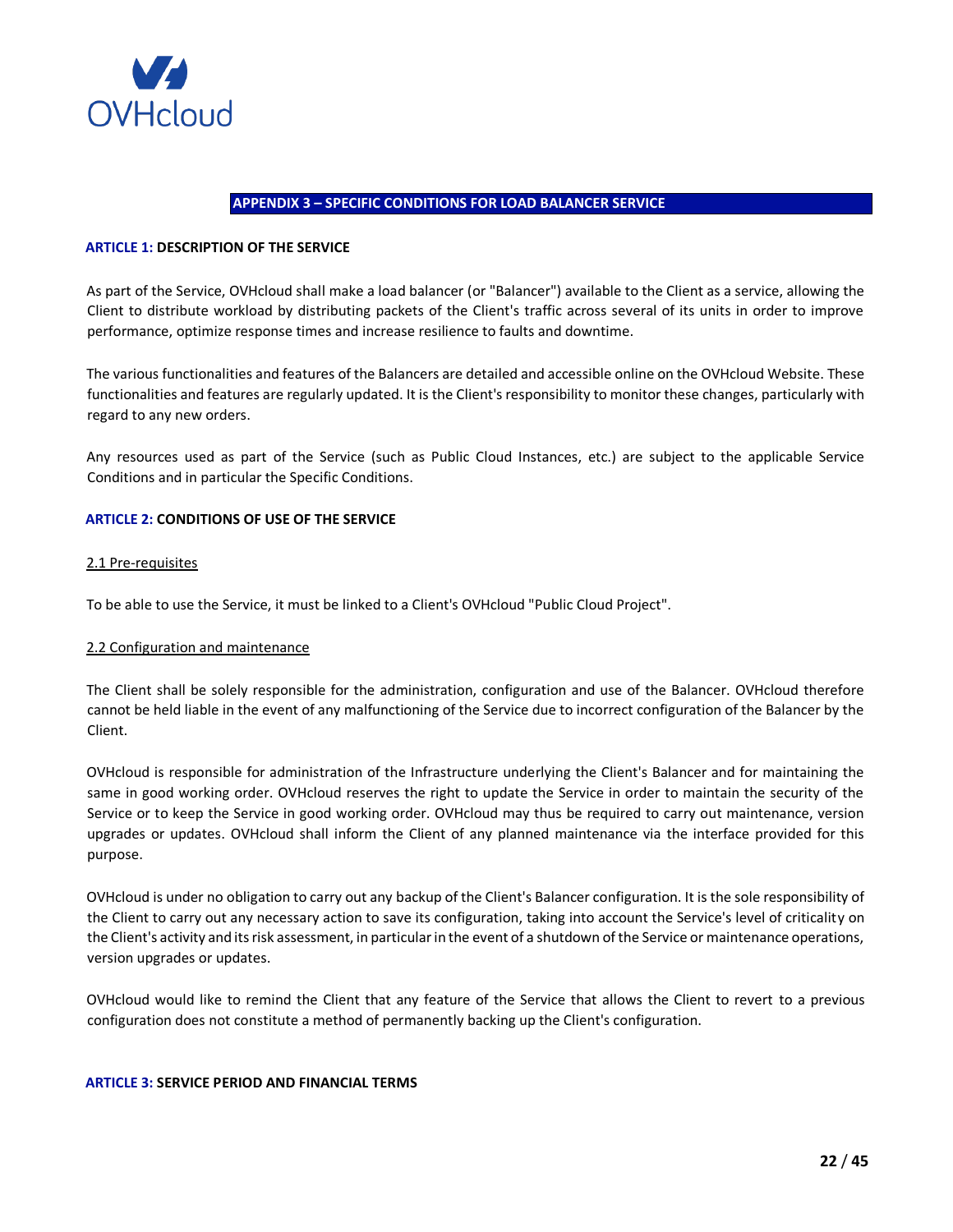

The Service is billed on a Pay as you go basis, under the terms and conditions set out above. Every hour (being understood as a clock hour) started is charged and payable in full. Outgoing traffic used by the Client is not billed as part of the Service.

## **ARTICLE 4: SERVICE LEVEL AGREEMENTS**

OVHcloud undertakes to provide Service levels relating to Balancer availability and recovery times as described on the OVHcloud Website. In the event of non-compliance with these SLAs, the following compensation shall apply:

| <b>Obligations of OVH:</b>   | Compensation:                                                                                                                                                                             |
|------------------------------|-------------------------------------------------------------------------------------------------------------------------------------------------------------------------------------------|
| Monthly rate of Availability | Credit of 5% of the monthly cost of the unavailable Balancer, for each full hour<br>of unavailability in excess of the SLA, up to a maximum of 30% of the<br>aforementioned monthly cost. |
| Recovery Time Guarantee*     | Credit of 5% of the monthly cost of the unavailable Balancer, for each full hour<br>in excess of the SLA, up to a maximum of 30% of the aforementioned monthly<br>cost.                   |

(\*) Recovery time is calculated from the moment that OVHcloud acknowledges that the Service is experiencing problems with load balancing. "Recovery" simply means restoring the operability of the affected Balancer.

"Availability" means: the functional condition of the Service allowing it to carry out its primary function of load balancing and being able to reach and configure the Service via the Internet network. Note that any problem or malfunction resulting from poor configuration of the Service by the Client is not regarded as unavailability.

The above Service Level Agreements are subject to the exclusions set out below.

Should OVHcloud find that the Balancer is available and in good working order, OVHcloud is absolved of its obligations under this SLA.

Should OVHcloud find that the Balancer is Unavailable, OVHcloud will complete the diagnostic process and work to restore availability.

When calculating the compensation due, unavailability time is calculated from the time at which the incident ticket is opened, up to the time at which OVHcloud confirms that the issue has been resolved.

Credits are automatically credited to the Client's OVHcloud account. They must be used within the Load Balancer Service and must be used within the calendar month following their allocation by OVHcloud. Otherwise, such credits will be lost and cannot be used. Under no circumstances can credit be paid to the Client in cash.

It is expressly agreed that the aforementioned credits constitute a fixed sum of compensation for the Client in respect of any and all damages resulting from OVHcloud's failure to comply with the relevant service level agreements, and the Client accordingly waives the right to any further requests, claims and/or proceedings.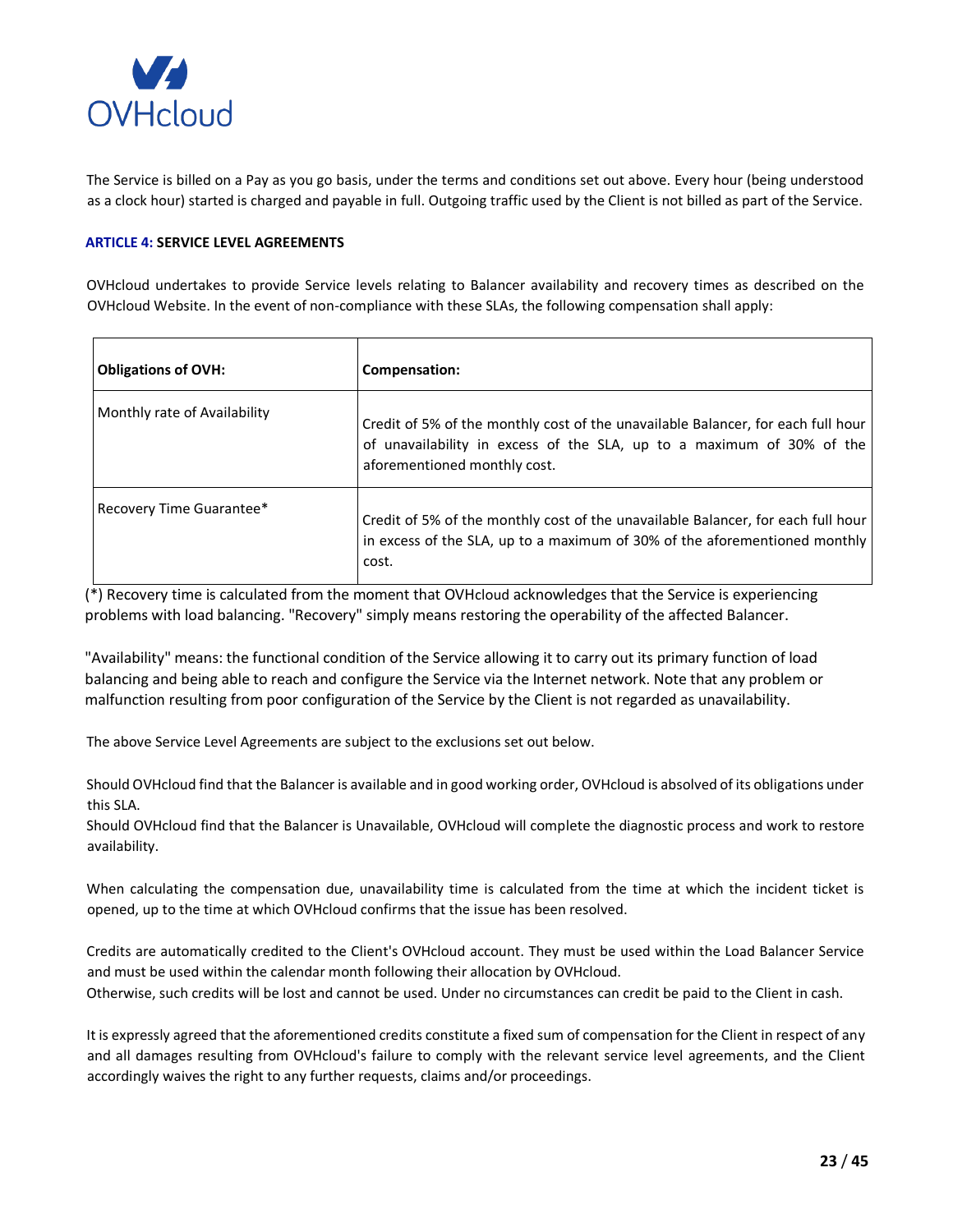

Should an event result in the breach of several Service Level Agreements, credit cannot be accumulated. The credit amount that favours the Client most shall apply.

The Client may not under any circumstances invoke this article and claim the aforementioned credit in the event of unavailability resulting in whole or in part from (i) events or circumstances beyond the control of OVHcloud such as, but not limited to, force majeure, the actions of a third party, Internet connection problems, malfunction of the Internet network, malfunction or misuse of hardware or software under the control of the Client (in particular applications running on the Instance), (ii) a breach by the Client of its obligations under this Agreement (in particular failure to cooperate in resolving the incident), (iii) improper or inappropriate use of the Service by the Client (in particular poor configuration or use of the Balancer or Management Interface, etc.), (iv) planned maintenance, (v) any interruption occurring under the circumstances described in Article 5 'MITIGATION (protection against DOS and DDoS attacks)' of the General Terms of Service, (vi) hacking or computer piracy, or (vii) the malfunction or unavailability of service(s) linked to the Load Balancer. In such cases, and subject to point (iv), OVHcloud reserves the right to invoice the Client for any intervention carried out to restore availability. A quote will be issued for this purpose, to be approved by the Client.

The causes of unavailability, and in particular the identification of the excluded circumstances set out above, shall be determined by OVHcloud by any means, and in particular using evidence from OVHcloud's information system (such as connection data), which, by express agreement, shall be admissible.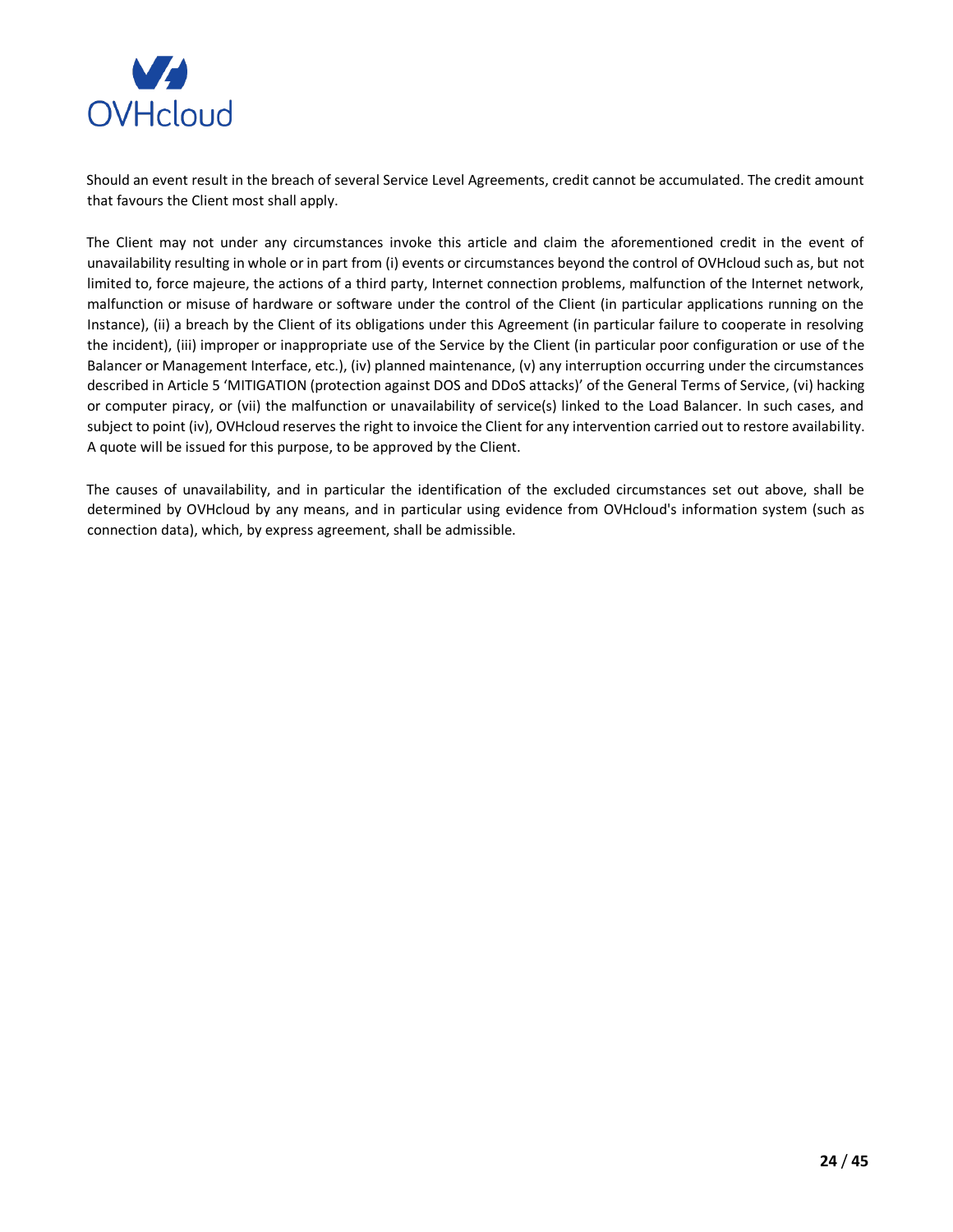

### **APPENDIX 4 – SPECIFIC CONDITIONS - DATA PROCESSING**

### <span id="page-24-0"></span>**ARTICLE 1: OBJECT - SERVICE DESCRIPTION**

The purpose of these special conditions is to define the technical and financial conditions under which OVHcloud agrees to provide the Data Processing service (hereinafter referred to as the "Service").

The Service allows the Client to execute work tasks (hereinafter referred to as "Job(s)") via an API or their Control Panel by providing the Client with a solution based on various third-party software (such as Apache Spark).

As such, for each of the Jobs launched the Client receives a "Cluster" linked to a Public Cloud project. Each Cluster has its own allocated resources (such as cores and memory). Each Job is run by a master node (driver) that distributes tasks to the computing nodes (executor). The Client chooses the desired number of computing nodes and their configuration, the prices of which are indicated in their Control Panel.

The Resources orchestrated as part of the Service (such as Public Cloud Instances, Object Storage, etc.) remain subject to the Terms and Conditions of Service, and in particular to the Special Conditions applicable to them.

### **ARTICLE 2: TERMS AND CONDITIONS OF USE**

#### **2.1. Requirements**

To be able to use the Service, it must be associated with a Client's OVHcloud Public Cloud Project.

The Service is subject to the current Conditions of Service, more specifically these Special Conditions and the General Terms of Service. It must be used in accordance with these conditions. If there is a contradiction between these two documents, these Special Conditions prevail over the General Terms of Service.

The software provided by OVHcloud as part of the Service must be used in compliance with the applicable Conditions of Service, including third-party product conditions, if applicable.

#### **2.2. Cluster management and updates**

The Cluster is dedicated to the Client, and is hosted, managed and maintained by OVHcloud throughout the duration of the Job. It is the sole responsibility of the Client to carry out any operations needed to preserve their configuration, taking into account the Service's criticality to the Client's activity and their risk analysis, particularly in the event of the Service's shutdown or maintenance, version upgrade or update operations.

As part of the Service, OVHcloud is responsible for providing the Cluster and maintaining it in an operational condition. The Client is therefore responsible for scaling their infrastructures, the code needed to execute Jobs, the data used, and its security.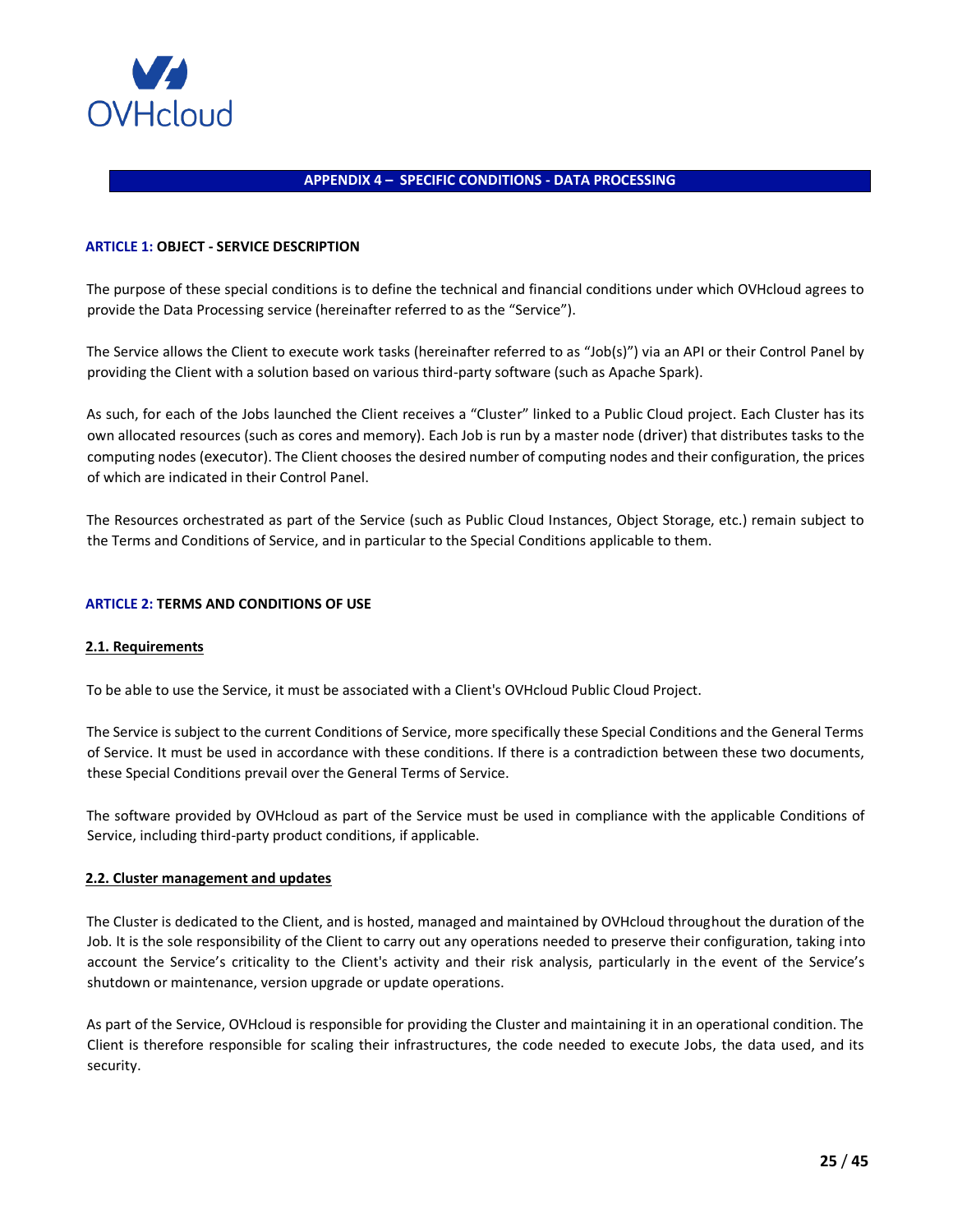

OVHcloud reserves the right to upgrade the software that it provides, in particular by carrying out any updates and/or version upgrades it deems necessary. In the event that it is necessary to update an operating system or application being used by the Client, this update is carried out in accordance with the update strategy chosen by the Client in the Service configuration. OVHcloud shall not be held liable in this respect if the Client has refused the updates.

In order for the Service to orchestrate the Resources comprising the Client's Cluster according to the rules defined by the Client in the API or Management Interface, the Client expressly accepts that this Service may automatically or manually add, delete and/or modify Resources, and acknowledges that they are liable for all costs related to the use of these Resources.

# **2.3. Location**

The location of the Cluster is selected by the Client at the time of its creation from among the available Datacentres.

## **2.4 Data Management and Conservation**

The Client is solely responsible for managing and supervising their Data. OVHcloud cannot in any way be held liable in the event of a loss or alternation of the Client's data or in the event of a malfunction of the Service caused by the Clients misuse of the Service (for example, the Client providing an incorrect code). OVHcloud also accepts no responsibility for the content of information, text, images, or data that is accessed, shared or downloaded by the Client as part of the Service.

OVHcloud reserves the right to collect metadata linked to the use of the Service, such as data related to CPU usage, RAM, errors in the logs, etc.

## **2.5 Maintenance, update and upgrade operations**

OVHcloud is responsible for carrying out maintenance operations on the hardware on which the Service is based. OVHcloud is also responsible for updating and upgrading the operating systems and software programs offered as part of the Service, as well as configuring the Service.

## **2.6 Service closure**

The Client is responsible for monitoring the Jobs and for closing the Service when necessary.

At the end of the Job, whatever the cause (via code, expiry, cancellation, deletion, non-renewal, etc.), as well as at the end of the retention period applicable to the Client Data, OVHcloud will delete the Resources used for the Cluster. However, it is the Client's responsibility to delete the resources used collaterally, such as the Object Storage Containers used to store log files.

## **ARTICLE 3: DURATION OF SERVICES AND FINANCIAL CONDITIONS**

The Service is billed on a Pay-As-You-Go basis, under the conditions listed.

Any minute (i.e. clock minute) within which the Service is used is billed and payable in full. Minutes are counted from the time that a Job is launched, until the end of its lifecycle. If a Job is launched but fails for whatever reason, such as due to inaccessible data or an incompatible code, the Service will be billed.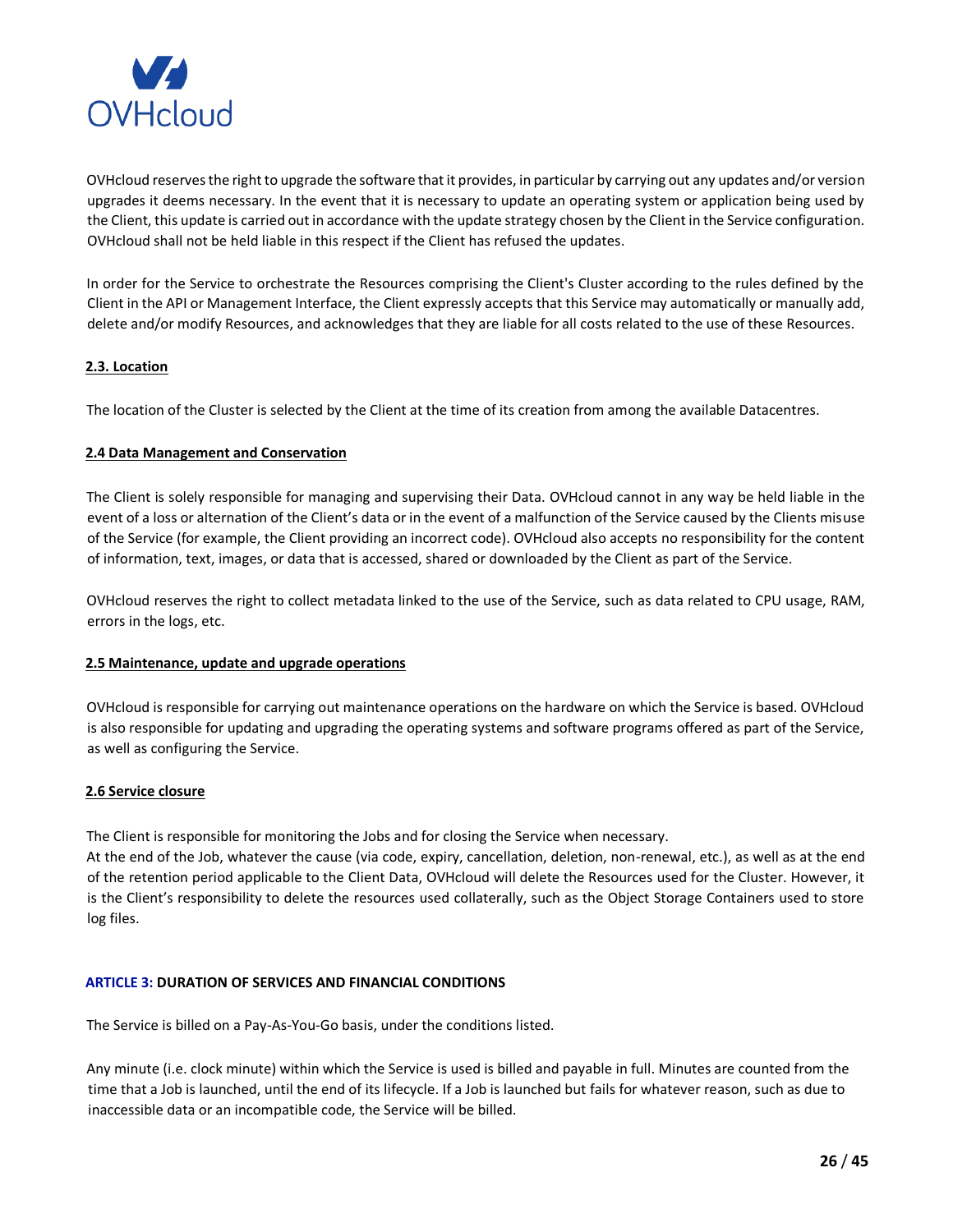

## **ARTICLE 4: SERVICE LEVEL AGREEMENTS**

### **4.1 Description**

In the event of a Job failing as part of the Service, the Client may receive a credit equal to 100% of the amount paid by the Client for the portion of the Service affected during the month in question, with a limit of up to five (5) hours per Job.

"**Job failure**" is understood to mean a case where a Job is unable to be completed due to the loss of connectivity in the resources allocated to the Client's Cluster as part of the Service. The loss of connectivity is recorded by OVHcloud thanks to the implementation of ARP (Address Resolution Protocol) ping monitoring requests.

The other services used by the Service (particularly the Object Storage) are subject to the service level agreements set out in the applicable Specific Conditions.

### **4.2 Receiving credit**

In order to receive the aforementioned credit, the Client must inform OVHcloud support within thirty (30) days from the occurrence of the Job Failure discovered by the Client. The Client shall send any information relevant to the diagnosis to OVHcloud. If OVHcloud is unable to identify a Job Failure, OVHcloud is released from any obligations under this article.

The Client must use the credit as part of a Public Cloud Service within a month after their OVHcloud Account is credited. If it is not used within this time, the credit is lost and cannot be used. The credit cannot under any circumstances be refunded to the Client as cash. The Client is informed that in order to receive the credit, they must have paid all bills already due for the Services.

It is expressly agreed that for the Client, the aforementioned credits represent a flat-rate compensation for any damage resulting from OVHcloud's non-compliance with the relevant service level agreements. As a result, the Client renounces the right to submit any other request, demand and/or action.

If an incident results in OVHcloud failing to comply with several commitments in the Service Level Agreement, the credits cannot be accumulated. When credit compensation is applied, it is provided as generously as possible to the Client.

## **4.3 Exclusions**

The Client cannot under any circumstances use this article and claim the aforementioned credit compensation in the event of a Job Failure resulting in full or in part from: (i) events or factors out of the control of OVHcloud, such as but not limited to cases of force majeure, third-parties, internet connection issues, internet network downtime, faults or incorrect usage of hardware or software under the Client's management (particularly the applications run on the Resources), (ii) failure on the Client's part to fulfil the obligations listed as part of the General Terms and Conditions and/or the Special Conditions (particularly a lack of cooperation towards resolving the incident), (iii) incorrect or inappropriate usage of the Service by the Client (particularly incorrect usage of the Instances or Management Interface, etc.), (iv) scheduled maintenance, (v) an interruption that falls under the conditions listed in these conditions, or (vi) hacking.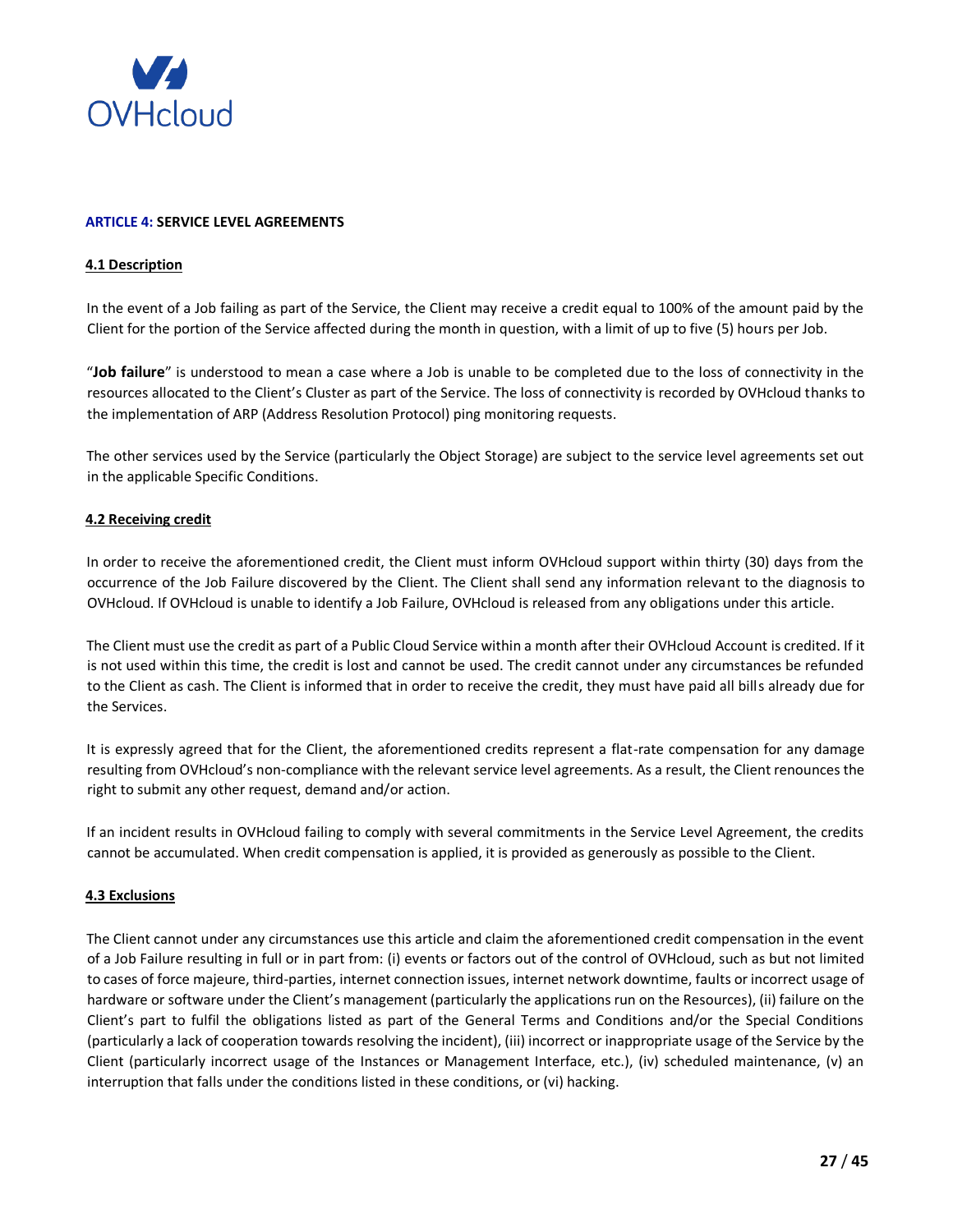

The causes of a Job Failure, particularly the detection of the excluded cases defined above, are determined by OVHcloud by any means, and is mainly done on the basis of elements from OVHcloud's system information (e.g. connection data), which can be sent to the Client on request.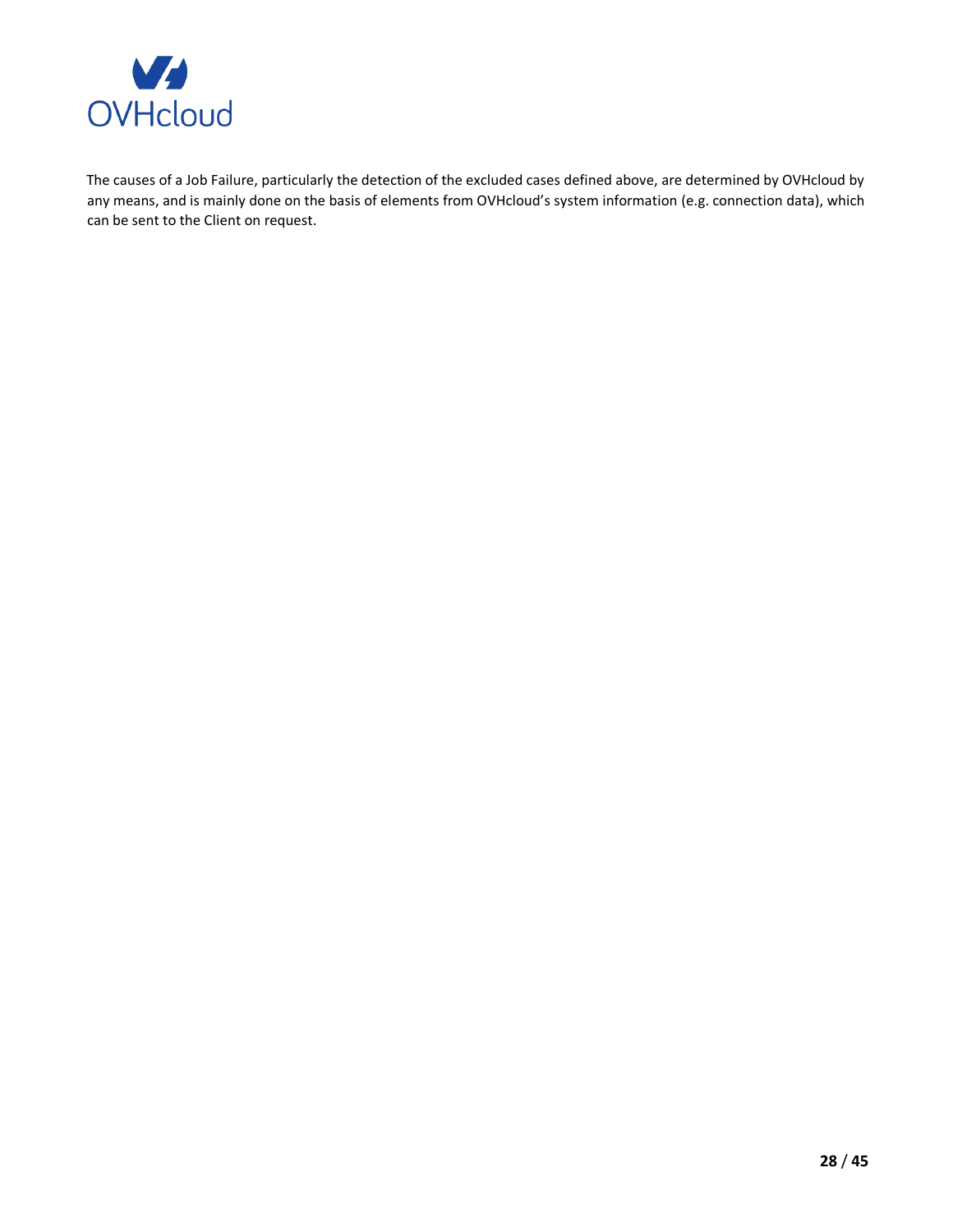

### **APPENDIX 5 – SPECIFIC CONDITIONS FOR ML SERVING**

#### <span id="page-28-0"></span>**ARTICLE 1: PURPOSE - SERVICE DESCRIPTION**

The purpose of these Special Conditions is to define the technical and financial conditions under which OVHcloud agrees to provide the ML Serving service described below (the "Service").

This Service allows the Client to deploy machine learning models (hereinafter referred to as the "Model(s)") via an API or their Management Interface. These Models may be provided by OVHcloud or by the Client.

Each of the deployed Models is accessible and searchable through a HTTP API.

As such, each of the Models launched by the Client is deployed on one or more computing nodes (hereinafter referred to as "Resources") linked to a Public Cloud project. Each computing node has its own allocated resources (such as cores and memory). The Client chooses the desired number of computing nodes and their configuration, the prices of which are indicated in their Management Interface.

The Service also offers an automatic scaling of allocated resources: the Client indicates the minimum and maximum number of computing nodes desired, and the Service adjusts this number according to the workload.

The Resources orchestrated as part of the Service (such as Object Storage, Private Registry, etc.) remain subject to the Conditions of Service, and in particular to the applicable Special Conditions.

# **ARTICLE 2: TERMS AND CONDITIONS OF USE**

#### **2.1. Requirements**

To be able to use the Service, it must be associated with a Client's OVHcloud Public Cloud Project.

In the event that the Client provides their own Model, the Client is informed that they must first place their Model in an Object Storage Container before using the Service.

The Service is subject to the current Conditions of Service, including these Special Conditions and the General Terms and Conditions of Service. It must be used in accordance with these conditions. If there is a contradiction between these two documents, these Special Conditions shall prevail over the General Terms and Conditions of Service.

The Client is solely responsible for their use of the Services, particularly in terms of managing the keys that enable them to manage authorisations and access to the Service, the use of APIs, software and tools provided by OVH, managing their subscriptions, and managing the data used as part of the Services. The Client must possess the necessary technical skills and knowledge and familiarise themselves with the Service features before using them.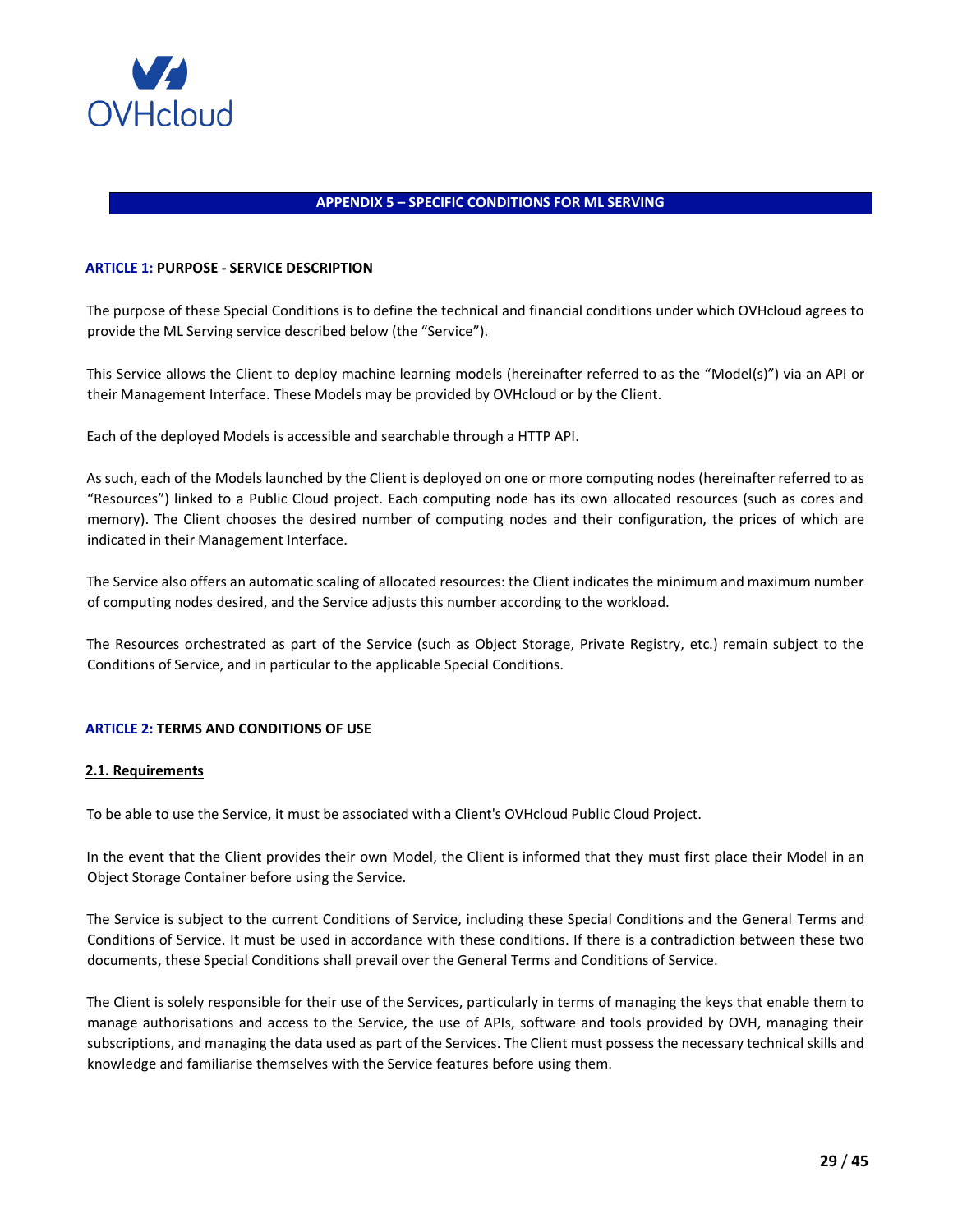

## **2.2 Tools, software and APIs**

The APIs, tools and software provided by OVHcloud as part of the Service must be used in compliance with the applicable Conditions of Service, including Third-Party Product Conditions communicated by OVHcloud, if applicable.

The Client agrees to also use the latest available versions of the APIs, tools and software provided by OVHcloud.

The Services can be used and interconnected with elements not provided by OVHcloud (software, systems, connected devices, etc.). The Client is responsible for acquiring all of the rights needed to use these elements, and shall pay the corresponding charges directly to the third party rights holders.

## **2.3. Service management and updates**

The Resources are dedicated to the Client, and are hosted, managed and maintained by OVHcloud throughout the duration of the Model deployment. It is the sole responsibility of the Client to carry out any operations needed to preserve their configuration, taking into account the Service's criticality to the Client's activity and their risk analysis, particularly in the event of the Service's shutdown or maintenance, version upgrade or update operations.

As part of the Service, OVHcloud is responsible for providing the Resources and maintaining them in an operational condition, within the limits of the Service Level Agreements described below. The Client is therefore responsible for scaling their infrastructures, for their own Models, the data used, and its security.

OVHcloud reserves the right to upgrade the Models that it provides, in particular by carrying out any updates and/or version upgrades it deems necessary. In the event that it is necessary to update an operating system, application or model being used by the Client, this will be carried out in accordance with the update strategy chosen by the Client in the Service configuration. OVHcloud shall not be held liable in this respect if the Client has refused the updates.

In order for the Service to orchestrate the Resources allocated to the Client's Models according to the rules set by the Client in their API or Management Interface, the Client expressly accepts that this Service may automatically or manually add, delete and/or modify Resources, and acknowledges that they are liable for all costs relating to the use of these Resources.

# **2.3. Location**

The location of the Model's Resources is selected by the Client at the time of its creation from among the available Datacentres.

## **2.4 Data Management and Conservation**

The Client is solely responsible for managing and supervising their Data. OVHcloud cannot in any way be held liable in the event of a loss or alteration of the Client's data or in the event of a malfunction of the Service caused by the Clients misuse of the Service (for example, the Client providing an incorrect Model). OVHcloud also accepts no responsibility for the content of information, text, images, or data that is accessed, shared or downloaded by the Client as part of the Service.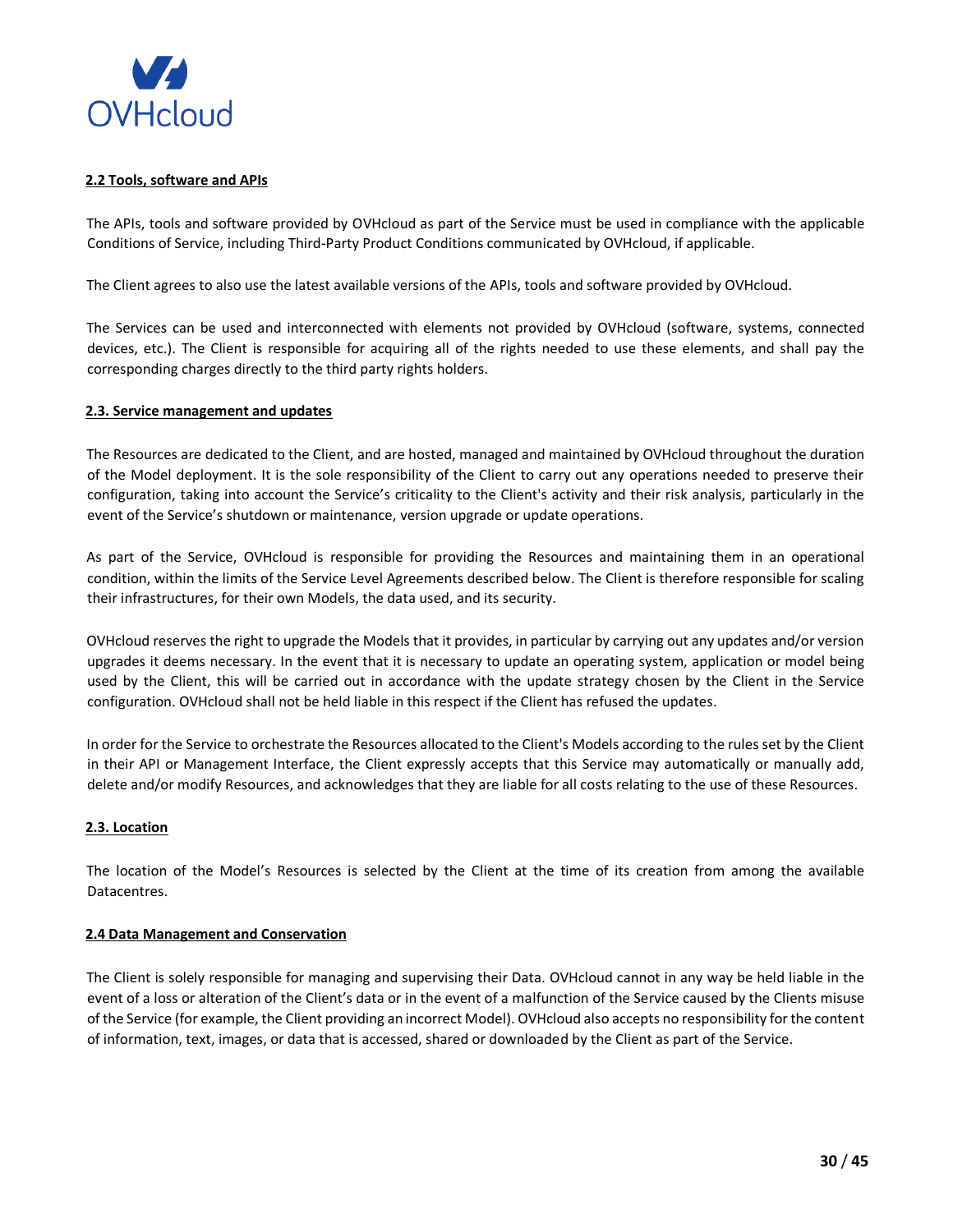

OVHcloud does not carry out any specific backups of the data stored as part of the Service. OVHcloud is only subject to a "best endeavours" obligation. It is therefore the Client's responsibility to take all necessary measures to back up their data in order to be able to restore it in the event of its loss or deterioration.

OVHcloud reserves the right to collect metadata linked to the use of the Service, such as data related to CPU usage, RAM, errors in the logs, etc.

### **2.5 Maintenance, update and upgrade operations**

OVHcloud is responsible for carrying out maintenance operations on the hardware on which the Service is based. OVHcloud is also responsible for updating and upgrading the operating systems and software programs offered as part of the Service, as well as for configuring the Service.

### **2.6 Service closure**

The Client is responsible for monitoring the Model(s) and for closing the Service when necessary.

At the end of the Model deployment, whatever the cause (via code, expiry, cancellation, deletion, non-renewal, etc.), as well as at the end of the retention period applicable to the Client Data, OVHcloud will delete the Resources used for the Model. However, it is the Client's responsibility to delete the resources used collaterally, such as the Object Storage Containers and Private Registry used to store model files and containers.

## **ARTICLE 3: DURATION OF SERVICES AND FINANCIAL CONDITIONS**

The Service is billed on a Pay-As-You-Go basis, under the terms and conditions set out above.

Any minute (i.e. clock minute) within which the Service is used is billed and payable in full. Minutes are counted from the time that a Model is launched, until the end of its lifecycle. If a Model is deployed but fails for whatever reason, such as due to inaccessible data or an incompatible code, the Service will be billed.

In addition to the cost of Resources, some Models offered by OVHcloud and external partners may add a surcharge, which will be indicated in the Client's Management Interface during deployment.

### **ARTICLE 4: SERVICE LEVEL AGREEMENTS**

OVHcloud is committed to ensuring the following Service levels:

| <b>Elements</b> | <b>Service</b><br><b>Agreements (SLA)</b> | Level | <b>Credits</b> |
|-----------------|-------------------------------------------|-------|----------------|
|                 |                                           |       |                |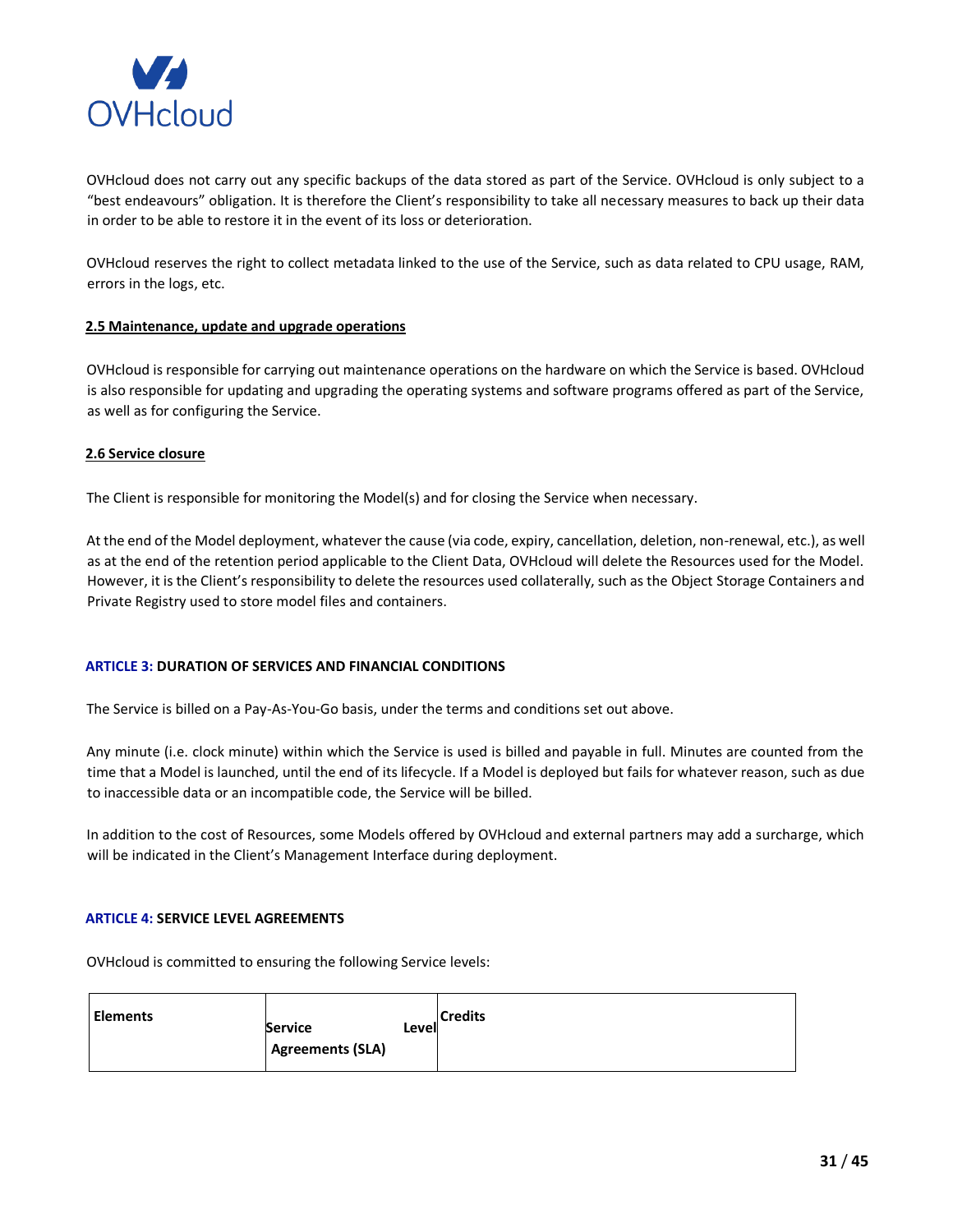

| Computing nodes<br>Monthly<br>availability rate:<br>Service.<br>ML1: 99.999% | Credit amounting to 5% of the monthly cost of the<br>Service per one (1) hour period of unavailability beyond<br>the SLA, limited up to 100% of the monthly cost of the |
|------------------------------------------------------------------------------|-------------------------------------------------------------------------------------------------------------------------------------------------------------------------|
|------------------------------------------------------------------------------|-------------------------------------------------------------------------------------------------------------------------------------------------------------------------|

**"Monthly availability rate"** should be understood as: the total number of minutes in the month in question minus the number of minutes of unavailability over the month in question. The total is divided by the total number of minutes in the month.

**"Unavailability"** should be understood as a response to a HTTP 200 call in less than thirty (30) seconds, as measured by OVHcloud sensors, excluding delays inherent to the deployed Model (inference).

Once the Client has submitted a request, the credits are added directly to their OVHcloud account. The Client's compensation request must be submitted by the Client via their Management Interface, and the request must be sent, at the very latest, during the calendar month following the month that the unavailability was detected by OVHcloud. If the Client does not submit a request within this period, they will no longer receive the compensation due. The credits must be used by the Client on the calendar month following the month that they are credited to the Client's OVHcloud account. If they are not used within this period, the credit is lost and can no longer be used. The credits cannot under any circumstances be refunded to the Client as cash.

It is expressly agreed that for the Client, the aforementioned credits represent a flat-rate compensation for any damage resulting from OVHcloud's non-compliance with the relevant service commitments. As a result, the Client renounces the right to submit any other request, demand and/or action.

If an incident results in OVHcloud failing to comply with several commitments in the Service Level Agreement, the credits cannot be accumulated. When credit compensation is applied, it is provided as generously as possible to the Client.

The Client cannot under any circumstances use this article and request the aforementioned credit compensation in the event of unavailability resulting in full or in part from (i) events or factors outside of the control of OVHcloud, such as but not limited to: cases of force majeure, third-parties, internet connection issues, internet network downtime, faults or incorrect usage of hardware or software under the Client's management (particularly the applications run on the Instance), (ii) failure on the Client's part to fulfil the obligations listed as part of this Contract (particularly a lack of cooperation towards resolving the incident), (iii) incorrect or inappropriate usage of the Service by the Client (particularly incorrect usage of the Instances or Management Interface, etc.), (iv) scheduled maintenance, (v) an interruption that falls under the conditions listed in the General Terms and Conditions of Service, or (vi) hacking. In the scenarios listed above, and subject to point (iv), OVHcloud reserves the right to bill the Client for the intervention carried out to reestablish availability, if any. This will be listed as a cost estimate sent to the Client for validation.

The causes of Unavailability, particularly the detection of the excluded cases defined above, are determined by OVHcloud by any means. This is mainly done using elements from OVHcloud's information system (e.g. connection data), which can be sent to the Client on request.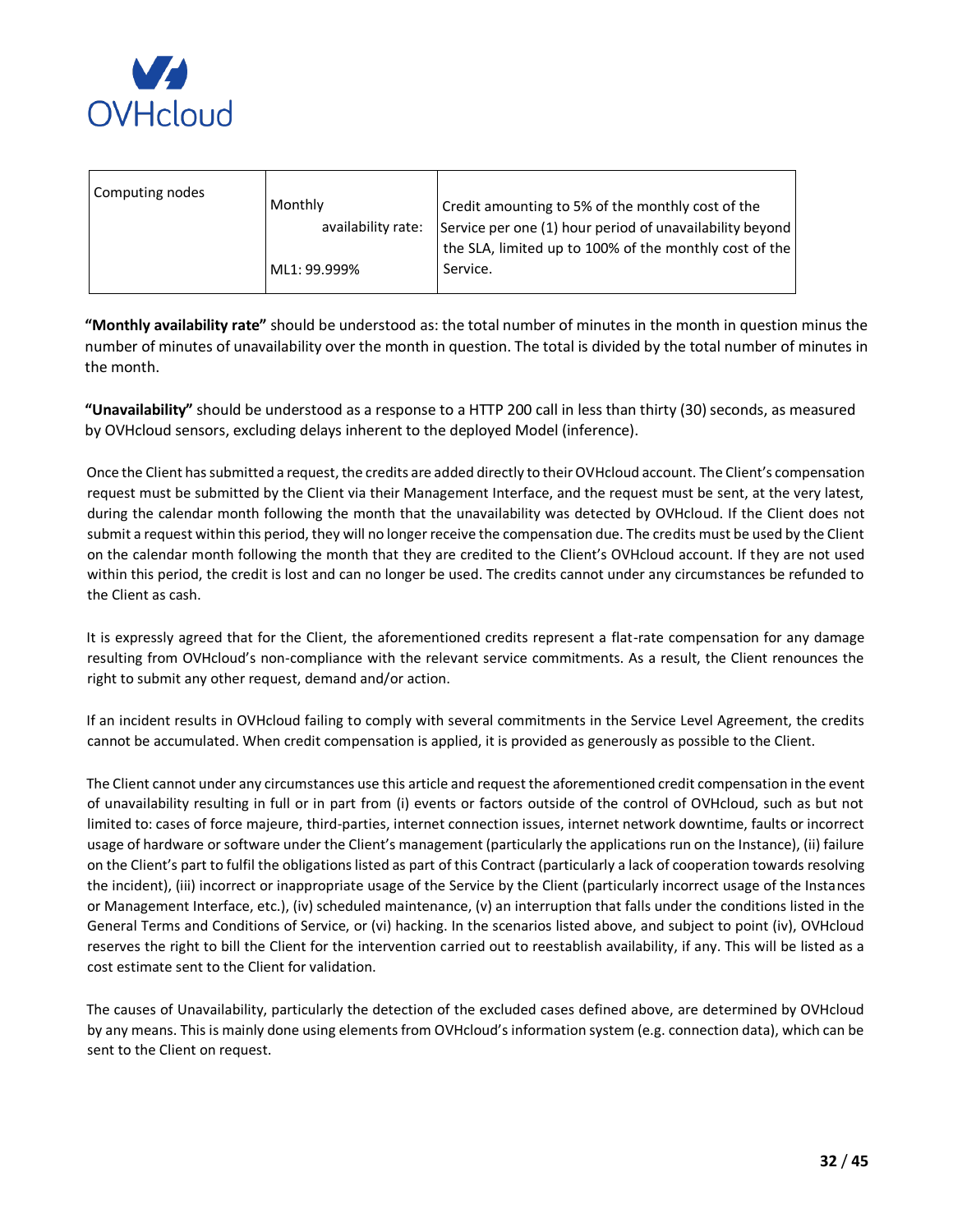

# <span id="page-32-0"></span>**APPENDIX 6 – SPECIFIC CONDITIONS FOR AI TOOLS**

## **ARTICLE 1: PURPOSE -SERVICE DESCRIPTION**

## 1.1. Subject

The purpose of these Special Terms and Conditions is to define the technical and financial conditions under which OVHcloud agrees to provide the "AI Tools" service, including a set of tools ("Tools") that enable the development of machine learning models (collectively referred to as the "Service"), and the use of data for data scientists. The Tools comprising the Service (such as AI Training or AI Notebooks) may be used independently by the Client.

# 1.2. General description of the Service

Each Tool launched by the Client is deployed on one or more computing units linked to a Public Cloud project and isolated in a Container. Each computing unit has its own features (such as cores and memory). The Client chooses the desired number of computing units, the prices of which are indicated in their Management Interface and/or on the OVHcloud website. For clarification purposes, the Tools include the Jobs and Notebooks defined below.

OVHcloud cannot guarantee an availability time or a minimum or maximum execution time for the Tools. OVHcloud reserves the right to stop or suspend a Tool, after having informed the Client via any means, in order to perform any operation necessary for the proper functioning of the Service (application update, security patch, service usage that violates these Terms and Conditions of Use, etc.).

At the end of the Tool execution, whatever the cause (via code, expiry, cancellation, deletion, non-renewal, etc.), as well as at the end of the retention period applicable to the Client Data, OVHcloud will delete the Resources used. Meanwhile, the Client is responsible for deleting the collateral Resources used with the Service, such as Object Storage Containers and Private Registry created by the Client, used to store model files and containers. OVHcloud shall apply an operating fee at the price displayed on the OVHcloud website in the event that the Client does not delete the collateral resources.

The Resources orchestrated as part of the Service (such as Object Storage, Private Registry, etc.) remain subject to the Terms and Conditions of Service, and in particular to the applicable Special Conditions.

## 2.3. AI Training description

AI Training enables the Client to train machine learning models and execute work tasks in a Container (hereinafter collectively referred to as the "Jobs") via an API application, a command line interface (CLI) or their Management Interface. Jobs may be based on libraries provided by OVHcloud, by the Client, or by Third-Party Products.

The duration of the Jobs depends on multiple factors such as the complexity of the training models selected, the volume of data to be processed, and the quantity of Resources deployed.

## 2.4. AI Notebooks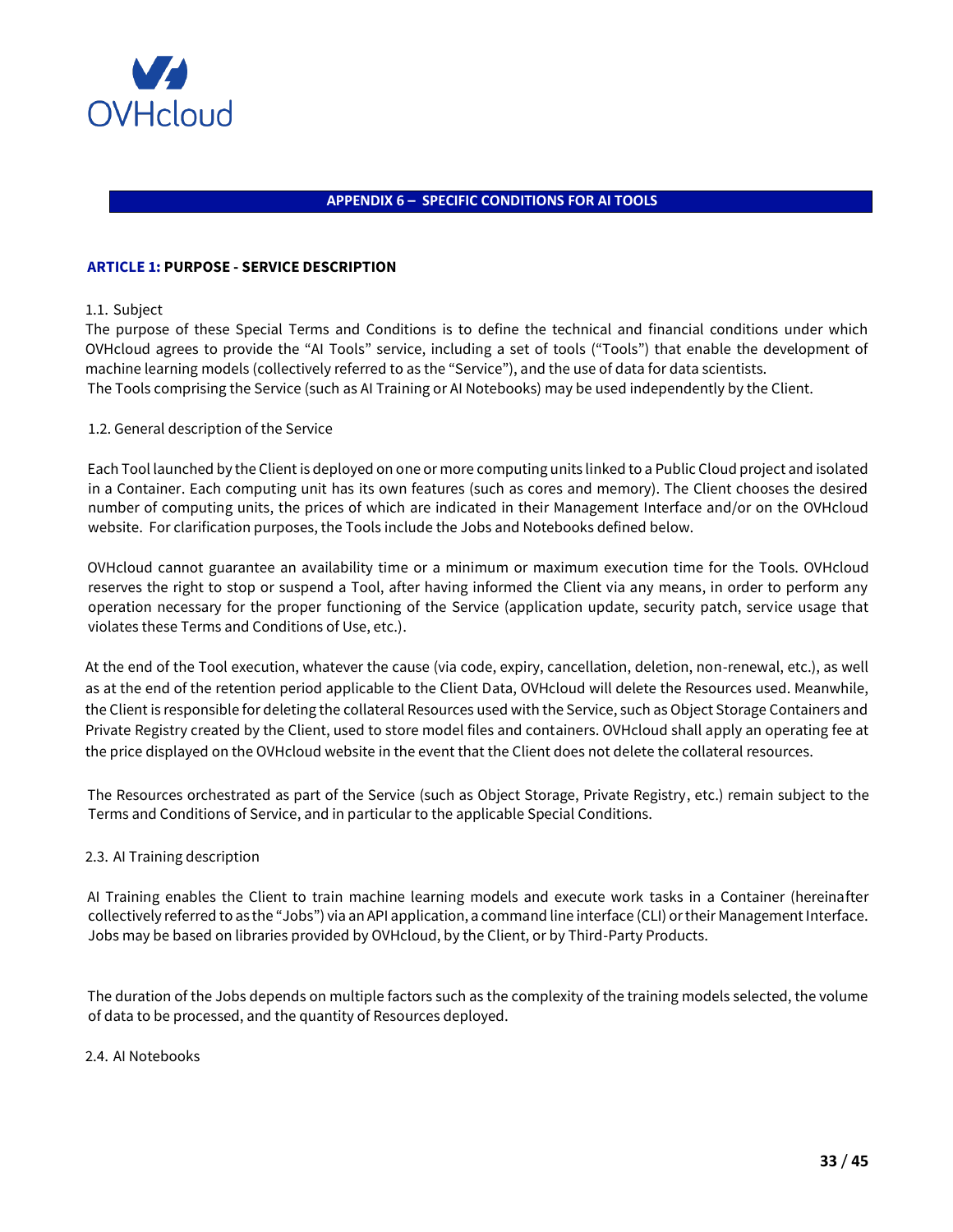

AI Notebooks allow the Client to programme and run code in a code editor (integrated development environment or IDE) adapted to machine learning via their web browser (hereinafter collectively referred to as the "Notebook(s)"). The Client may administer their Notebooks via an API application, a command line interface ("CLI") or their Management Interface. Notebooks may be based on libraries provided by OVHcloud, by the Client or by third-party partners.

The lifespan of Notebooks depends on the actions of the Client, who has mechanisms available to start, stop, restart and delete Notebooks. Depending on the mechanisms used by the Client, Notebooks may be submitted to the following reports:

The "Running" status refers to Notebooks that the Client has started or relaunched.

The "Stopped" status means that the computing units of the Notebook in question have been released by the Client. The Workspace is retained as described below, and the temporary local storage space is deleted.

The "Deleted" status means that the Notebook in question has been completely deleted (including the Workspace) by the Client.

# **ARTICLE 2: TERMS AND CONDITIONS OF USE**

# **2.1. Requirements**

To be able to use the Service, it must be associated with a Client's OVHcloud Public Cloud Project.

In the event that the Client provides their own code and/or Container, the Client is informed that they must first meet the technical requirements listed in the Service technical documentation available in the "Public Cloud" section at [\(https://docs.ovh.com/\)](https://docs.ovh.com/gb/en/). As such, the Client agrees, among other things, to put their Container in a Managed Private Registry in order to be able to use the Service under normal conditions.

The Service is subject to the current Conditions of Service, more specifically these Special Conditions and the General Terms and Conditions of Service. It must be used in accordance with these conditions. If there is a contradiction between these two documents, these Special Terms and Conditions prevail over the General Terms and Conditions of Service.

The Client is solely responsible for their use of the Services, particularly in terms of managing the keys that enable them to manage authorisations and access to the Service, the use of APIs, software and tools provided by OVHcloud, managing their subscriptions, and managing the data used as part of the Services. The Client confirms that they possess the necessary technical skills and knowledge and have familiarised themselves with the Service features before using them.

## **2.2 Tools, software and APIs**

The APIs, tools and software provided by OVHcloud as part of the Service must be used in compliance with the applicable Conditions of Service, including Third-Party Product Conditions communicated by OVHcloud, if applicable.

The Client agrees to also use the latest available versions of the APIs, tools and software provided by OVHcloud.

The Services can be used and interconnected with elements not provided by OVHcloud (software, systems, connected devices, etc.). The Client is responsible for acquiring all of the rights needed to use these elements, and shall pay the corresponding charges directly to the third party rights holders.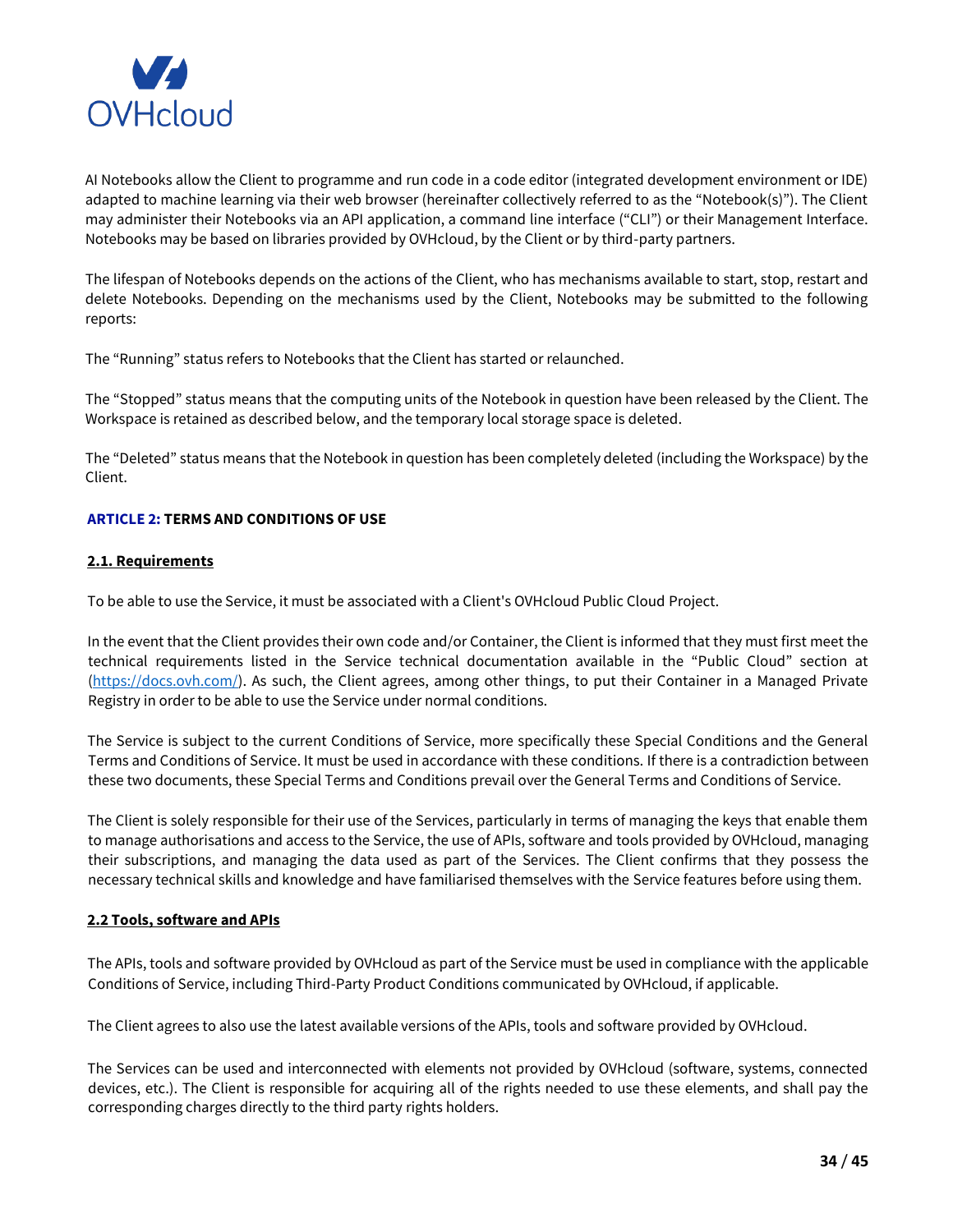

## **2.3. Service management and updates**

The Resources are dedicated to the Client, and are hosted, managed and maintained by OVHcloud throughout the duration of the Service deployment. It is the sole responsibility of the Client to carry out any operations needed to preserve their configuration, taking into account the Service's criticality to the Client's activity and their risk analysis, particularly in the event of the Service's shutdown or maintenance, version upgrade or update operations.

As part of the Service, OVHcloud is responsible for providing the Resources and maintaining them in an operational condition, within the limits of the Service Level Agreements described below. The Client is therefore responsible for scaling their infrastructures, the data used, and their security.

OVHcloud reserves the right to upgrade the Services that it provides, in particular by carrying out any updates and/or version upgrades it deems necessary. OVHcloud also reserves the right to modify or delete the libraries offered. The Client acknowledges and accepts that these changes do not entitle the Client to termination and/or compensation. In the event that it is necessary to update an operating system, service or application being used by the Client, this will be carried out in accordance with the update strategy chosen by the Client in the Service configuration. OVHcloud shall not be held liable in this respect if the Client has refused the updates.

In order for the Service to orchestrate the Resources allocated to the Client's subscribed Services according to the rules set by the Client in their API, CLI or Management Interface, the Client expressly accepts that this Service may automatically or manually add, delete and/or modify Resources within a reasonable timeframe and according to the available Resources, and acknowledges that they are liable for all costs relating to the use of these Resources.

# **2.4. Location**

The location of the Service Resources is selected by the Client at the time of its creation from among the available Datacentres.

## **2.5 Data Management and Conservation**

## **2.5.1 General Information**

The Client is solely responsible for managing and supervising their data, and in particular the data saved in the Workspace as defined below. OVHcloud cannot in any way be held liable in the event of a loss of or alteration to the Client's data or in the event of a malfunction of the Service caused by the Clients misuse of the Service. OVHcloud also accepts no responsibility for the content of information, text, images, or data that is accessed, shared or downloaded by the Client as part of the Service.

Any backups carried out as part of the Service, particularly in accordance with Article 2.5.2: "Temporary local storage" and Article 2.5.3: "AI Notebooks Workspace" below, do not exempt the Client from ensuring the security of their Service and the data stored on it, and in particular from managing their Disaster Recovery Plan independently. It is therefore the Client's responsibility to take all necessary measures to back up their data outside of the Services in order to be able to restore it in the event of its loss or deterioration.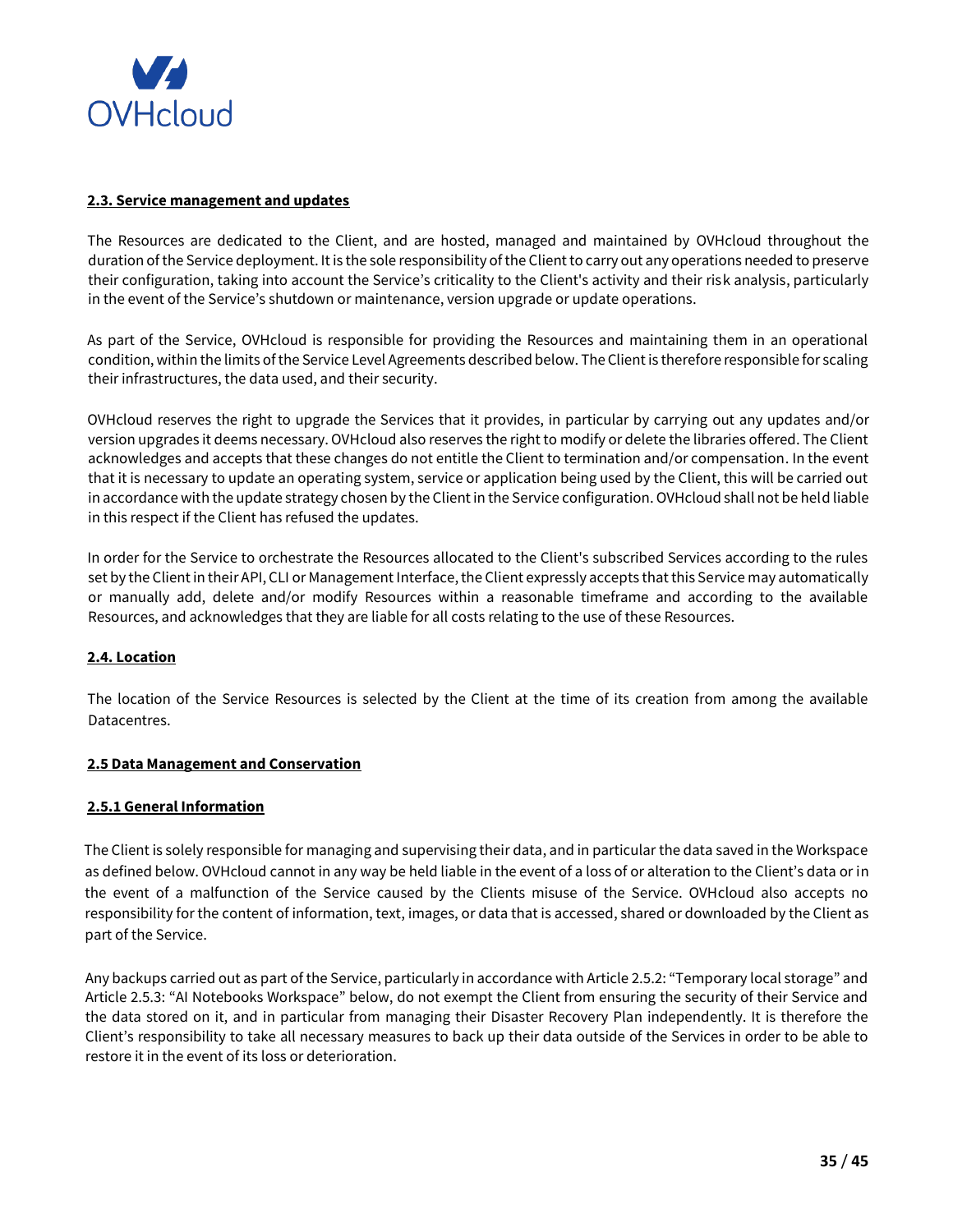

OVHcloud reserves the right to collect metadata linked to the use of the Service, such as data related to CPU usage, RAM, errors in the logs, etc.

# **2.5.2 Temporary local storage**

A temporary local storage space is allocated to a specific Notebook in order to allow the Client to use their data. Its storage capacity varies depending on the Resources selected by the Client.

The Parties agree that the local and temporary storage space is not synchronised or backed up by OVHcloud. As soon as the Notebook is "stopped" or "deleted" by the Client or in the event of a malfunction, the contents of the temporary storage space will be deleted.

# **2.5.3 AI Notebooks Workspace**

Each Notebook has a directory of files backed up to an Object Storage Container, hereinafter referred to as the "Workspace". The Workspace, accessible by the Client while their Notebook is running, is backed up by OVHcloud as soon as the Notebook is stopped by the Client and is permanently deleted thirty (30) days after the deletion of a Notebook by the Client, unless otherwise decided by the Client. The technical specifications of the Workspace (including the maximum storage capacity) are set out on the OVHcloud website.

The storage space allocated to the Client will depend on the options selected when creating a Notebook. The data in the Workspace is deleted on the deletion date of the Notebook.

# **2.6 Maintenance, update and upgrade operations**

OVHcloud is responsible for carrying out maintenance operations on the hardware on which the Service is based. OVHcloud is also responsible for updating and upgrading the operating systems and software programs offered as part of the Service, as well as for configuring the Service.

# **2.7 Service closure**

It is the Client's responsibility to terminate all or part of the unused Service. Failure to do so will result in the unused Service being billed in accordance with the provisions of "Article 3: Duration of Services and Financial Conditions" below.

## **ARTICLE 3: DURATION OF SERVICES AND FINANCIAL CONDITIONS**

The Service is billed on a *Pay-As-You-Go* basis, under the conditions listed.

Any minute (i.e. clock minute) within which the Service is used is billed and payable in full.

## Provisions specific to AI Training.

Minutes are counted from the time that a Job is launched, until the end of its lifecycle. If a Job is deployed but fails for whatever reason, such as due to inaccessible data or an incompatible code, the Service will be billed.

## Provisions specific to AI Notebooks.

Minutes are counted from the time that a Notebook is launched until the end of its lifecycle, regardless of whether or not it is used by the Client. The amount charged depends on the available status of the AI Notebook service. When the Notebook is "running", the entire AI Notebook service is payable. When the Notebook is "stopped", the computing units (GPU and CPU) released are no longer billed. If the Client retains the Workspace for a duration of more than thirty (30) days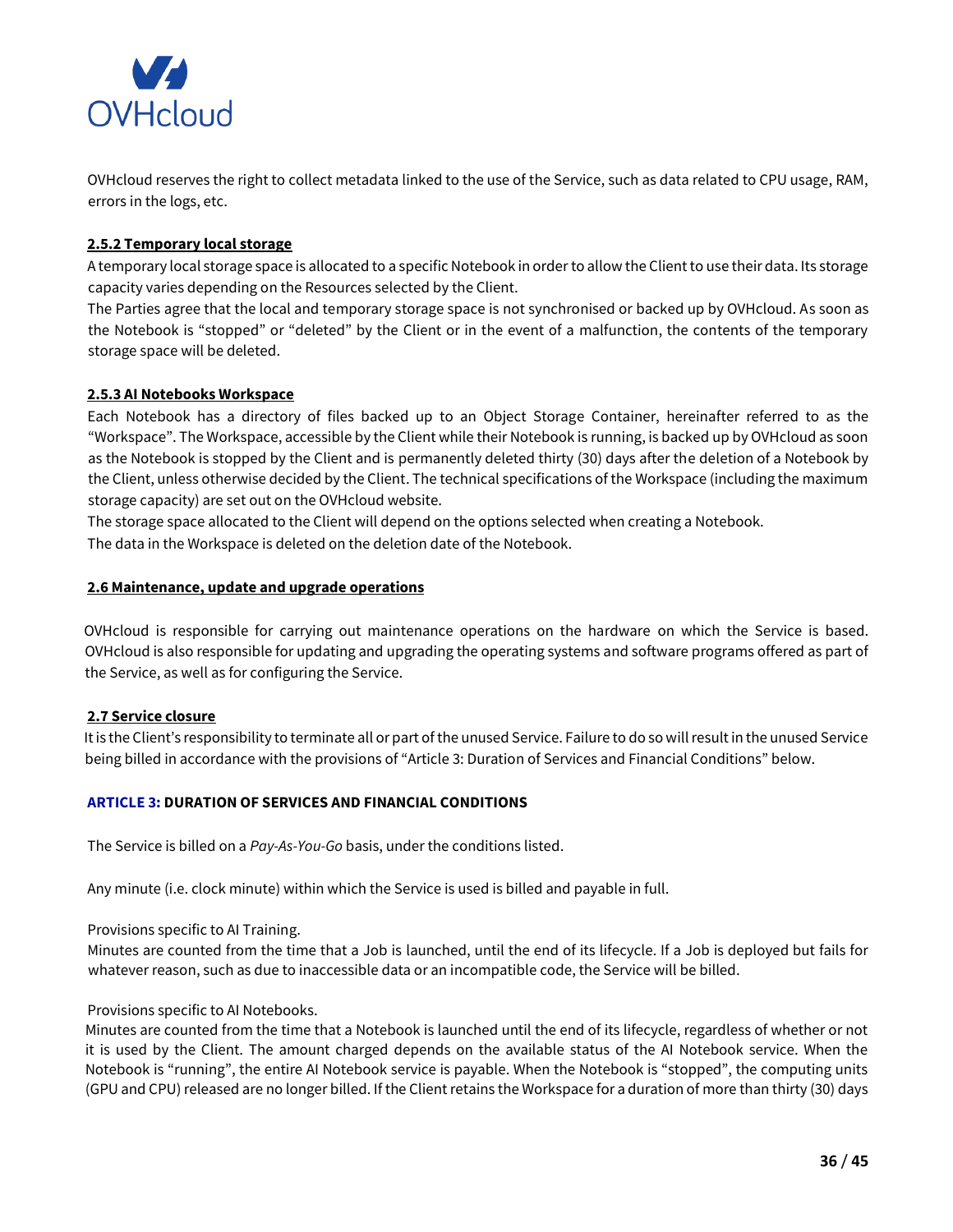

from the Notebook stop date and/or in the event of the use of additional storage capacity, OVHcloud will apply the Object Storage prices listed on the OVHcloud website and applicable documentation.

## **ARTICLE 4: SERVICE LEVEL AGREEMENTS**

OVH is committed to ensuring the following Service levels:

| <b>Elements</b> | Service Level Agreements   Credits<br>(SLA) |                                                                                                                                                                                              |
|-----------------|---------------------------------------------|----------------------------------------------------------------------------------------------------------------------------------------------------------------------------------------------|
| Job             | Monthly<br>availability<br>99.9%            | rate: Credit amounting to 5% of the monthly cost of the<br>Service per one (1) hour period of unavailability<br>beyond the SLA, limited up to 30% of the monthly<br>cost of the Service.     |
| <b>Notebook</b> | Monthly<br>availability<br>99.9%            | rate:   Credit amounting to 5% of the monthly cost of the  <br>Service per one (1) hour period of unavailability<br>beyond the SLA, limited up to 30% of the monthly<br>cost of the Service. |

**"Monthly availability rate"** *should be understood as: the total number of minutes in the month in question minus the number of minutes of unavailability over the month in question. The total is divided by the total number of minutes in the month.* 

*"***Unavailability***" should be understood to mean that all Jobs or Notebooks submitted by the Client, for any region, are returning an error code of 500 or 503. For the sake of clarification, if the Client does not execute a Job or Notebook for a one minute interval, the availability rate for that interval is considered to be equal to 100%.*

Once the Client has submitted a request, the credits are added directly to their OVHcloud account. The Client's compensation request must be submitted by the Client via their Management Interface, and the request must be sent, at the very latest, during the calendar month following the month that the unavailability was detected by OVHcloud. If the Client does not submit a request within this period, they will no longer receive the compensation due. The credits must be used by the Client on the calendar month following the month that they are credited to the Client's OVHcloud account. If they are not used within this period, the credit is lost and can no longer be used. The credits cannot under any circumstances be refunded to the Client as cash.

It is expressly agreed that for the Client, the aforementioned credits represent a flat-rate compensation for any damage resulting from OVHcloud's non-compliance with the relevant service commitments. As a result, the Client renounces the right to submit any other request, demand and/or action.

If an incident results in OVHcloud failing to comply with several commitments in the Service Level Agreement, the credits cannot be accumulated. When credit compensation is applied, it is provided as generously as possible to the Client.

The Client cannot under any circumstances use this article and request the aforementioned credit compensation in the event of unavailability resulting in full or in part from (i) events or factors outside of the control of OVHcloud, such as but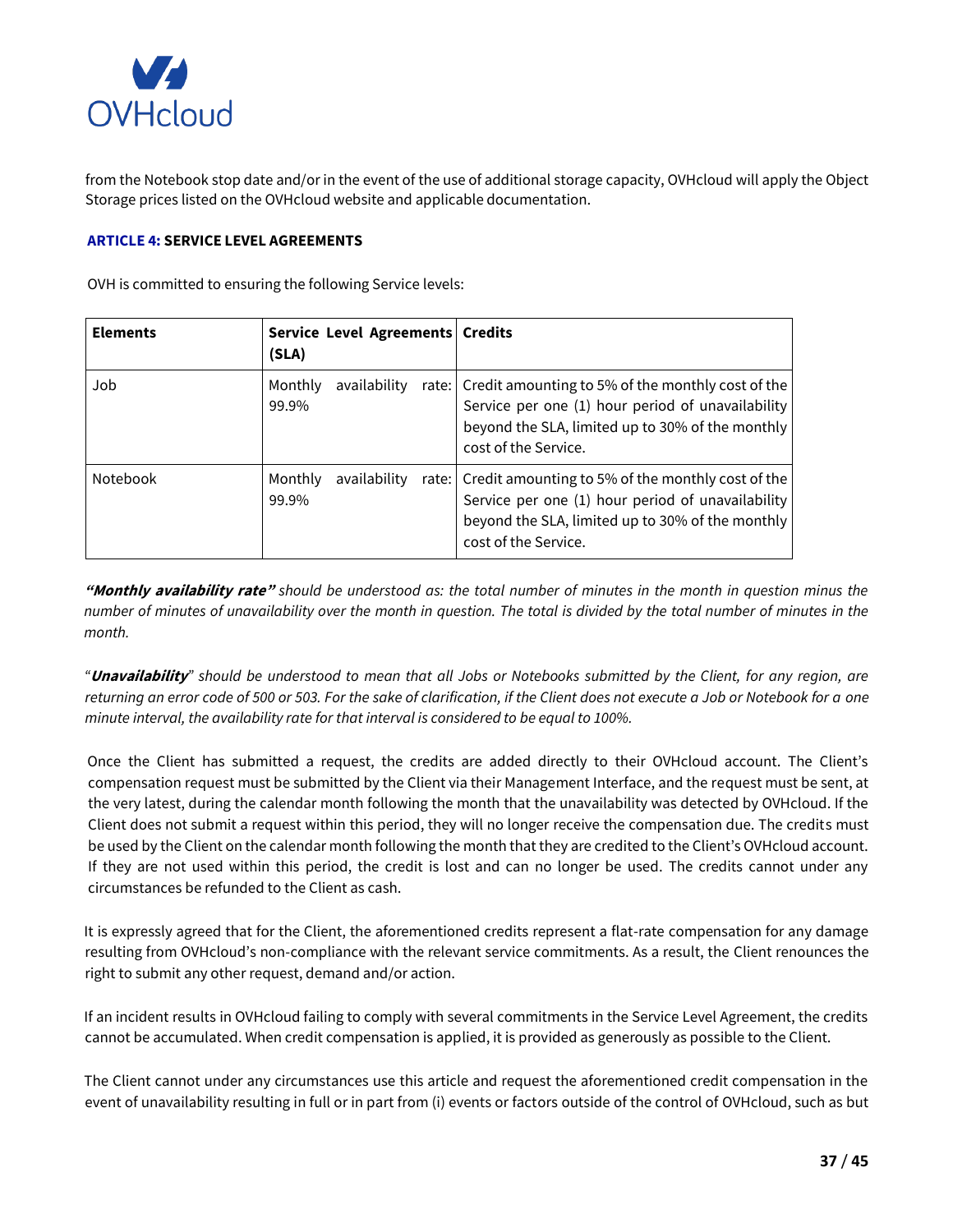

not limited to: cases of force majeure, third-parties, internet connection issues, internet network downtime, faults or incorrect usage of hardware or software under the Client's management (particularly the applications run on the Instance), (ii) failure on the Client's part to fulfil the obligations listed as part of this Contract (particularly a lack of cooperation towards resolving the incident), (iii) incorrect or inappropriate usage of the Service by the Client (particularly incorrect usage of the Instances or Management Interface, etc.), (iv) scheduled maintenance, (v) an interruption that falls under the conditions listed in the General Terms and Conditions of Service, or (vi) hacking. In the scenarios listed above, and subject to point (iv), OVHcloud reserves the right to bill the Client for the intervention carried out to reestablish availability, if any. This will be listed as a cost estimate sent to the Client for validation.

The causes of Unavailability, particularly the detection of the excluded cases defined above, are determined by OVHcloud by any means. This is mainly done using elements from OVHcloud's information system (e.g. connection data), which can be sent to the Client on request.

# **APPENDIX 7- SPECIFIC CONDITIONS FOR DATABASE AS A SERVICE**

## <span id="page-37-0"></span>**ARTICLE 1: OBJECT - SERVICE DESCRIPTION**

The purpose of these Specific Conditions is to define the technical and financial conditions under which OVHcloud agrees to provide the "Database as a Service" service (hereinafter referred to as the "Service").

The Service allows the Client to create clusters of one or more database Instances (hereinafter referred to as the "Cluster(s)") via an API or their Control Panel by providing the Client with a solution based on various third-party software, called an "Engine".

Each Engine may have specific configurations in terms of the resources made available. These configurations and features change regularly. It is the Client's responsibility to be aware of these changes, particularly when it comes to any new Orders.

The disk sizes indicated are an approximate size before formatting and partitioning. The actual size may differ depending on the format, partitioning and system installation.

OVHcloud maintains the Infrastructure used as part of the Service and provides the Client with a Management Interface and an Application Programming Interface (hereinafter referred to as "API").

The Management Interface enables the Client to use the Service, and in particular to manage their data placed on the Service, use the available tools and software, track their consumption, or view their consumption history.

The Service features offered are detailed on the OVHcloud website.

## **ARTICLE 2: TERMS AND CONDITIONS OF USE**

2.1. Requirements and General Information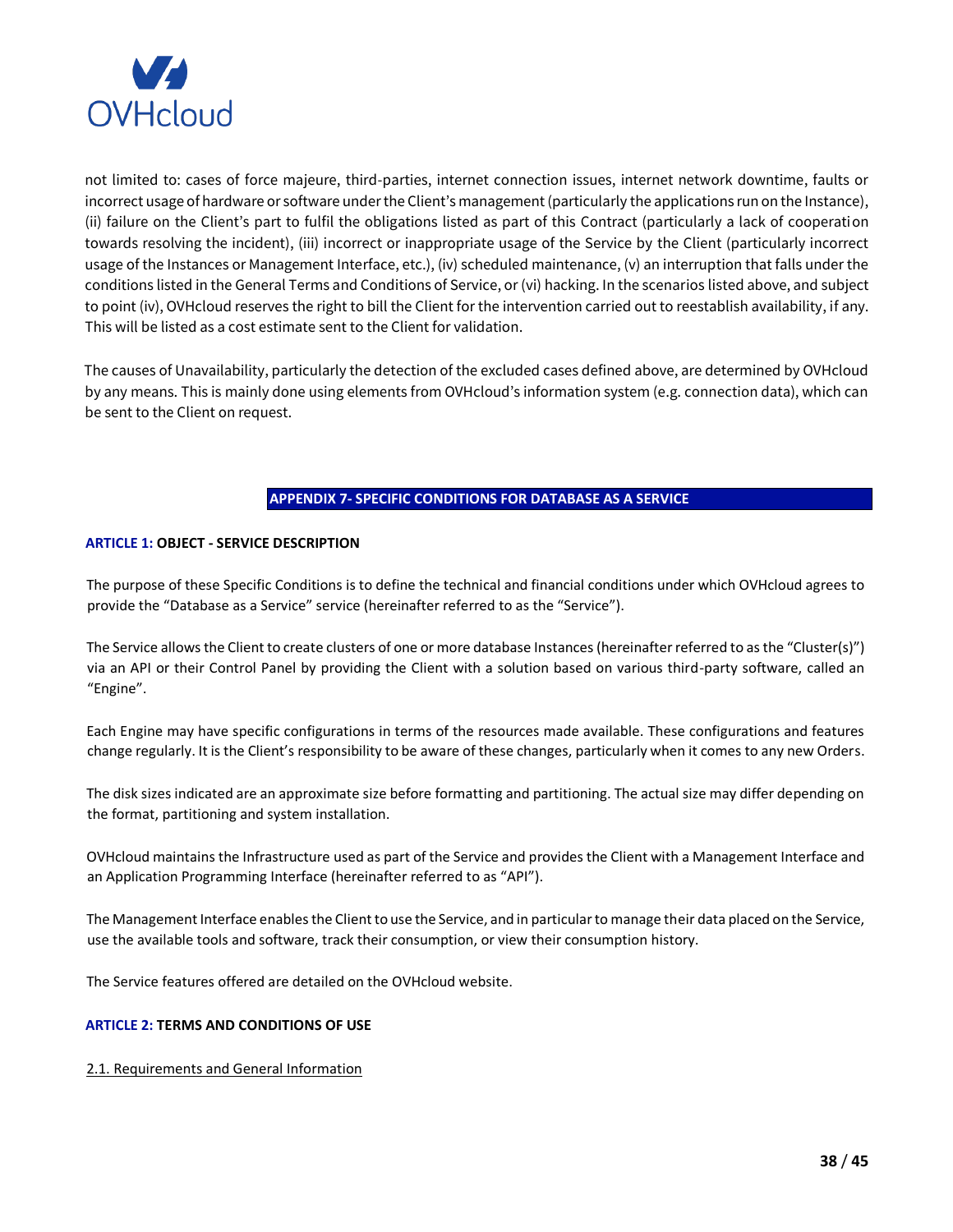

To be able to use the Service, it must be linked to a Client's OVHcloud Public Cloud Project.

The Service is subject to the current Conditions of Service, more specifically these Special Conditions and the General Terms and Conditions of Service. It must be used in accordance with these conditions. If there is a contradiction between these two documents, these Specific Conditions prevail over the General Terms and Conditions of Service.

Before using the Service, it is the Client's responsibility to read all of its characteristics, in particular those referred to in the "Service Description" article above, as well as the applicable Conditions of Service, in particular these conditions of use, and to confirm that these conditions correspond to their needs, particularly in terms of their activities and risk analysis.

The Client must have an internet connection to log in to the Management Interface and access the Service, and remains solely responsible for this internet connection, particularly its availability, reliability and security.

The Client acts as an independent entity and therefore assumes sole responsibility for the risks and perils of their activity.

The Client confirms that they have all of the technical knowledge necessary to ensure that the resources provided to them by OVHcloud are used correctly.

The Client chooses the storage capacity of their Service during the Order. This capacity is linked to the type of Service selected. Any change of capacity will involve a change in the Service range.

The software provided by OVHcloud as part of the Service must be used in compliance with the applicable Conditions of Service, including Third-Party Product Conditions, if applicable.

The Client is solely responsible for configuring their security groups and security rules (IP address authorisations and/or IP address blocks), as by default, no rules are configured, with the Cluster provided to the Client being isolated from the public network. OVHcloud cannot under any circumstances be held responsible in the event of the Service's unavailability due to the poor configuration of these security groups and/or rules.

Under no circumstances should the Client:

- Modify and/or delete the user accounts reserved for OVHcloud to use for administration purposes as part of the Service management;
- Modify the topology of the Cluster provided to them;
- Leave the scope of the database management system ("DBMS").

OVHcloud cannot be held responsible in any capacity, including in solidarity, for information, files, data and other Client Content, or for their usage carried out in the context of the Service, including transmission, distribution to internet users, collection, operation, updating, etc. OVHcloud reserves the right to suspend the Service in the event Client should not abide by the Conditions of Service.

The data that the Client stores in a database is not subject to specific encryption by OVHcloud. It is therefore the Client's responsibility to take any measures they deem necessary in order to ensure the security and confidentiality of their data.

## 2.2. Tools, software and APIs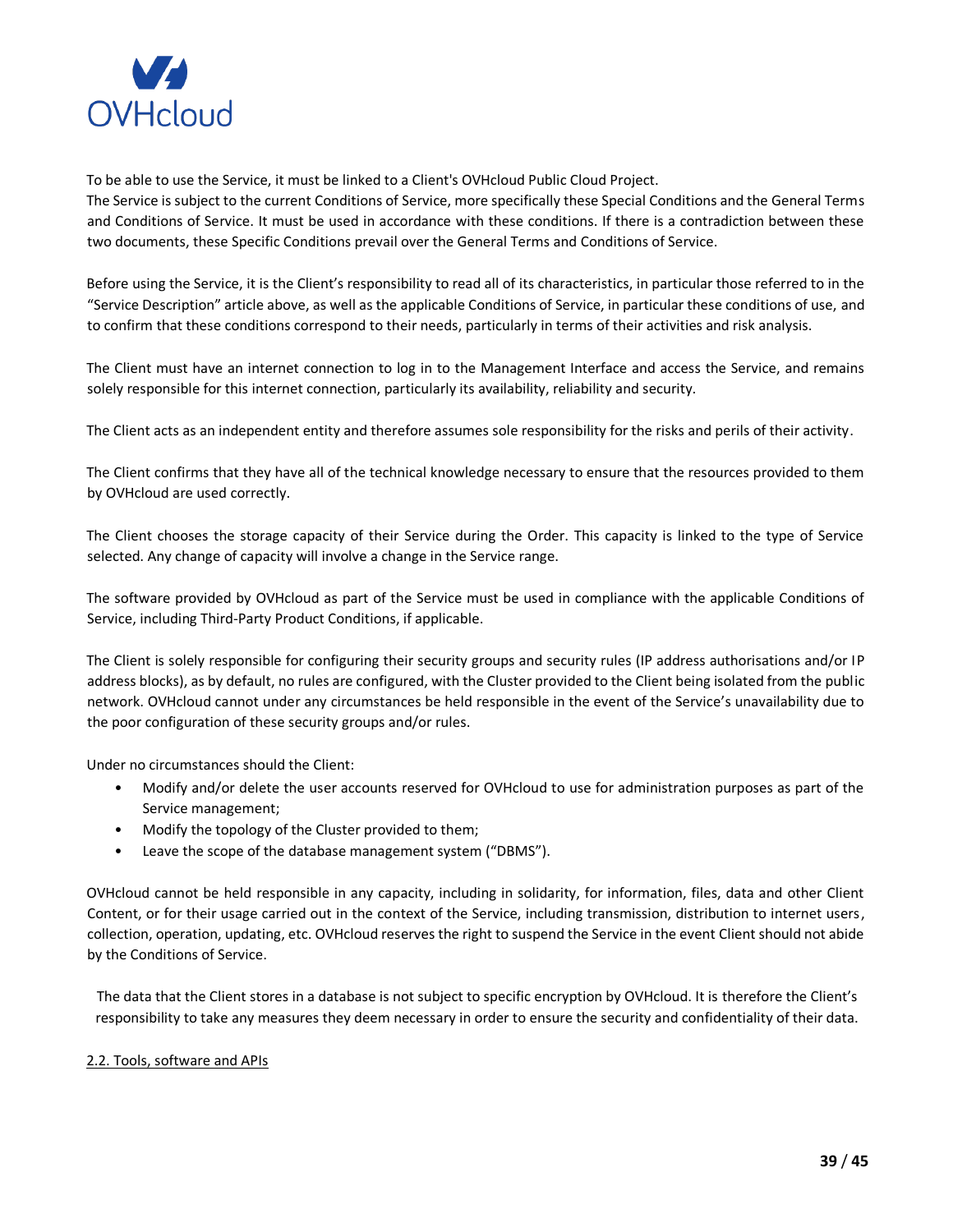

The APIs, tools and software provided by OVHcloud as part of the Service must be used in compliance with the applicable Conditions of Service, including Third-Party Product Conditions communicated by OVHcloud, if applicable.

## 2.3. Cluster management and updates

The Cluster is dedicated to the Client, and is hosted, managed and maintained by OVHcloud (or its partners, where applicable) throughout the duration of the Services. It is the sole responsibility of the Client to carry out any operations needed to preserve their configuration, taking into account the Service's criticality to the Client's activity and their risk analysis, particularly in the event of the Service's shutdown or maintenance, version upgrade or update operations. OVHcloud reserves the right to carry out any Service updates necessary to comply with the DBMS lifecycle policy described on https://docs.ovh.com/gb/en/publiccloud/databases/.

WAL (Write-Ahead Logging) data, logs and metrics linked to the Client's Cluster(s) may be stored by OVHcloud for a duration of one (1) year following their creation date. Similarly, as part of the Service, backup operations for Client data stored on the Cluster can be performed when the option is included in the Service subscription. These backups can also be kept for a period of one (1) month following their creation date. The Client can restore these backups via their Control Panel or via the use of command lines when the option is included in the Service subscription. If the Client deletes all of the backups performed by OVHcloud, OVHcloud will not be able to restore their Cluster(s). As such, the Client is reminded that the termination of the Services for whatever cause (including termination of the Contract, non-renewal, nonpayment, termination of Services by the Client, non-compliance with the Terms and Conditions of Service, etc.), as well as certain operations to reinstall the Services, result in the automatic and irreversible deletion of all Content (including information, data, files, systems, applications and other elements) reproduced, stored, hosted, collected, transmitted, distributed, published, and more generally used and/or operated by the Client as part of the Service, including any potential backups.

It is the Client's responsibility to take all necessary measures to transfer their Content before the Service is terminated and before each Services reinstallation and generally before any event leading to Content deletion.

## 2.4 Service Closure

The Client is responsible for the lifecycle of their Cluster(s). When the Service stops for whatever reason (termination, deletion, non-renewal, etc.), as well as at the end of the retention period applicable to the Client Data, OVHcloud will delete the resources used for the Cluster, including the associated data.

#### 2.5 Specific conditions: MongoDB

When using the MongoDB Engine, the Client agrees not to:

- Distribute, sell, or promote the software as separate software from the Services;
- Use the MongoDB branding;
- Decompile, disassemble, translate, reverse engineer or attempt to derive the source code from any part of the software;
- Directly or indirectly circumvent or violate the technical restrictions of using MongoDB software;
- Remove any copyright, identification or other notices relating to the MongoDB software and its documentation;
- Modify or create a work derived from all or part of the MongoDB software;
- Publicly distribute performance information about the MongoDB software alone or analyses of the software, including benchmark tests;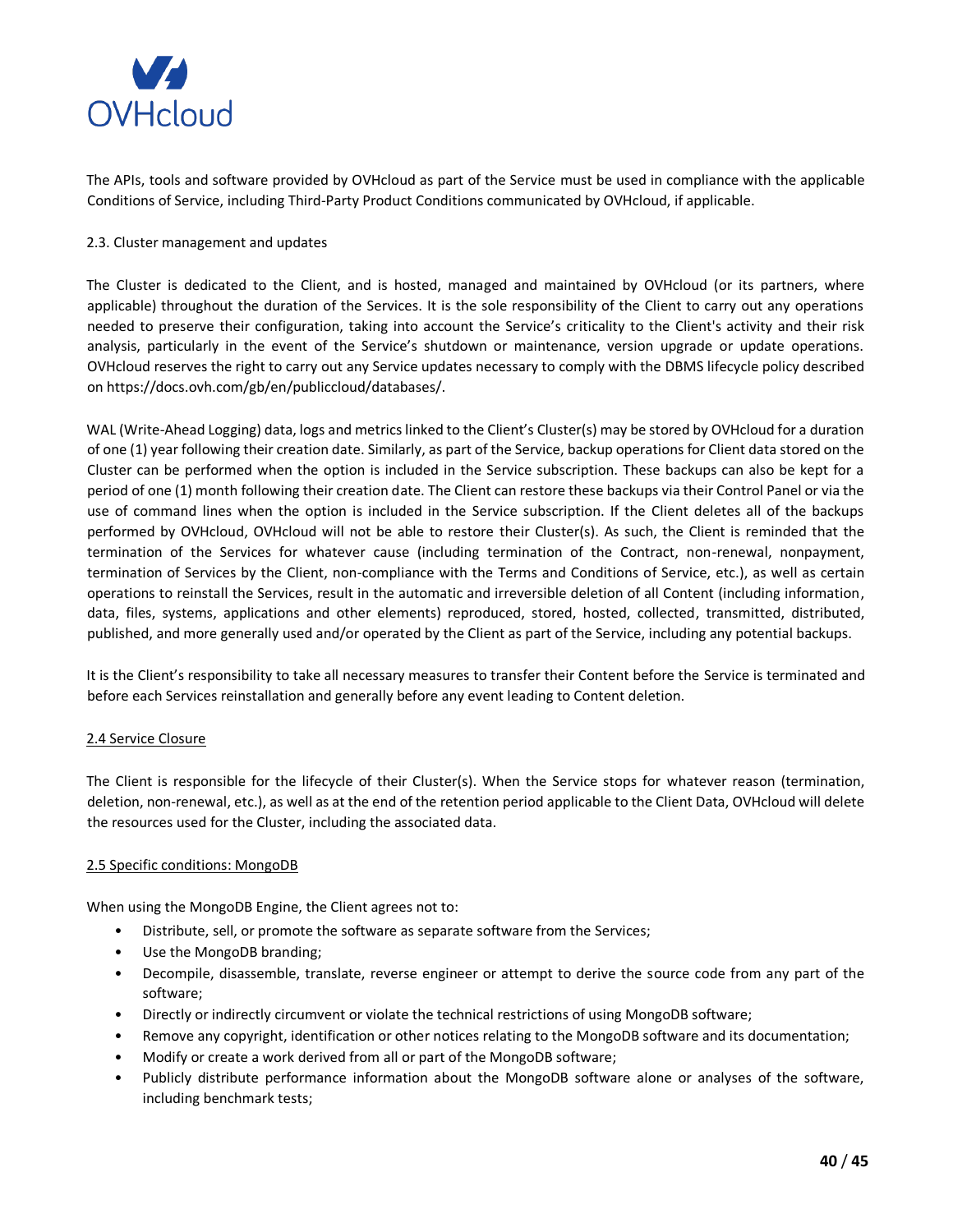

• Enable MongoDB software to be used on more servers than permitted under the Services and/or contact Support for applications for which support has not been subscribed.

The Client is only authorised to resell their own services using the Services, or to entrust the management of Services containing MongoDB software to a data manager, provided that the Client agrees not to:

- sell the MongoDB software and/or Services alone;
- create a derivative version of the Services;
- sell the Services through third-party platforms or marketplaces.

### 2.6 Specific conditions: Aiven

Client is informed that AIVEN OY, as publisher of the engines listed below in this Article (altogether the « Aiven Engines»), may access the vRack used for the Services related to these Aiven Engines, to manage these Services:

- MySQL,
- PostgresSQL,
- Redis,
- Kafka and its additional services,
- Opensearch,
- Grafana,
- Cassandra,
- M3db and its additional services.

Therefore, it is recommended that Client takes all appropriate measures to manager its exposure and security (such as open ports restrictions, data encryption, etc.).

AIVEN OY also acts as sub-processor as detailed in Article 5.5 (Sub-Processors) below.

## **ARTICLE 3: DURATION OF SERVICES AND FINANCIAL CONDITIONS**

The Service is billed on a Pay-As-You-Go basis, under the conditions listed. There is no minimum usage duration, however, once an hour begins (i.e. a clock hour) it is billed and payable in full.

#### **ARTICLE 4: SERVICE LEVEL AGREEMENTS**

#### 4.1 Description

OVHcloud will make commercially reasonable efforts to maintain the following monthly Service availability levels:

| Solution        | Service Level Agreements (SLA)    |
|-----------------|-----------------------------------|
| Essential       | No commitment                     |
| <b>Business</b> | Monthly availability rate: 99.90% |
| Enterprise      | Monthly availability rate: 99.95% |
|                 |                                   |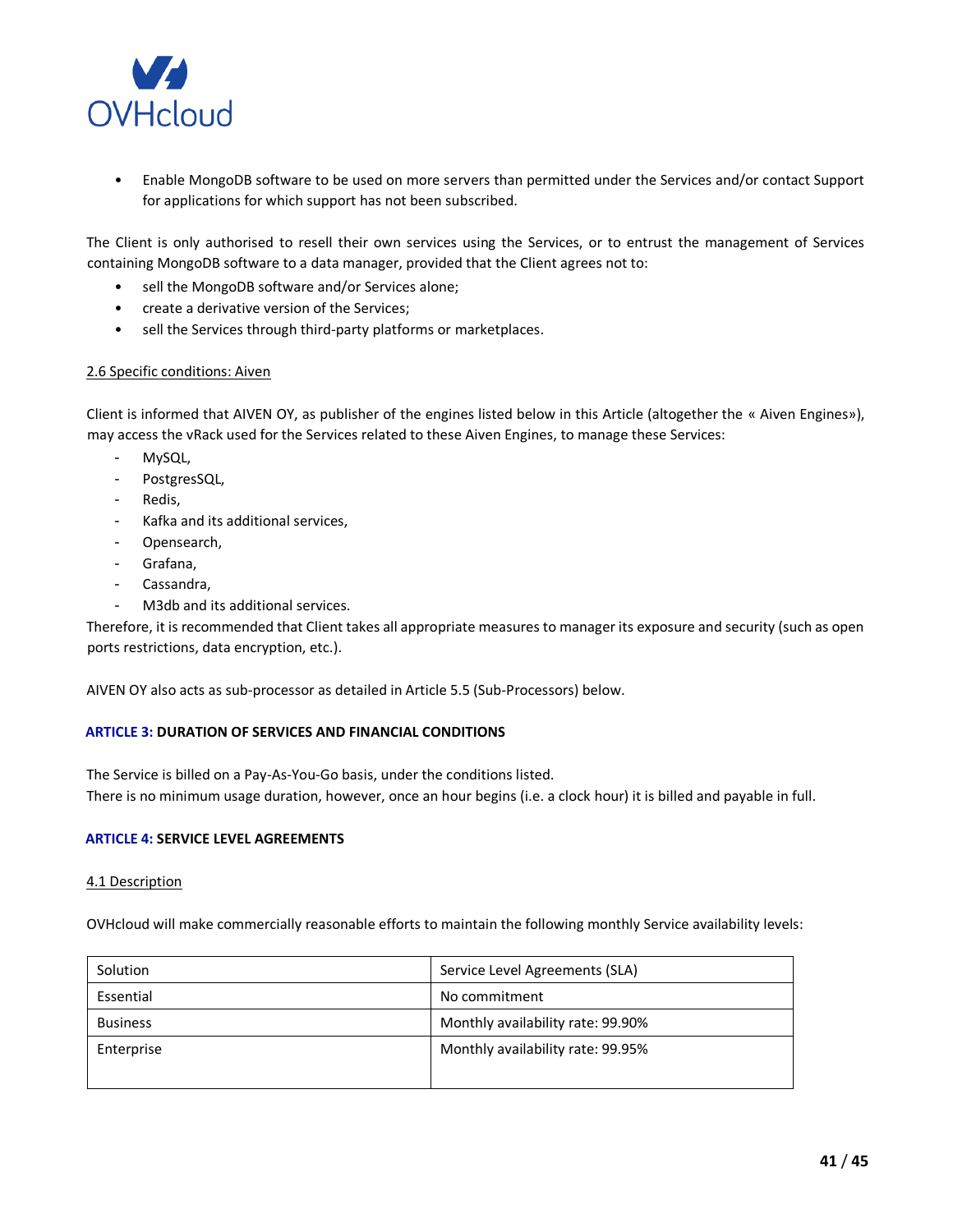

**"Monthly availability rate"** should be understood as: the total number of minutes in the month in question deducted from the number of minutes of unavailability over the month in question. The total is divided by the total number of minutes in the month.

"**Unavailability**" refers to the loss of access to all of the Service Instances for more than three (3) consecutive minutes. The loss of connectivity is recorded by OVHcloud thanks to the implementation of ARP (Address Resolution Protocol) ping monitoring requests. The downtime is calculated by OVHcloud from the moment the incident ticket is opened. If OVHcloud is unable to perform the aforementioned technical monitoring operations to check the availability of the Services due to certain configurations operated by the Client on their Instances, the availability commitments set out above will not apply.

In the event of non-compliance with these service level agreements (SLAs), the following lump sum compensation will be applied:

#### Enterprise offer

| Monthly availability rate                        | Service credit (percentage)                                                                       |
|--------------------------------------------------|---------------------------------------------------------------------------------------------------|
| Less than 99.95% but equal to or higher than 99% | Credit amounting to 10% of the hourly cost per<br>hour of unavailability of the affected Service  |
| Less than 99% but equal to or greater than 95%   | Credit amounting to 25% of the hourly cost per<br>hour of unavailability of the affected Service  |
| Less than 95%                                    | Credit amounting to 100% of the hourly cost per<br>hour of unavailability of the affected Service |

Business offer

| Monthly availability rate                       | Service credit (percentage)                                                                       |
|-------------------------------------------------|---------------------------------------------------------------------------------------------------|
| Less than 99.9% but equal to or higher than 99% | Credit amounting to 10% of the hourly cost per<br>hour of unavailability of the affected Service  |
| Less than 99% but equal to or greater than 95%  | Credit amounting to 25% of the hourly cost per<br>hour of unavailability of the affected Service  |
| Less than 95%                                   | Credit amounting to 100% of the hourly cost per<br>hour of unavailability of the affected Service |

Within a Service availability level, the Service credit shall be calculated according to the applicable above threshold, without any cumulation between them.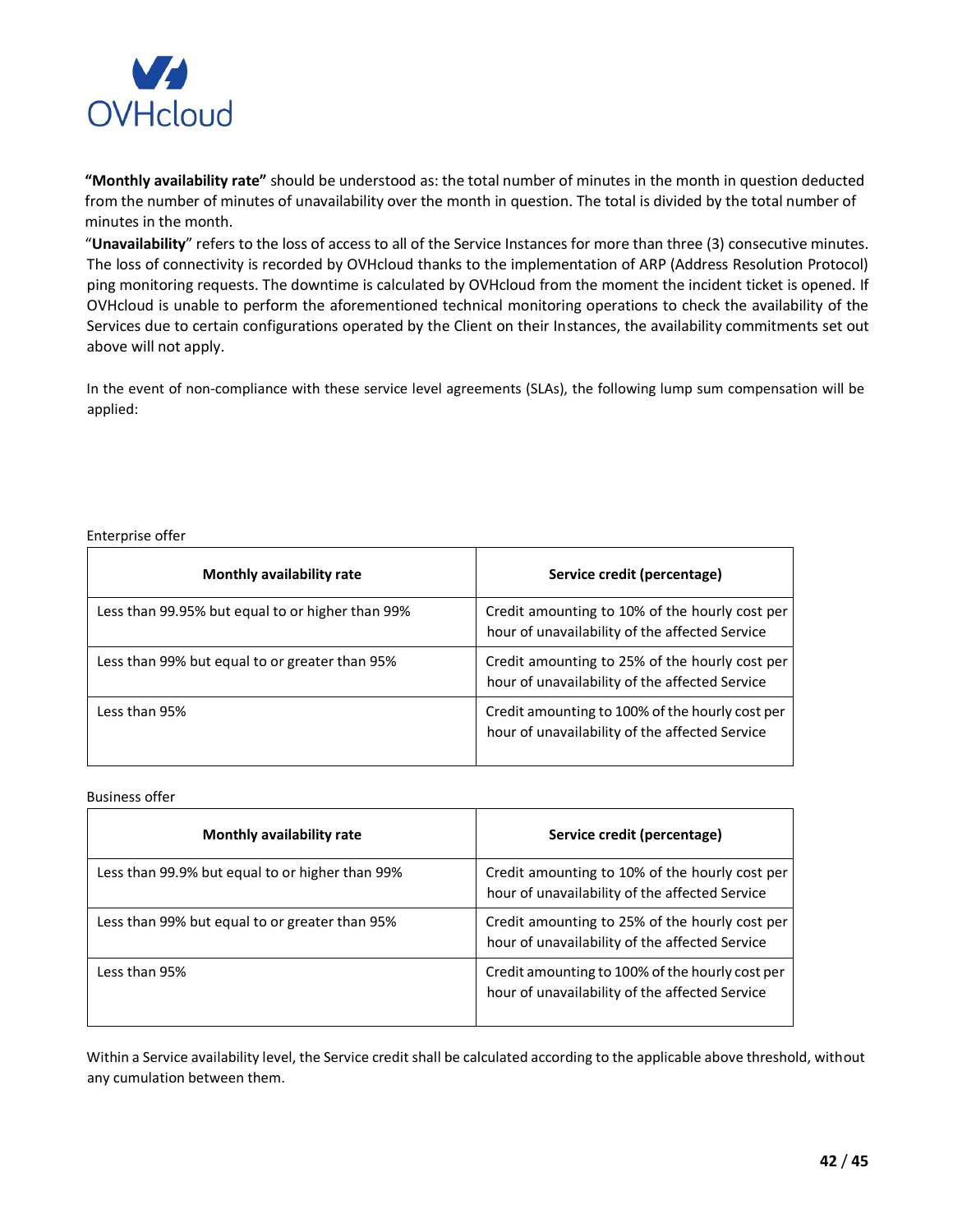

In any event, Service credits are capped at 30% (thirty percent) of the monthly cost of the affected Service.

The other services used by the Service (particularly in terms of connections to other services) are subject to the service level agreements set out in their applicable Specific Conditions.

# 4.2 Receiving credit

The credits are added directly to the Client's OVHcloud account upon their request. The Client's compensation request must be submitted by the Client via their Management Interface, and the request must be sent, at the very latest, during the calendar month following the month that the unavailability was detected by OVHcloud. If the Client does not submit a request within this period, they will no longer receive the compensation due.

Client must use the credit as part of a Public Cloud Service within a month after their OVHcloud Account is credited. If it is not used within this time, the credit is lost and cannot be used. The credit cannot under any circumstances be refunded to the Client as cash. Client is informed that in order to receive the credit, they must have paid all bills already due for the Services.

It is expressly agreed that, the aforementioned credits represent a lump sum compensation for any damage resulting from OVHcloud's non-compliance with the relevant service level agreements. As a result, the Client renounces the right to submit any other request, demand and/or action.

If an incident results in OVHcloud failing to comply with several commitments in the Service Level Agreement, the credits cannot be cumulated; Client will be granted the most favourable credit.

## 4.3 Exclusions

The Client may, not under any circumstances, claim the aforementioned credit under this article in the event of the unavailability of a Cluster resulting in whole or in part from: (i) events or factors beyond the control of OVHcloud, such as but not limited to cases of force majeure, third-party acts, problems connecting to the Internet network, malfunction of the Internet network, malfunction or misuse of hardware or software under the Client's control (particularly the use of resources such as the Cluster storage); (ii) the Client's breach of their obligations under the General Terms and Conditions and/or these Special Conditions (in particular, failure to cooperate in resolving the incident); (iii) misuse or inappropriate use of the Services by the Client (in particular, misuse of the Instances or the Management Interface, etc.); (iv) scheduled maintenance; (v) an interruption under the conditions set out in this document; or (vi) hacking or piracy.

The causes of Cluster unavailability, particularly the detection of the excluded cases defined above, are determined by OVHcloud by any means. This is mainly done using elements from OVHcloud's information system (e.g. connection data), which can be sent to the Client on request.

## **Article 5: PERSONAL DATA PROCESSING**

This article describes the conditions for the personal data processing carried out by OVHcloud as processors upon instruction from the Client, as part of the Database-as-a-Service service performed. It supplements the "Processing of personal data" Appendix, which remains fully applicable to the Service.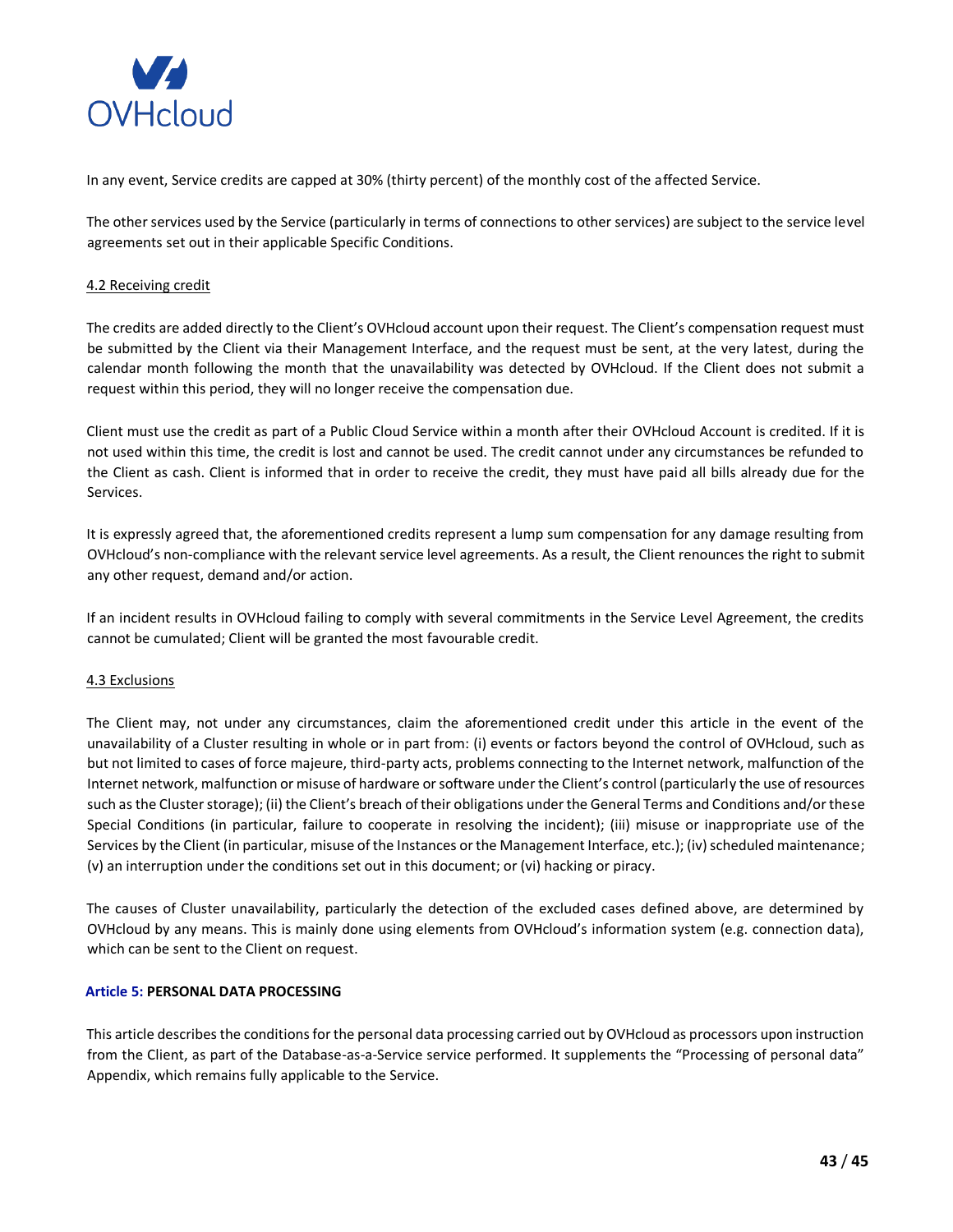

As a data controller, OVHcloud also processes personal data relating to the use of the Service, in particular connection data and user IDs, access and usage logs, service usage and consumption histories, and technical data relating to the configuration and performance of services. The conditions for this processing are set out in Part 2 of the "Processing of personal data" Appendix, as mentioned, as well as in OVHcloud's personal data usage policy.

# 5.1 Data

As part of the execution of the Service, OVHcloud processes the following data as a processor (hereinafter referred to as "Client Data"):

- data hosted and used by the Client as part of the Database-as-a-Service Service ("Project data");
- logs generated by the service ("Application logs");
- logs for accessing and using the Client's Service(s) ("logs systems").

The Client is responsible for the content of the Application logs that they generate as part of the Service.

### 5.2 Processes and purposes

OVHcloud's processing of the Client Data includes storing, recording, retaining, organising, accessing and deleting the aforementioned data. These processes are carried out only when necessary for the purposes of performing the Service (maintenance, administration and support).

## 5.3 Location

The locations of the different components of the solution are specified on the OVHcloud website, and in the Client's Management Interface.

Certain data processing operations may be carried out remotely, under the conditions set out in Article 5.5 "Subprocessors" below, as well as in the "Processing of personal data" Appendix.

#### 5.4 Data conservation

#### 5.4.1 Project data

The Project Data as defined above is managed by the Client who remains solely responsible for its collection, backup, retention, and deletion for the duration of the Service. At the end of the Service, the Client Data is deleted by OVHcloud under the conditions set out in point 6. below.

#### 5.4.2 Logs

- Application logs: The Client is responsible for managing the retention period of the Application Logs. Subject to the deletion operations carried out by the Client, the Application Logs are retained for the entire duration of the Service, depending on the maximum storage capacity specified in the documentation available on the OVHcloud website.
- Access logs (or logs systems): These are kept for 12 months.